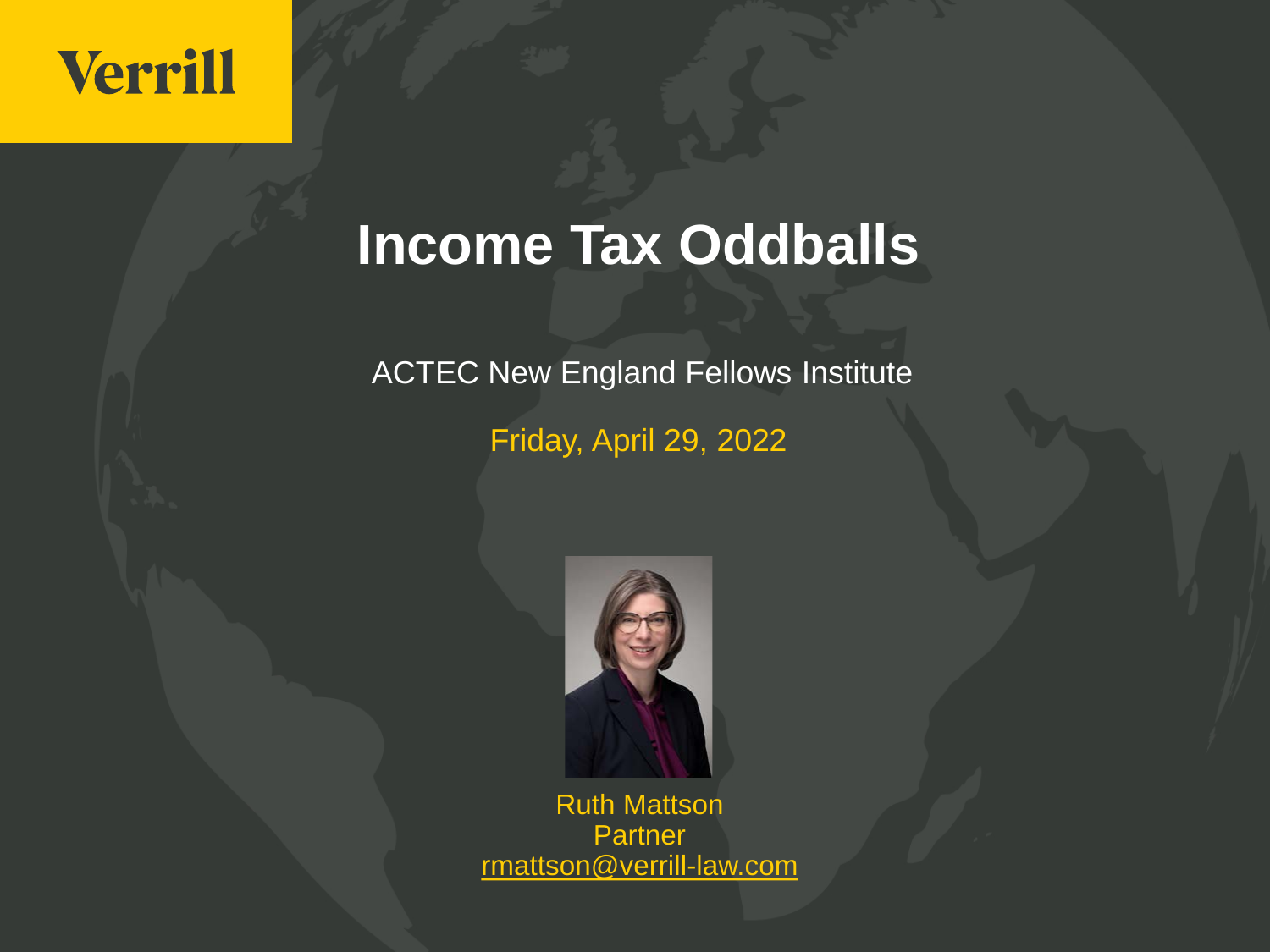

# **Standard Income Taxation of Trusts**

- Grantor Trust:
	- Taxed to grantor/owner
- Nongrantor Trust:
	- Simple or Complex
	- Beneficiaries taxed on distributed income
	- Trust taxed on retained income and income allocated to trust principal (with some flexibility)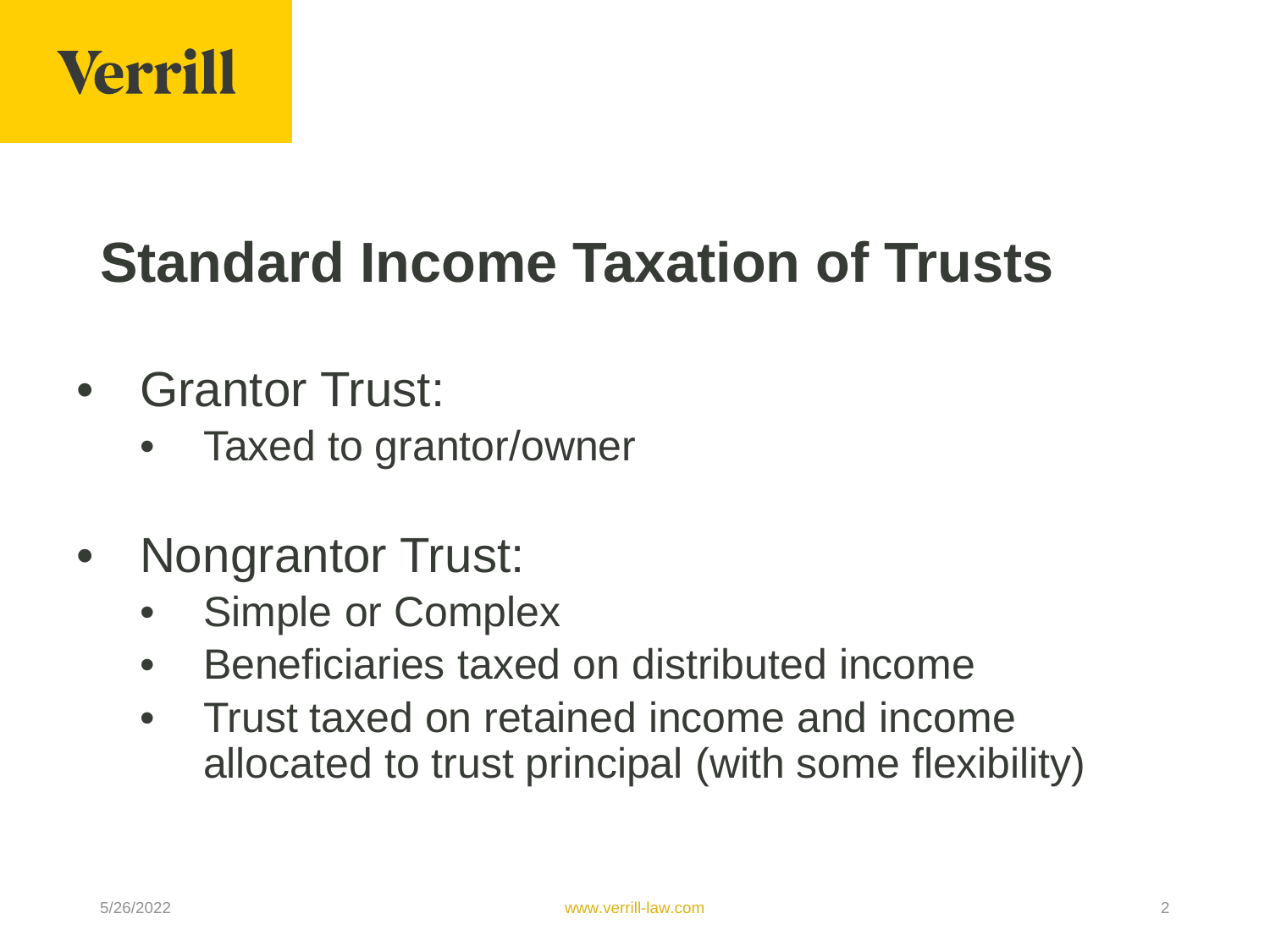

#### **Exceptional Trusts**

| <b>Type of Trust</b>                          | <b>Code Section(s)</b> |
|-----------------------------------------------|------------------------|
| Alimony Trust (no longer available)           | 682                    |
| <b>Business Trust</b>                         | 7701                   |
| <b>Charitable Remainder Trust</b>             | 664                    |
| <b>Common Trust Fund</b>                      | 584                    |
| <b>Foreign Grantor Trust</b>                  | 679                    |
| <b>Foreign Nongrantor Trust</b>               | 672(f), 665-668        |
| <b>Pooled Income Fund</b>                     | 642(c)(5)              |
| S Corporation Shares Held in Trust 1361(c)(2) |                        |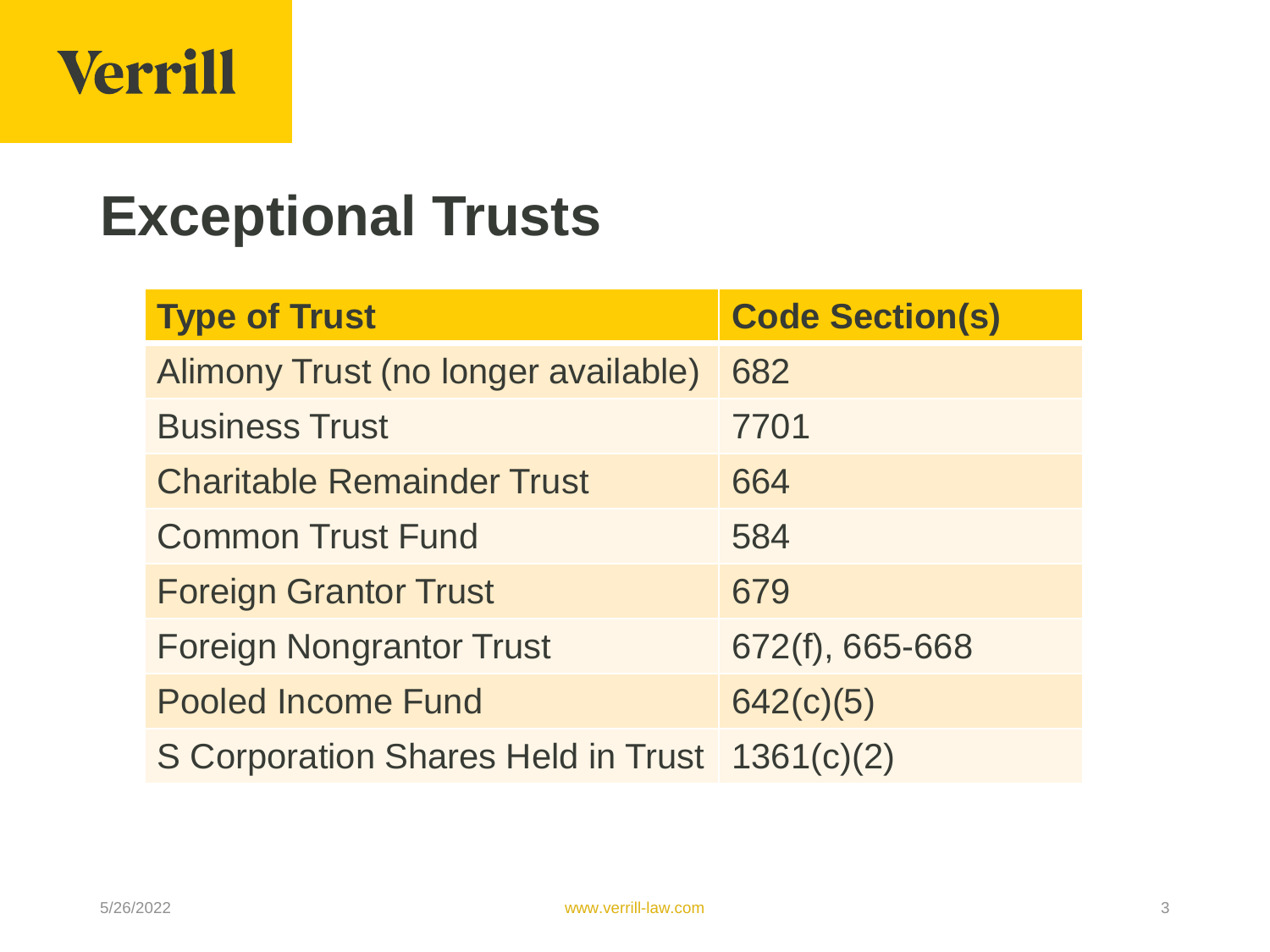# **What Causes an Exception to Apply?**

- Property in the trust is subject to special income tax rules (S Corporation shares, Alimony)
- The trust's beneficiary or grantor is subject to special income tax rules (Charitable trusts, Pooled income funds)
- The trust is taxed as a different type of arrangement, such as a business or disregarded entity (Business trust, Common trust fund)
- The trust is foreign (Foreign nongrantor trust)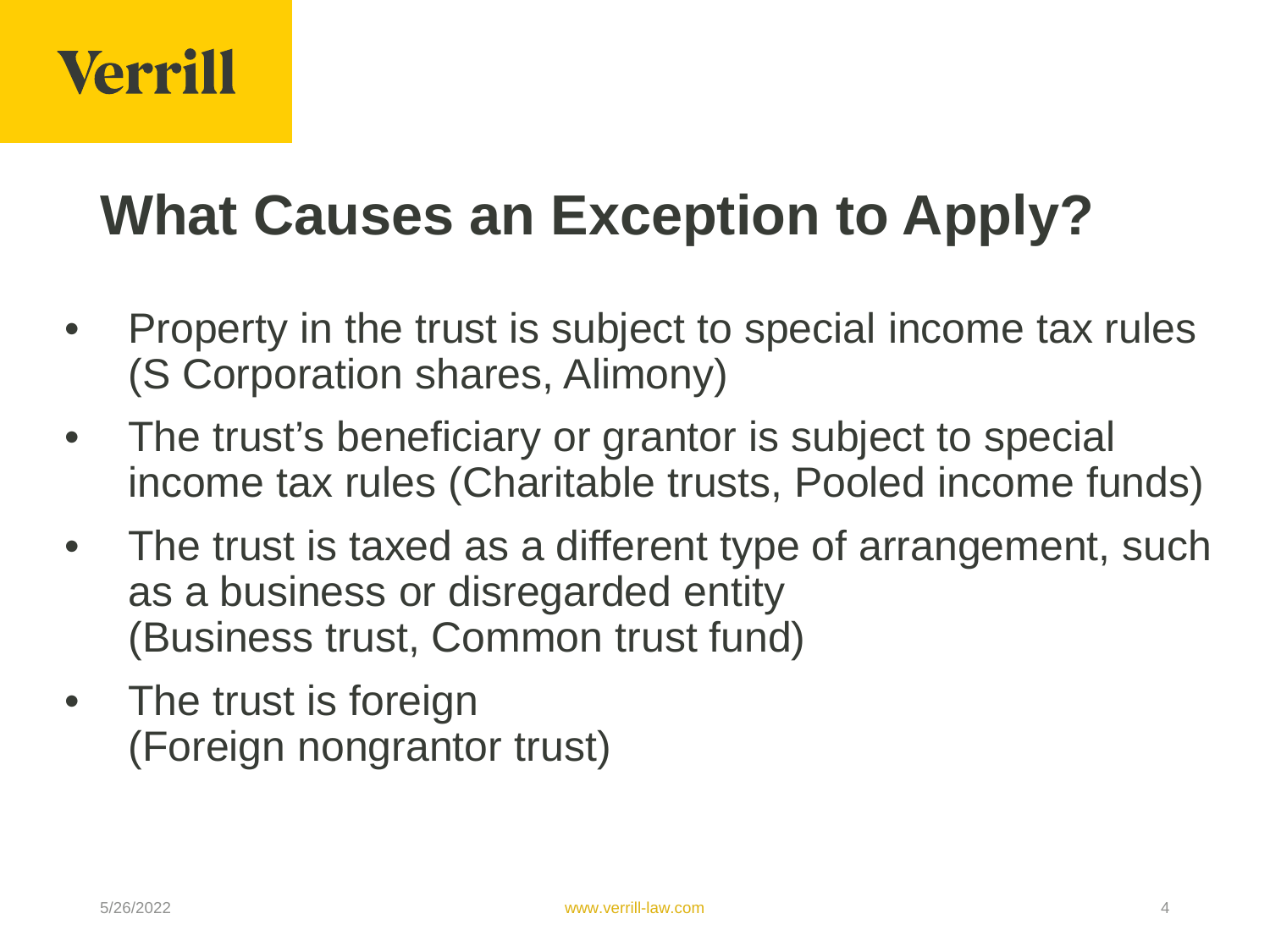

#### **Trust Property Subject to Special Income Tax Rules**

- S Corporation stock
- Alimony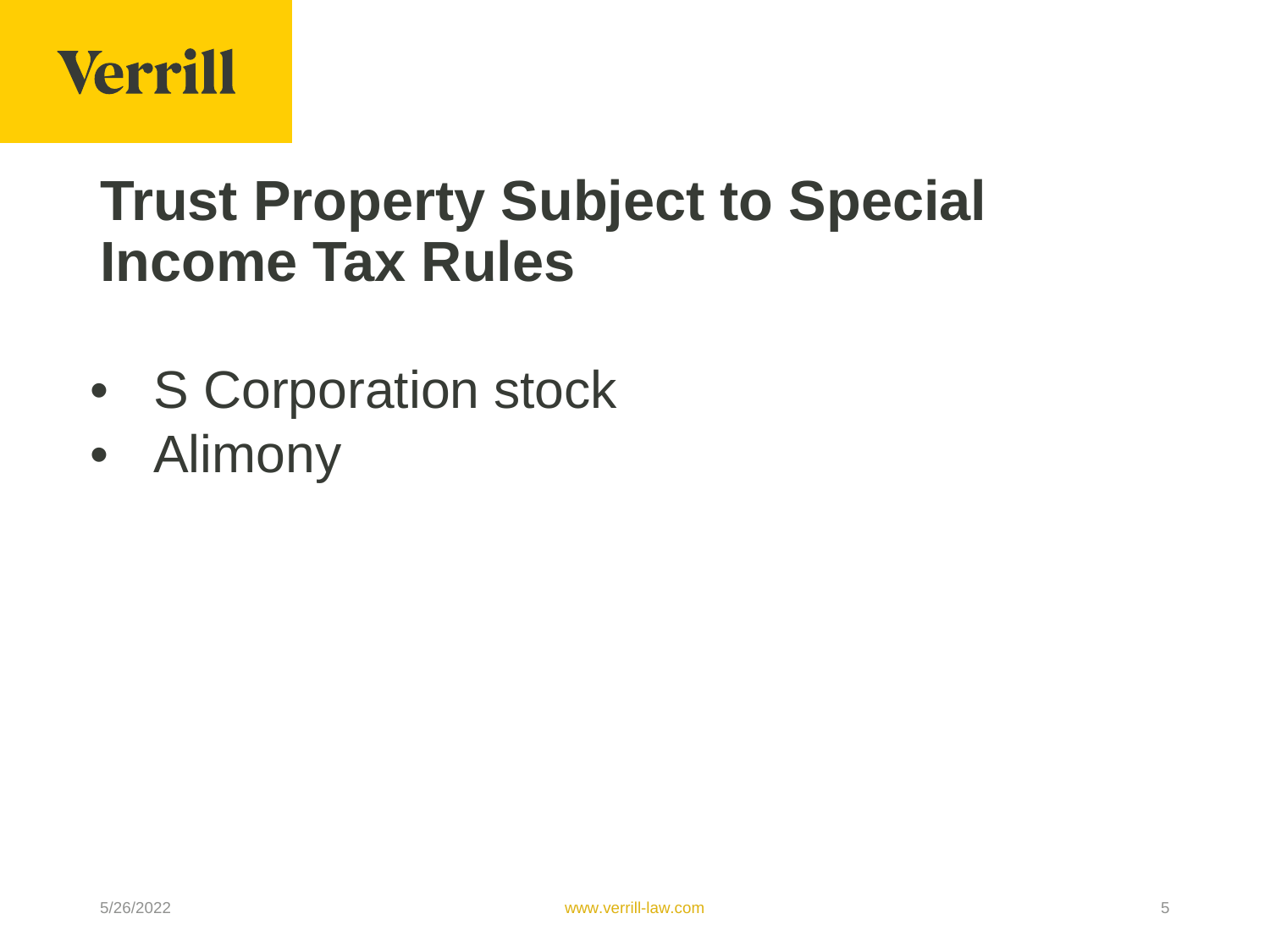#### **Trusts as S Corporation Shareholders**

- **S Corporation taxation:** taxed as a pass-through entity for federal income tax purposes. In contrast C corporations are taxed annually at the corporate level, and distributions to owners are taxable dividends (double taxation). S Corporation status avoids corporate level tax and double taxation
- **Trusts holding S Corporation stock:** must meet certain requirements to allow the S Corporation to keep its status
- **Risk:** if a trust owns S Corporation shares and does not meet the requirements, the company could be reclassified and taxed as a C corporation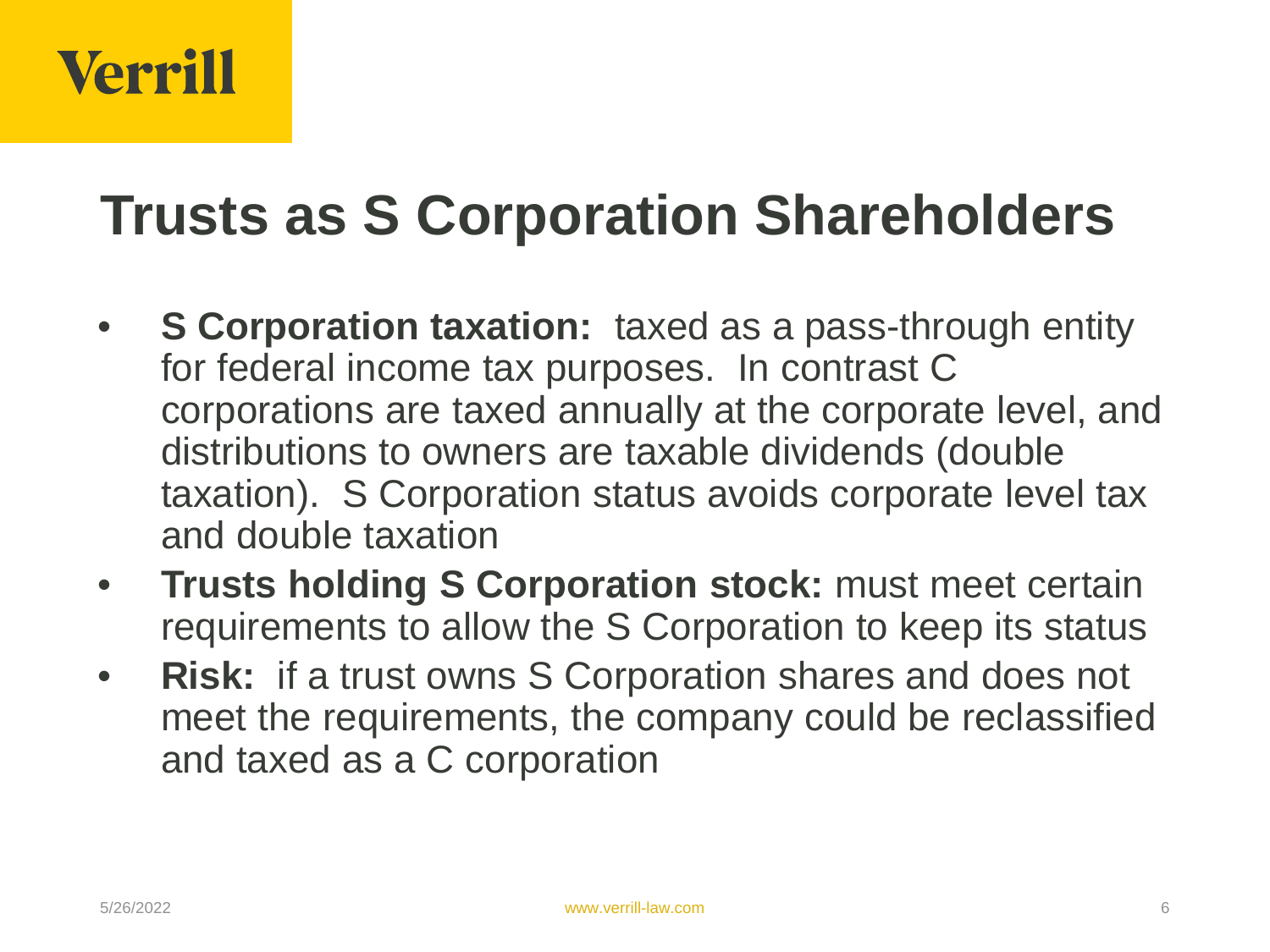#### **S Corporation Shareholder Requirements § 1361(c)(2); § 1.1361-1**

- All shareholders must be U.S. individuals, estates, or certain trusts
- Eligible trusts:
	- Grantor trusts with U.S. citizen or resident grantors
	- Qualified Subchapter S Trusts (QSSTs)
	- Electing Small Business Trusts
	- Voting Trusts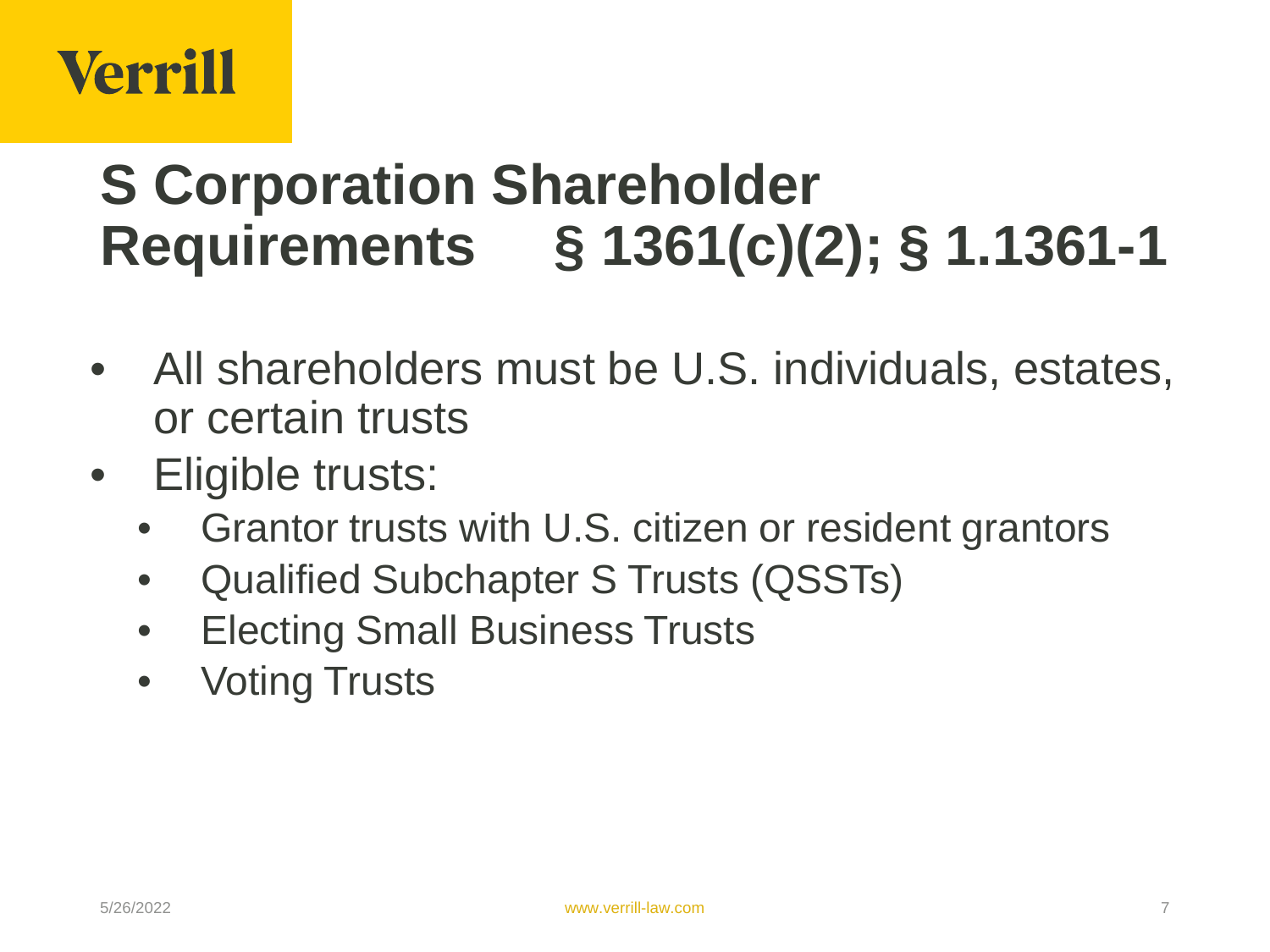#### **Estates and Testamentary Trusts**

- "Estate" refers to a domestic probate estate during a reasonable period, including a § 6166 payment period
- "Estate" includes a bankruptcy estate
- A revocable trust subject to a § 645 income tax election will be taxed as part of the decedent's estate during the twoyear 645 election period
- A testamentary trust can qualify for two years after the date of transfer of deemed distribution to the trust without making a QSST or ESBT election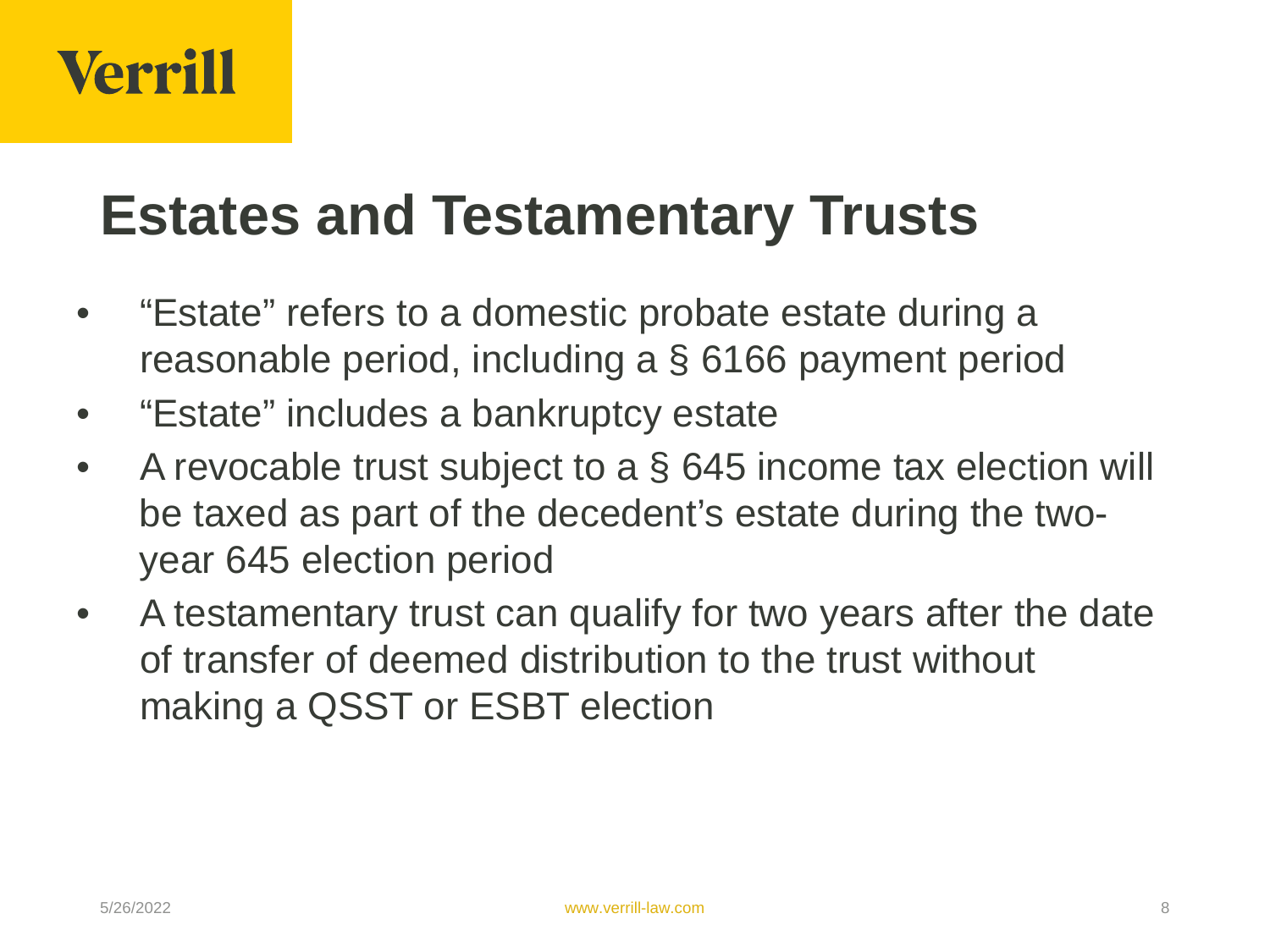#### **Types of Trusts Eligible to Hold S Corp Shares**

- Grantor trusts with U.S. citizen or resident grantors
- Electing Small Business Trusts (ESBTs)
- Qualified Subchapter S Trusts (QSSTs)
- Voting Trusts
- All trusts are subject to the maximum number of shareholders rules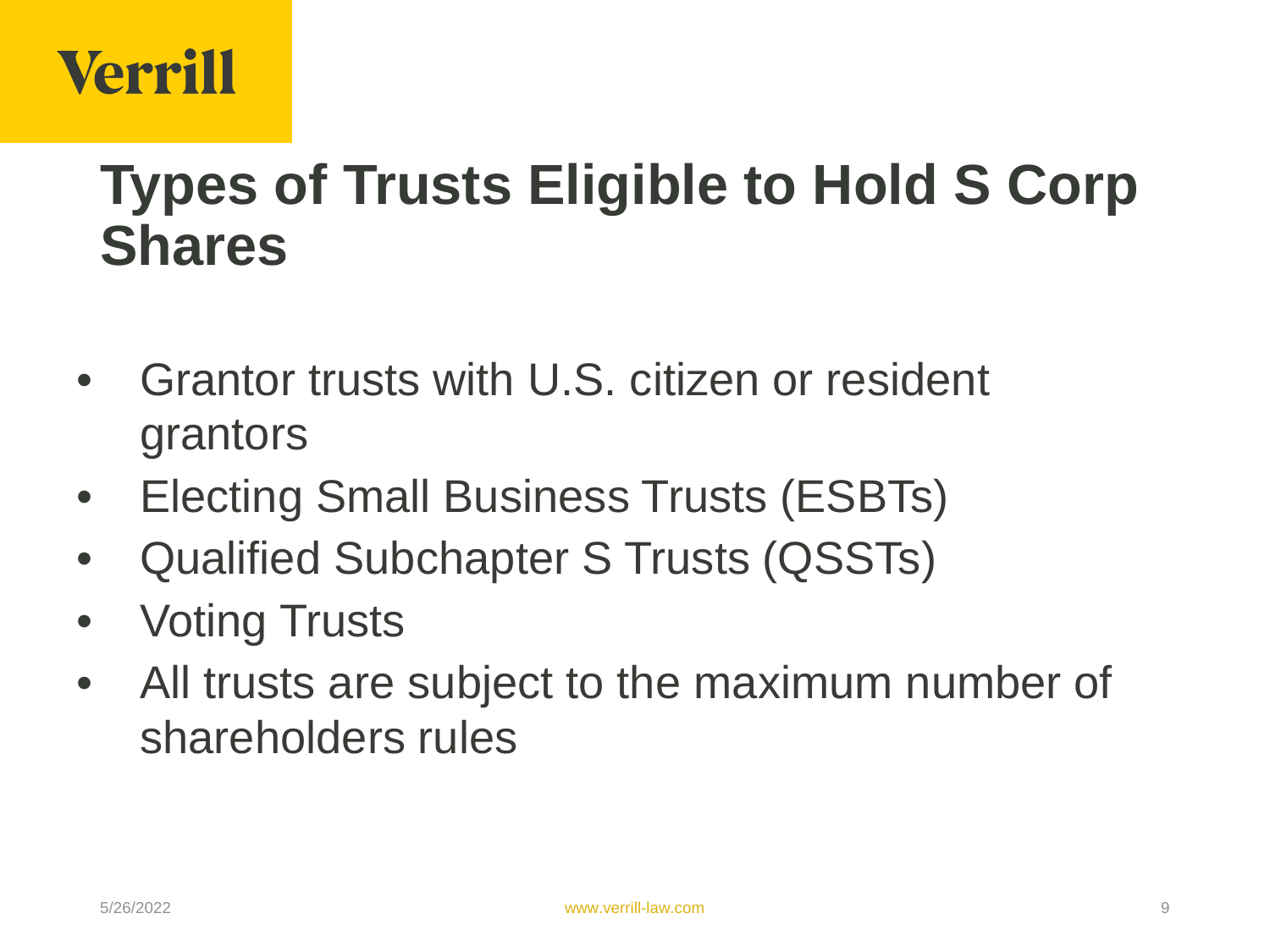#### **Maximum Number of S Corp Shareholders: 100**

- Spouses and their estates count as one shareholder
- Descendants (and their estates) of one common ancestor, up to six generations, count as one shareholder
- ESBT: all potential current beneficiaries must be eligible shareholders, provided that non-US persons may be beneficiaries.
- QSST: beneficiary must be an eligible shareholder
- Voting trusts: all owners must be eligible shareholders
- Each trust beneficiary counts as one shareholder, subject to relationship rules. Potential beneficiaries of unexercised powers of appointment may be disregarded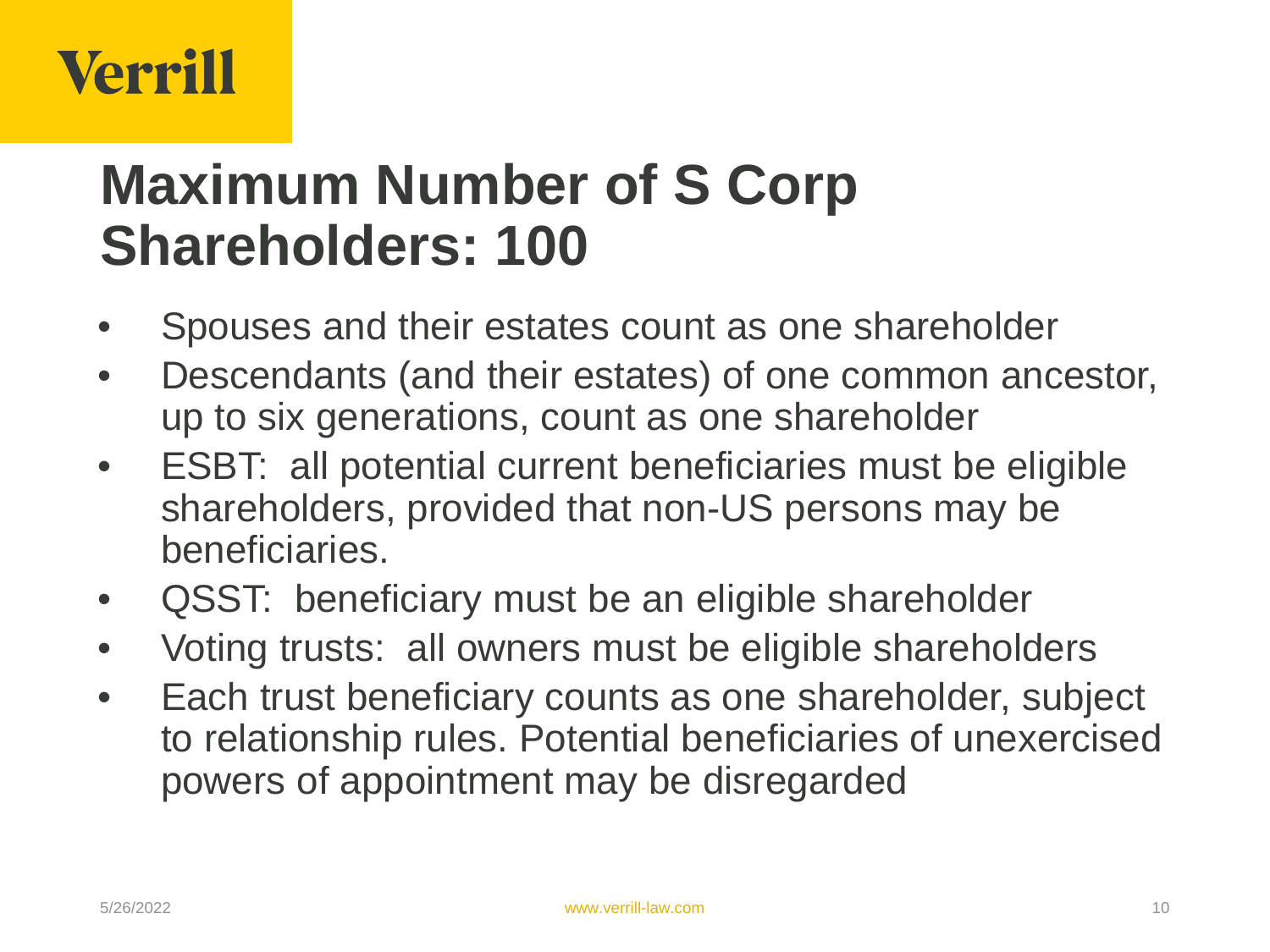#### **Grantor Trusts**

- Grantor must be a U.S. person
- Any grantor trust under §§ 671-679 qualifies to hold S corporation shares, so long as the grantor is a U.S. person
- Grantor trust status terminates at the grantor's death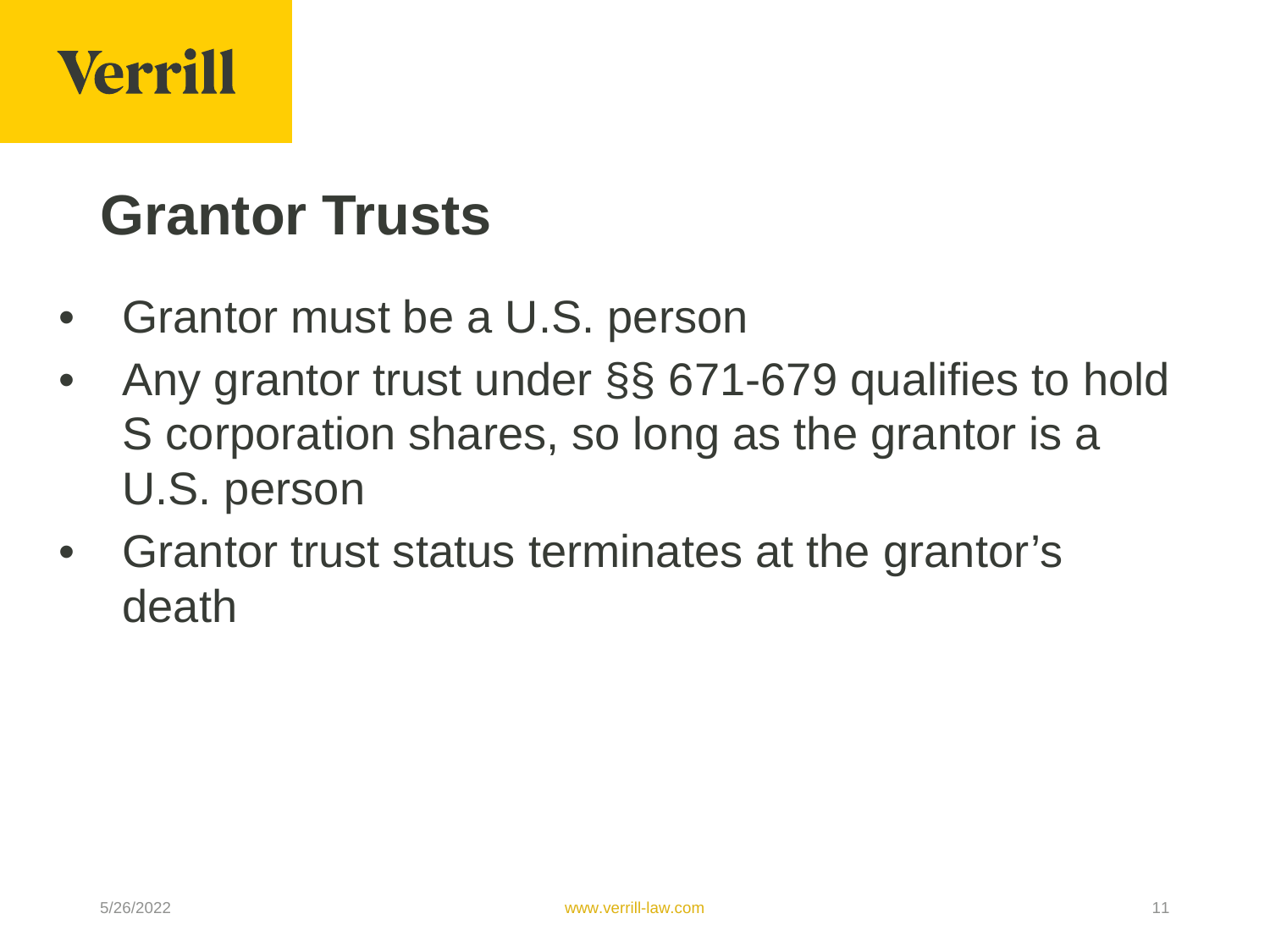#### **Electing Small Business Trust § 1361(e)**

- Election available for multi-beneficiary spray trusts. If an ineligible shareholder becomes a potential current beneficiary, the trust has 12 months to cure the problem by disposing of the S corporation stock
- Interests in the trust must have been acquired by gift or bequest, not by purchase
- Not available for charitable remainder trusts or fully charitable trusts
- Charitable lead trusts may qualify as ESBTs after the death of the grantor under certain conditions; see PLR 199908002
- Trust may convert from ESBT to QSST and vice versa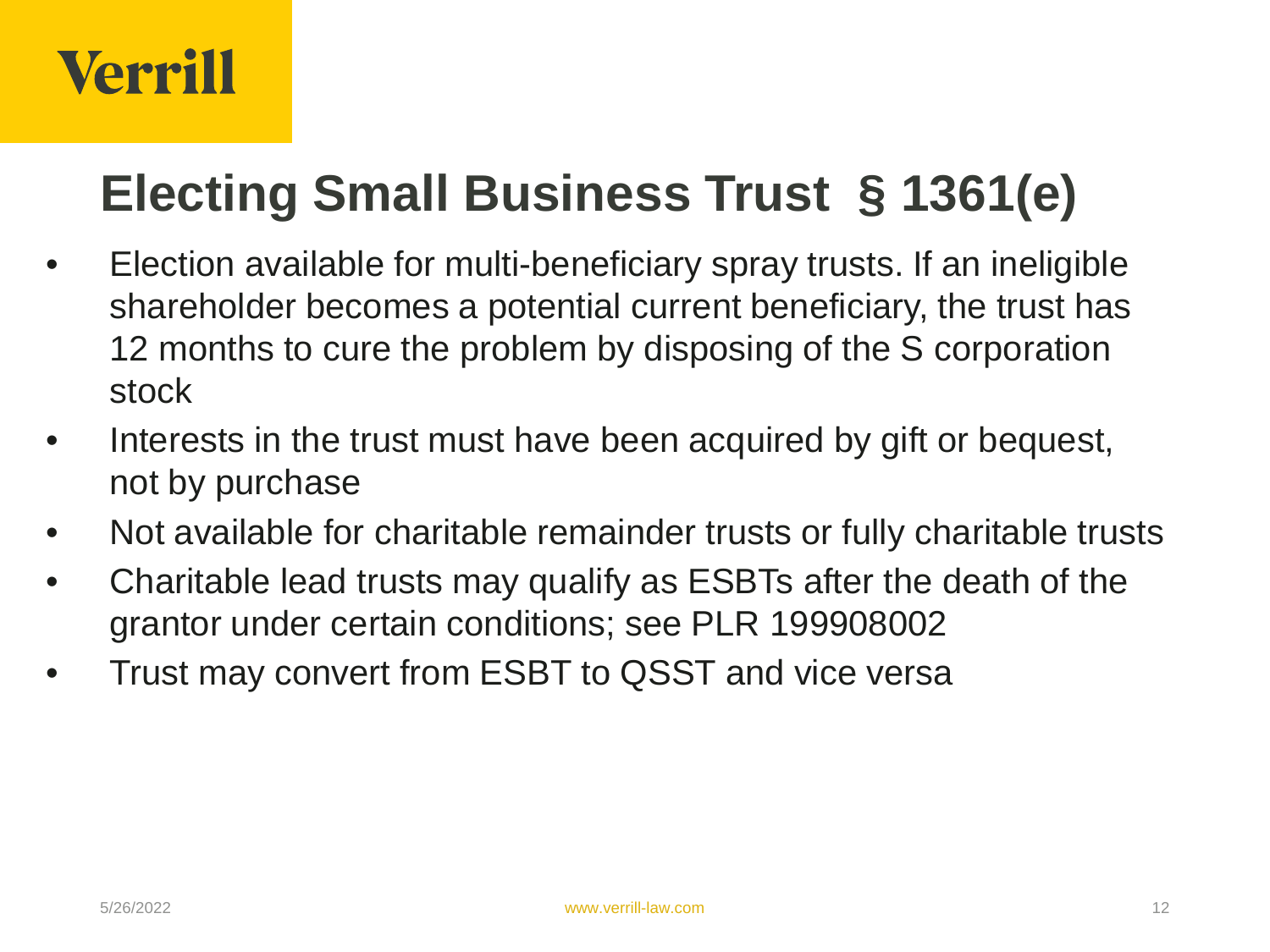# **Taxation of ESBTs: § 641(c)**

- The ESBT's S corporation stock is taxed as a separate trust for income tax purposes
- Unique tax treatment: distributions to beneficiaries do not carry out taxable income
- All S corporation items flow through to the separate trust and are taxed to the separate trust
	- All income is taxed at the trust's income tax rates
	- No income or deductions are carried out to the beneficiaries and the trust receives no distribution deductions
	- Deductions are allowed only for administrative expenses and state and local taxes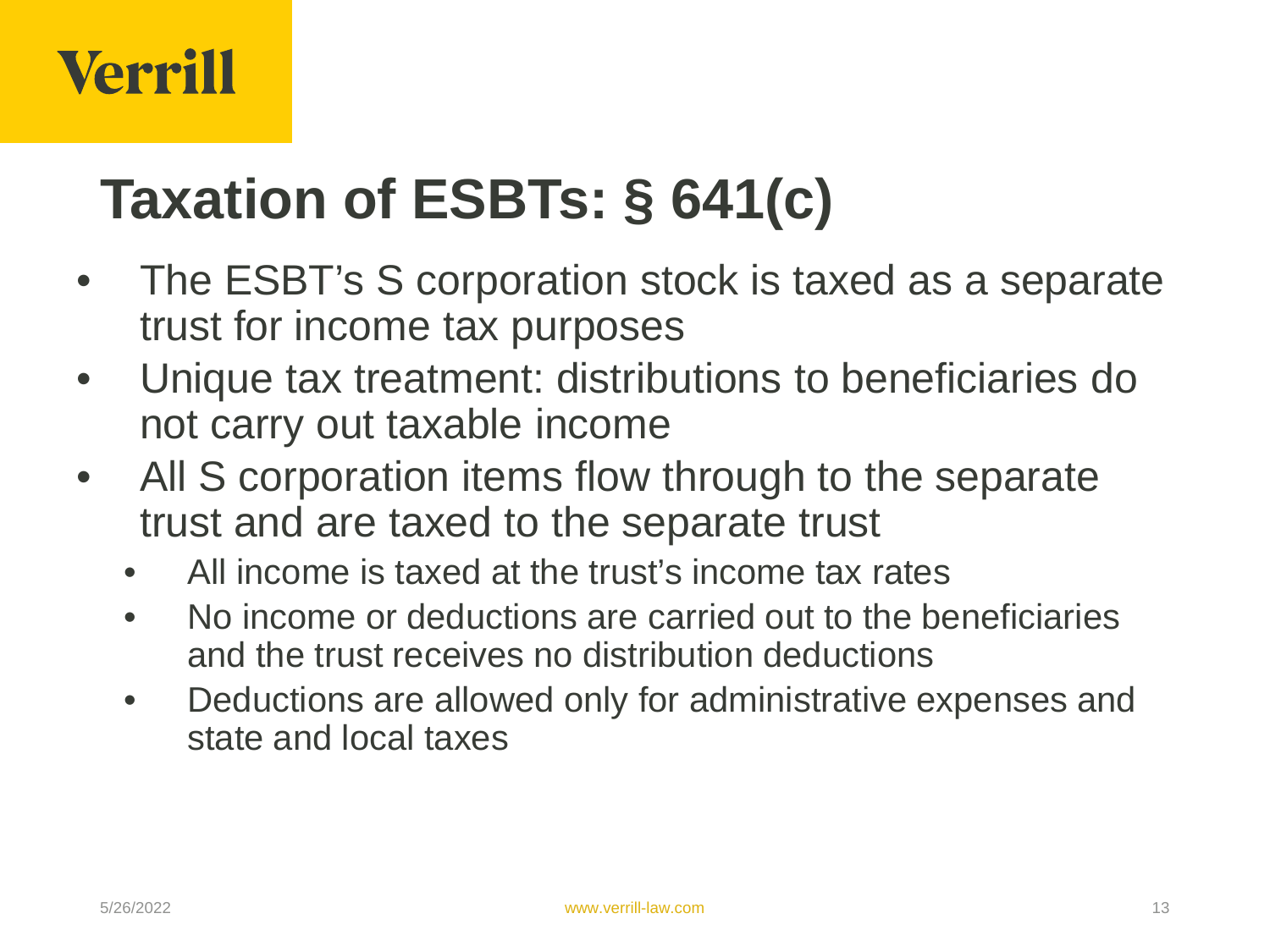# **Making the ESBT Election § 1.1361-1(m)(2)**

- No form available; advisors must prepare the submission to the IRS by following the requirements in the regulation
- Trustee must sign the election
- Due within 2 months and 16 days after S corporation stock is transferred to the ESBT
- Late election relief is available an additional 3 years and 75 days; see Rev. Proc. 2021-1 <https://www.irs.gov/pub/irs-irbs/irb21-01.pdf>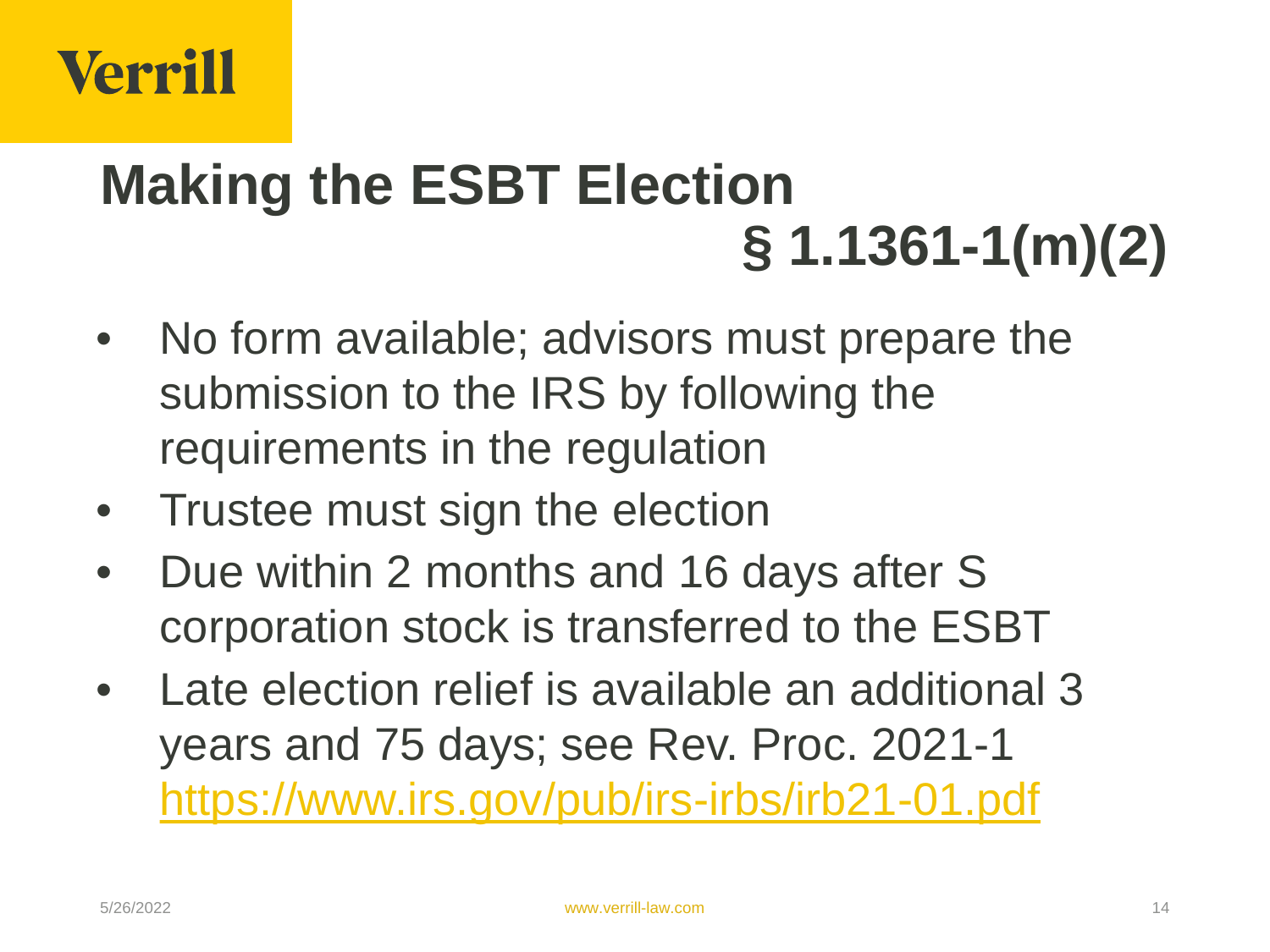#### **Qualified Subchapter S Trust Requirements Part 1**

- Must actually distribute, or be required to distribute, all income to one U.S. person
	- Exception: a married couple can be "one" U.S. person
	- Withdrawal powers (lifetime powers of appointment) do not qualify
	- Spray provisions are impermissible even if they apply only after the trust no longer holds S corporation stock
	- An actual distribution to a beneficiary does not qualify if it satisfies the trust's donor's obligation to support such beneficiary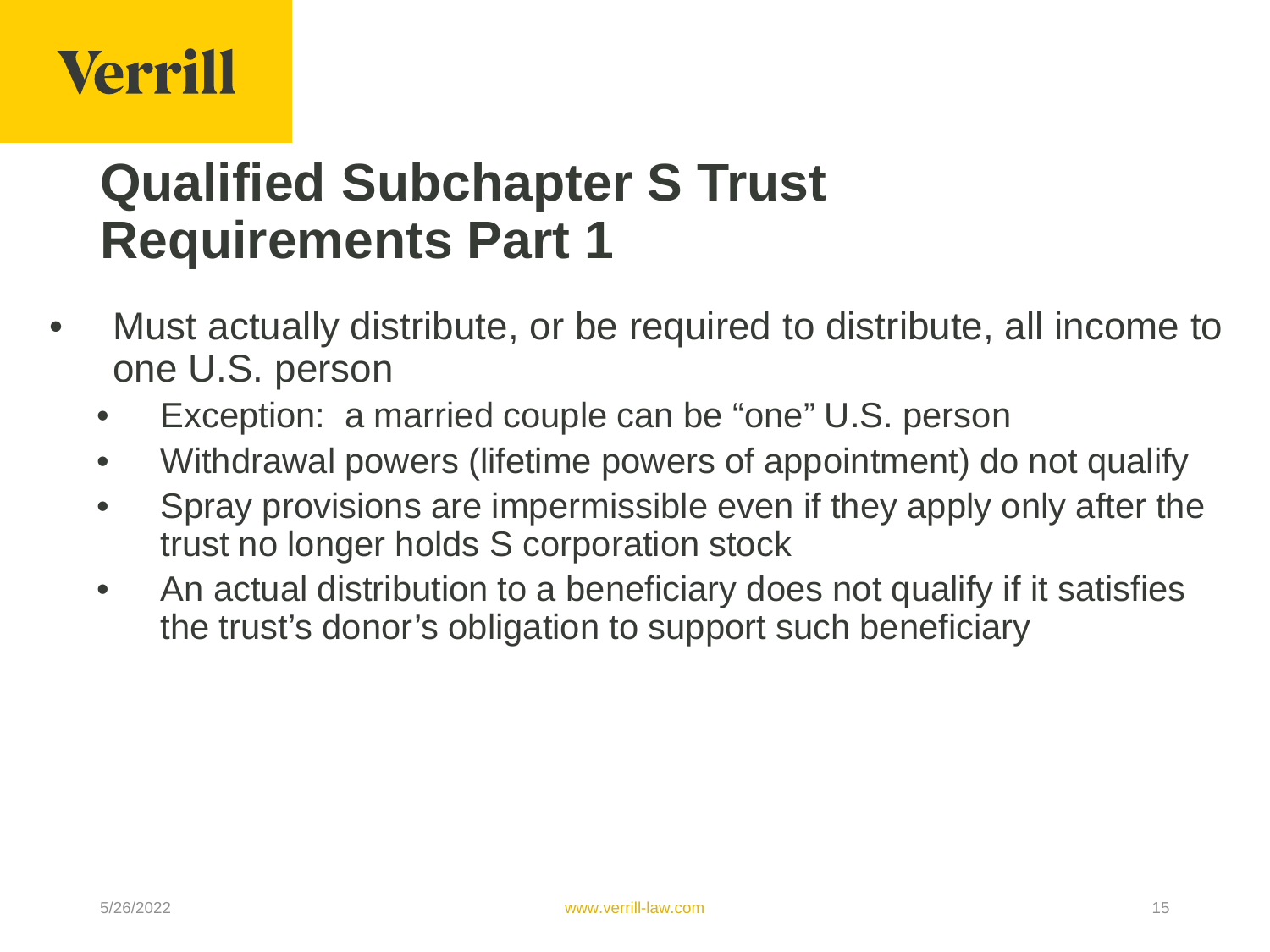#### **Qualified Subchapter S Trust Requirements Part 2**

- No principal distributions to anyone other than the income beneficiary
	- Cannot have lifetime power to appoint or distribute principal to another person
	- Again spray provisions are impermissible even if they apply only after the trust no longer holds S corporation stock
- Income beneficiary's interest must be for life or until the trust terminates
- Upon trust termination, must distribute all assets to income beneficiary, if living
- Income beneficiary must file a QSST election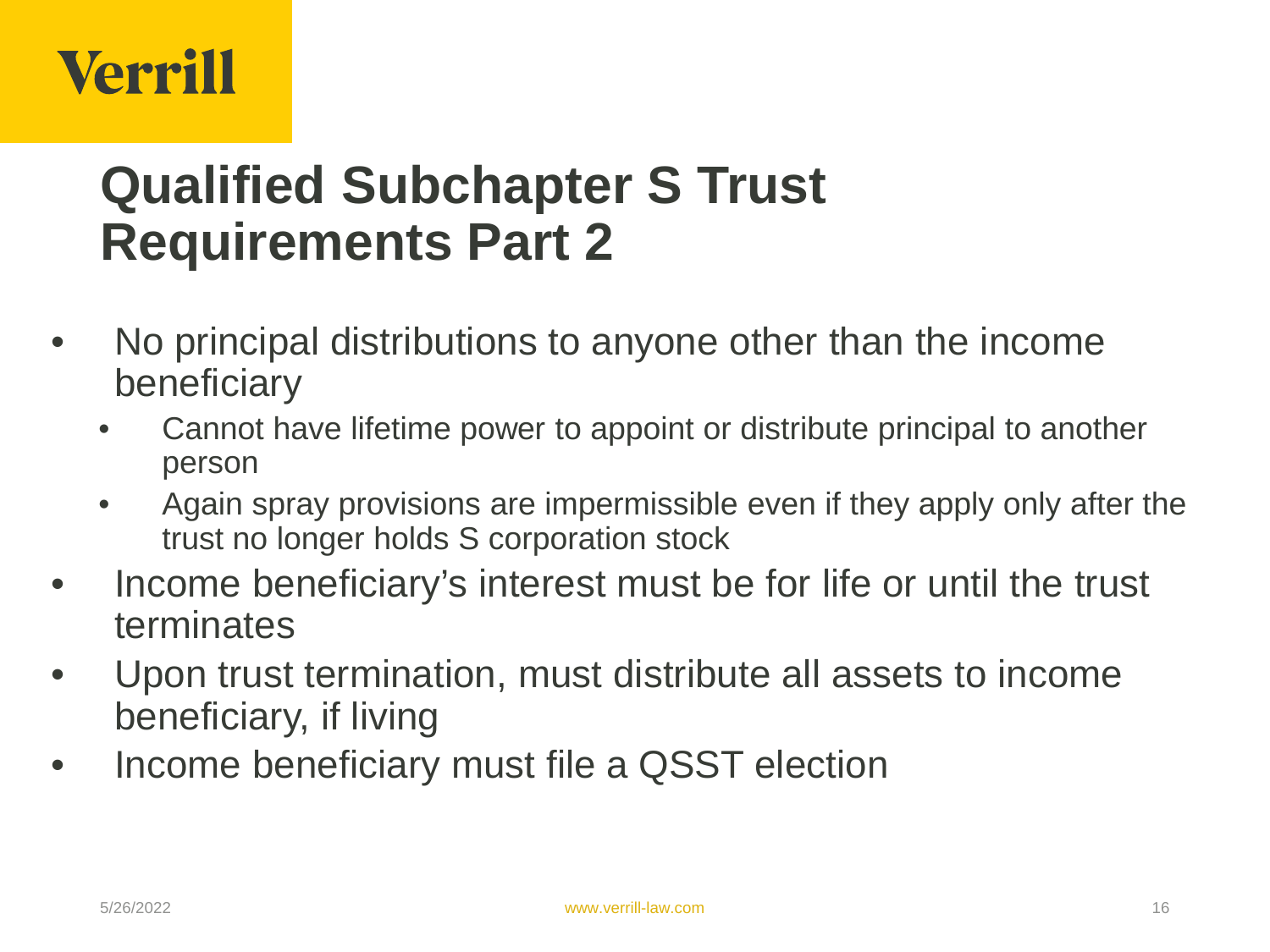#### **Taxation of QSSTs**

- Unique tax treatment: a QSST is taxed as a grantor trust with respect to the S corporation shares, and the beneficiary is treated as the trust's owner under § 678
- The QSST beneficiary is taxed directly on the income of the S corporation shares, as though the QSST did not exist
- If the QSST holds assets other than the S corporation shares, those assets are taxed under the normal trust income tax rules of Subchapter J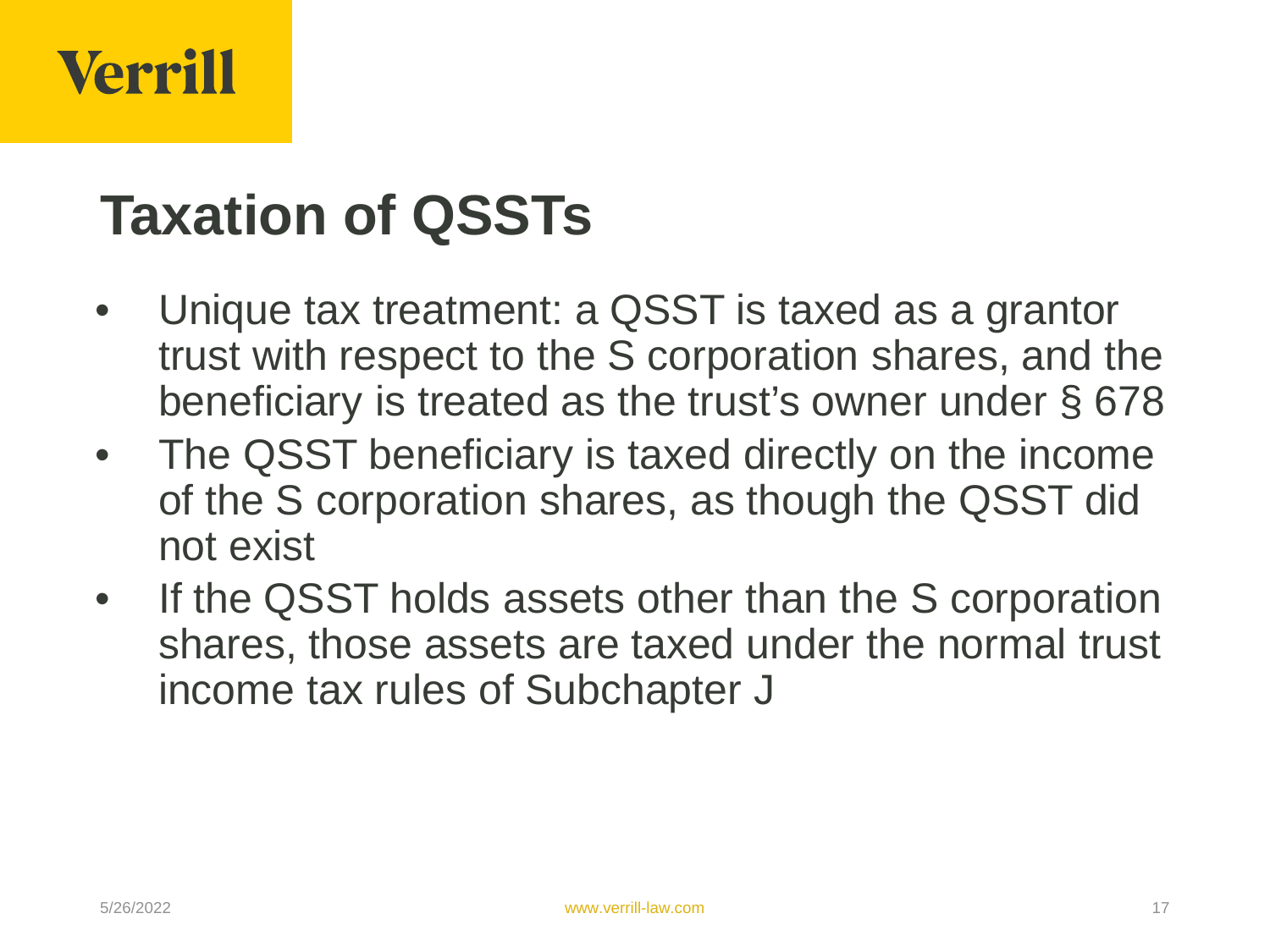#### **Filing a QSST Election**

# **§ 1.1361-1(j)(6)**

- No form available; advisors must prepare the submission to the IRS by following the requirements in the regulation
- Beneficiary must sign the election. A guardian or parent can sign for a minor beneficiary
- Due within 2 months and 16 days after S corporation stock is transferred to the QSST
- Late election relief is available an additional 3 years and 75 days; see Rev. Proc. 2021-1 <https://www.irs.gov/pub/irs-irbs/irb21-01.pdf>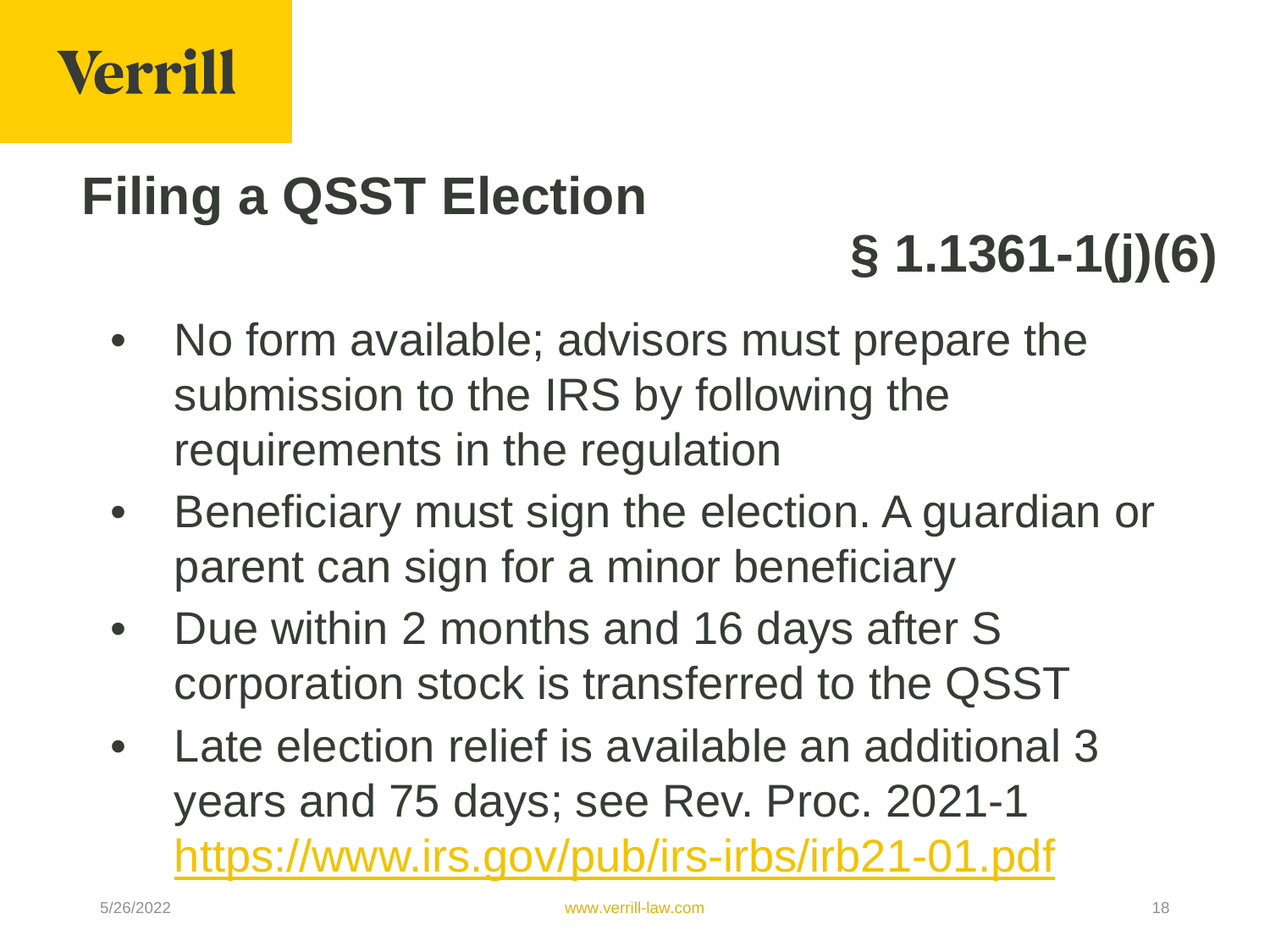#### **Voting Trusts**

- A "voting trust" is a trust created primarily to exercise the voting power of the stock transferred to it
- The voting trust is looked through for S corporation eligibility purposes
- Requirements
	- Written trust agreement
	- Beneficiaries delegate voting power to trustees
	- All corporate distributions must be paid to the beneficiaries
	- Beneficiaries must receive title and possession of the stock upon the trust's termination
	- There must be a specified termination date for the trust
	- The beneficiaries must be taxable as grantors of the trust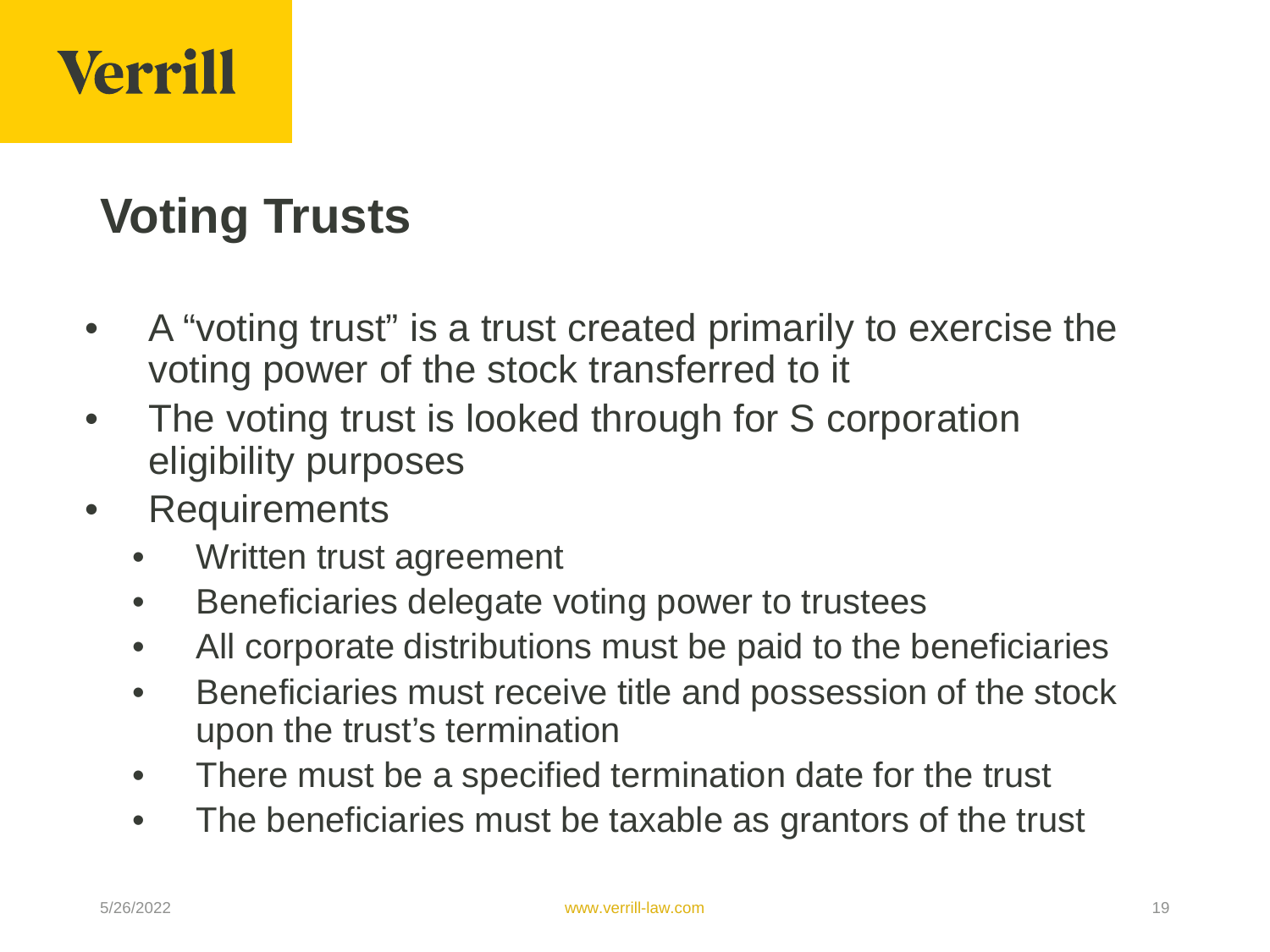#### **Illustration of One S Corp Estate Plan**

#### 1-1-1970

**Grantor forms business** as S corp, owns all shares in individual name (individual owner)

#### $1 - 1 - 2015$

Grantor dies (complex trust) and the reasonable (2-year) period begins

#### **S Corporation Timeline**

#### 5-1-1980

Grantor does estate planning, contributes S corp shares to revocable trust (grantor trust). The trust provides that after the grantor's death, the trustee will hold and administer the trust property in five fully discretionary, separate shares for the grantor's five children and their respective descendants, for the children's respective lifetimes.

#### $1 - 1 - 2017$

Trustee submits five ESBT elections to the IRS (ESBT)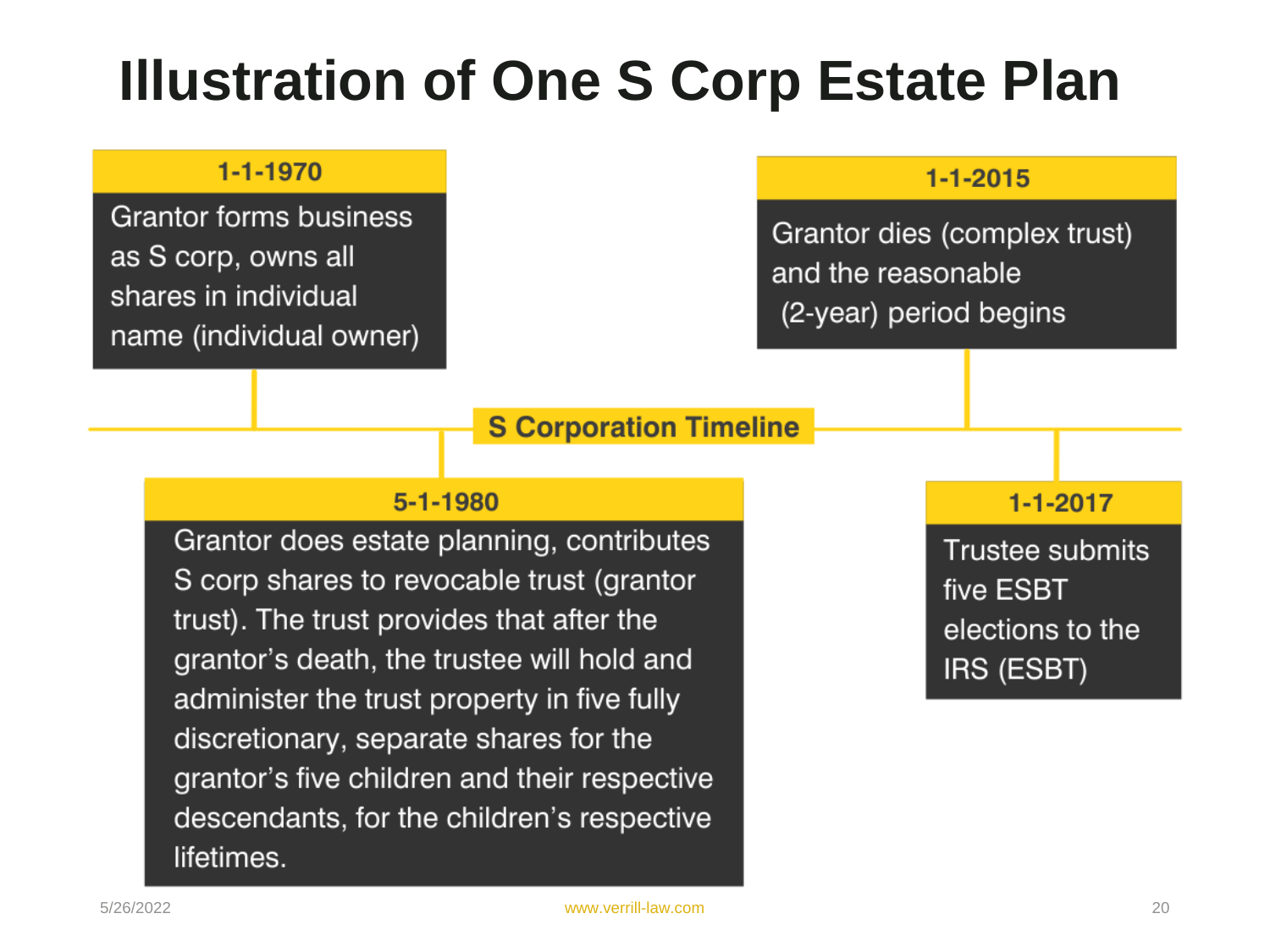

#### **Alimony Trusts**

#### **§ 682**

- Repealed for divorce or separation instruments executed or modified after December 31, 2018. Still effective for pre-existing trusts
- Unique because alimony tax rules previously superseded the trust income tax rules that otherwise would apply
- Alimony previously was taxed to the recipient spouse as income, deductible by the payor spouse
- Child support is not alimony and is taxed like any other trust distribution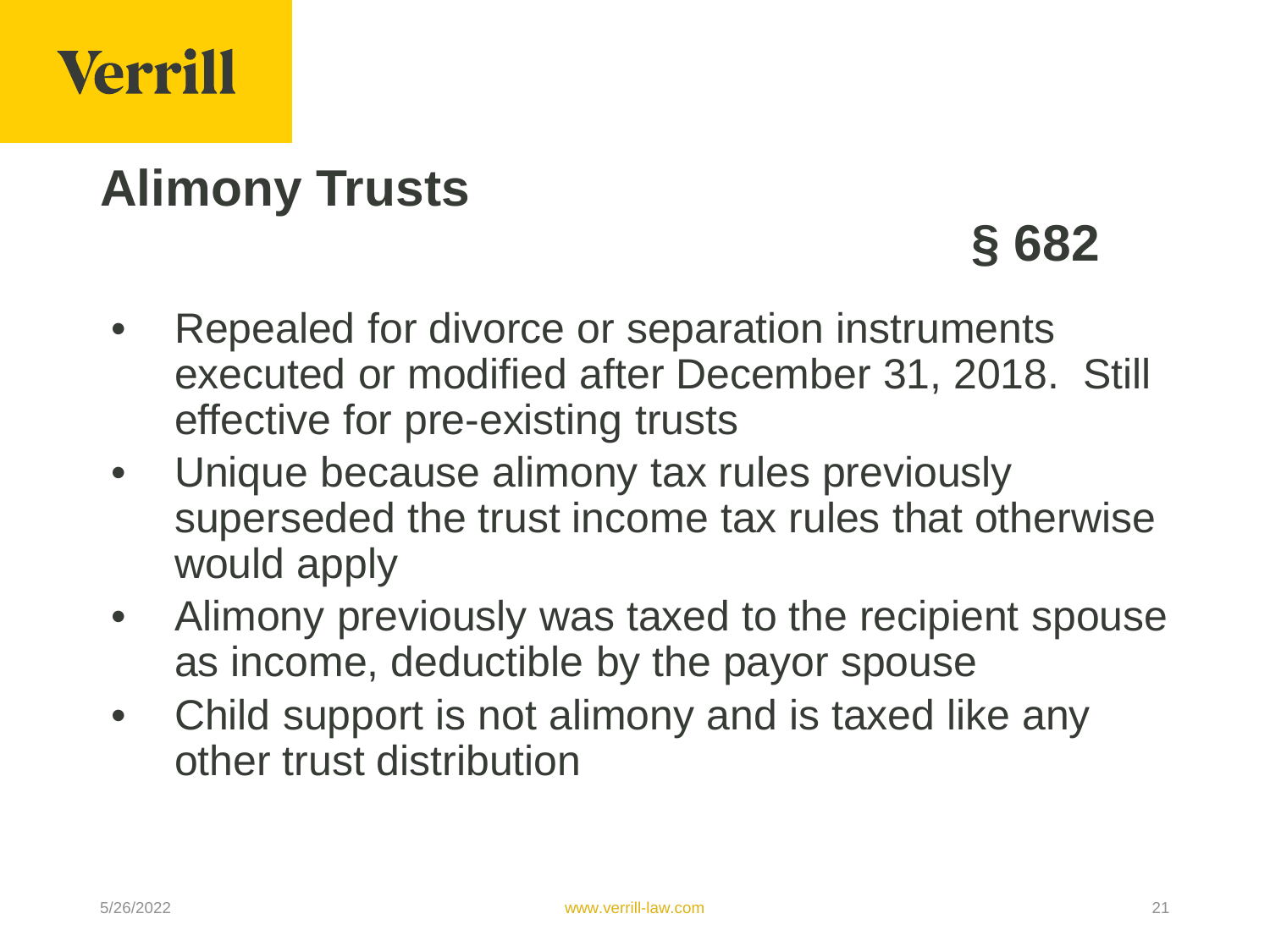## **Pre-TCJA Alimony Trusts**

- Effective for trusts created pursuant to separation agreements executed on or before December 31, 2018 and not modified after that date
- The alimony rules apply equally to pre-existing trusts characterized as alimony in a divorce, and to trusts created specifically for alimony
- The trust does not have to be mentioned in the divorce decree, although that is good planning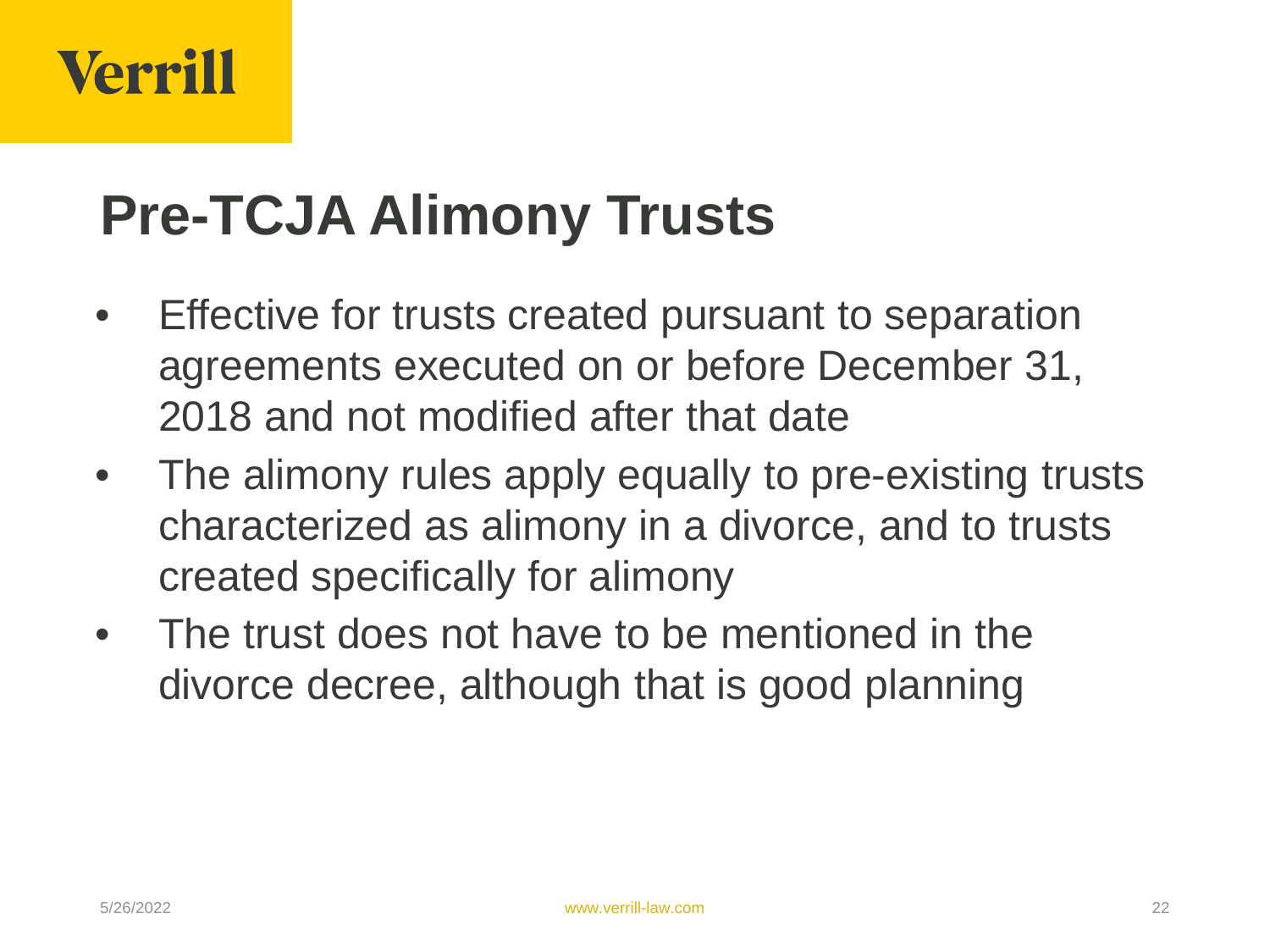#### **Trust Beneficiary or Grantor Subject to Special Income Tax Rules**

- Charitable Trusts
- Pooled Income Funds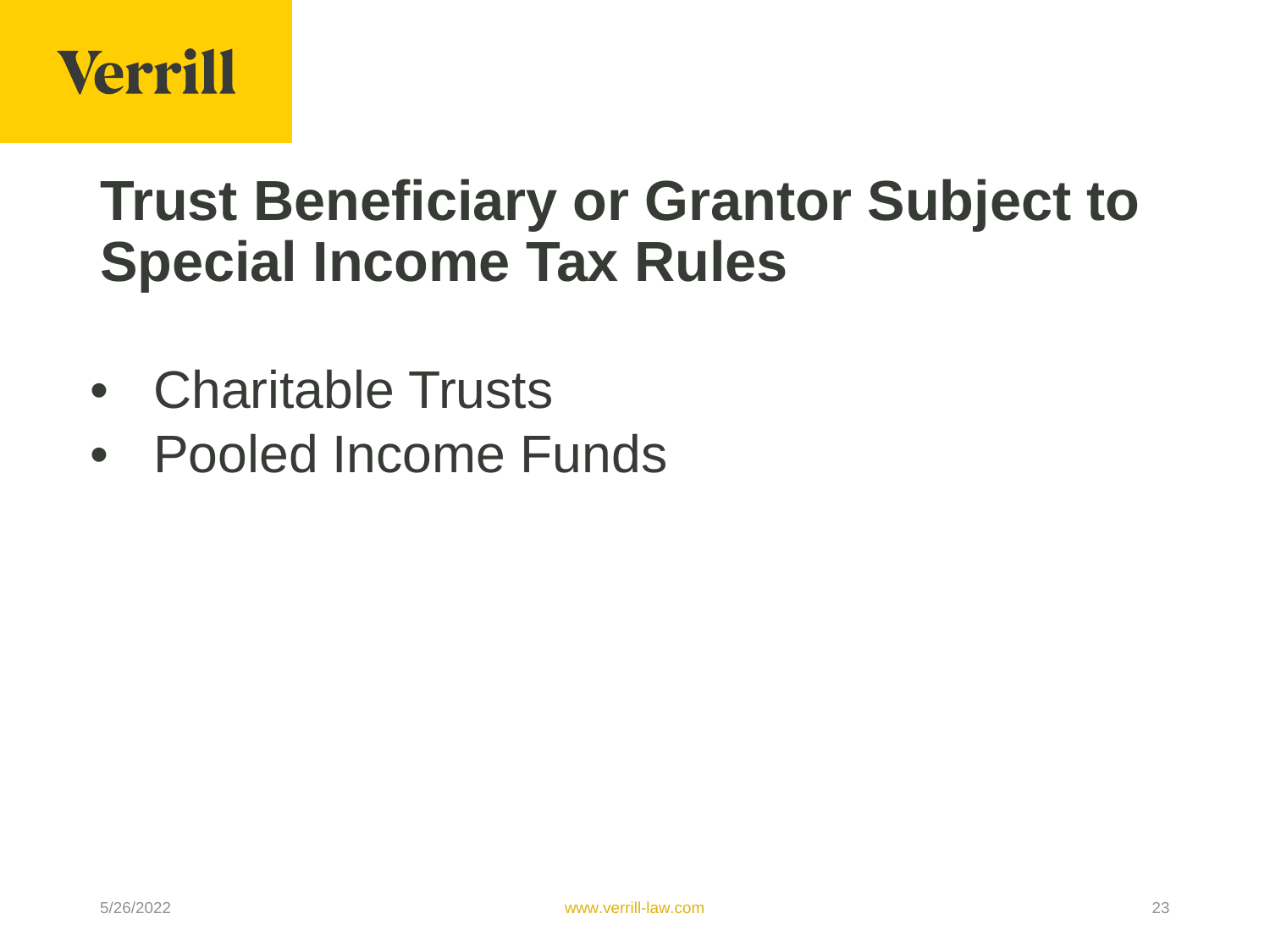## **Split-Interest Charitable Trusts**

- Charitable Remainder Trusts (CRTs) § 664
	- Income interest retained by the donor or given to other individuals for life or for a term of years
	- Remainder interest passes to charity after the income interest expires
- Charitable Lead Trusts (CLTs) Various Rev. Procs.
	- Income interest goes to charity for a period of years or for an individual's lifetime
	- Remainder interest passes to individual beneficiaries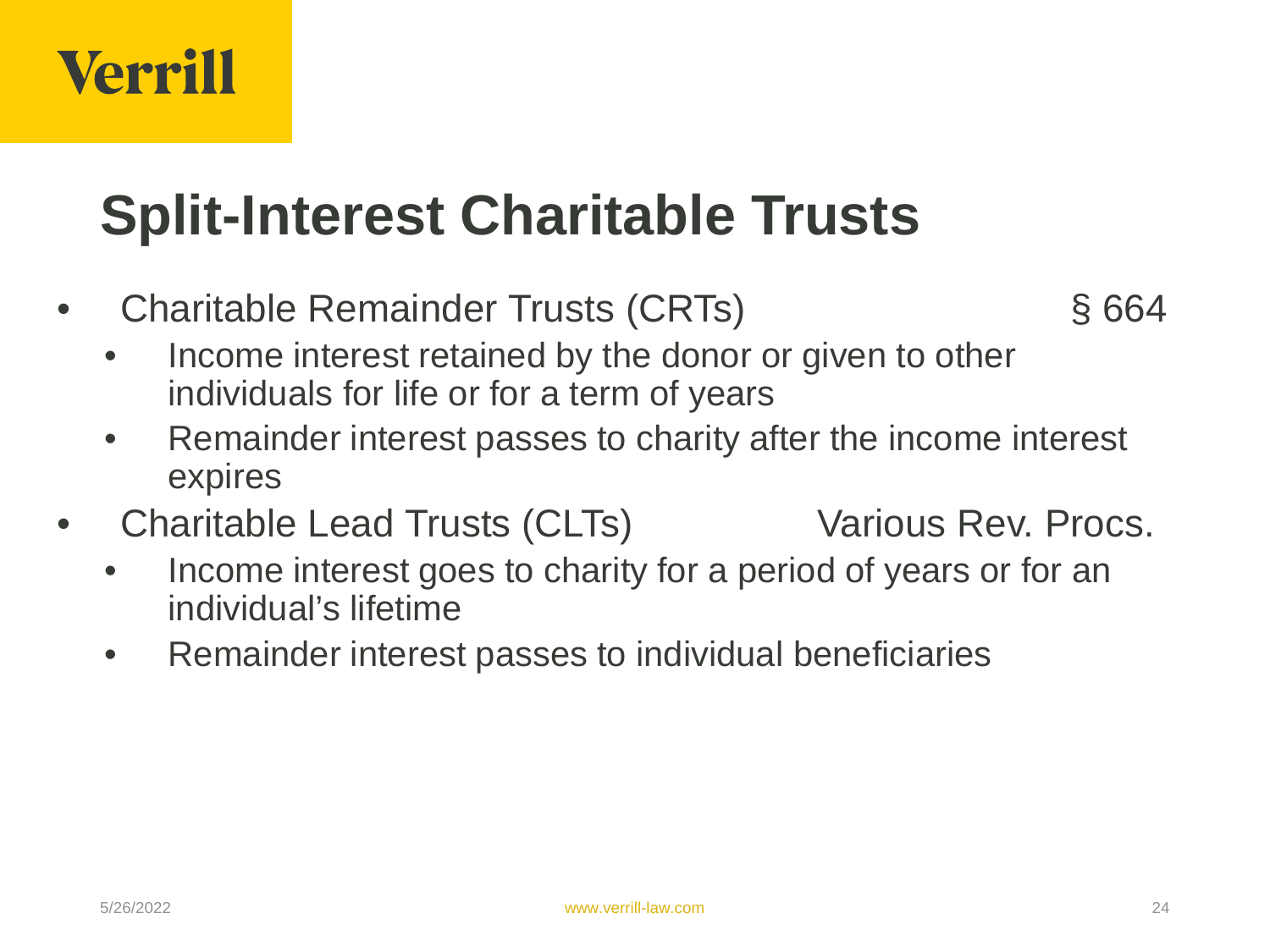#### **CRT General Income Taxation**

- Unique because the trust's remainder interest will be taxed as a charity
- Start with the general complex nongrantor trust rules
	- Income distributed to a beneficiary is taxed to the beneficiary (but see special rules regarding accumulated income)
	- Capital gains and undistributed income will be taxed to the trust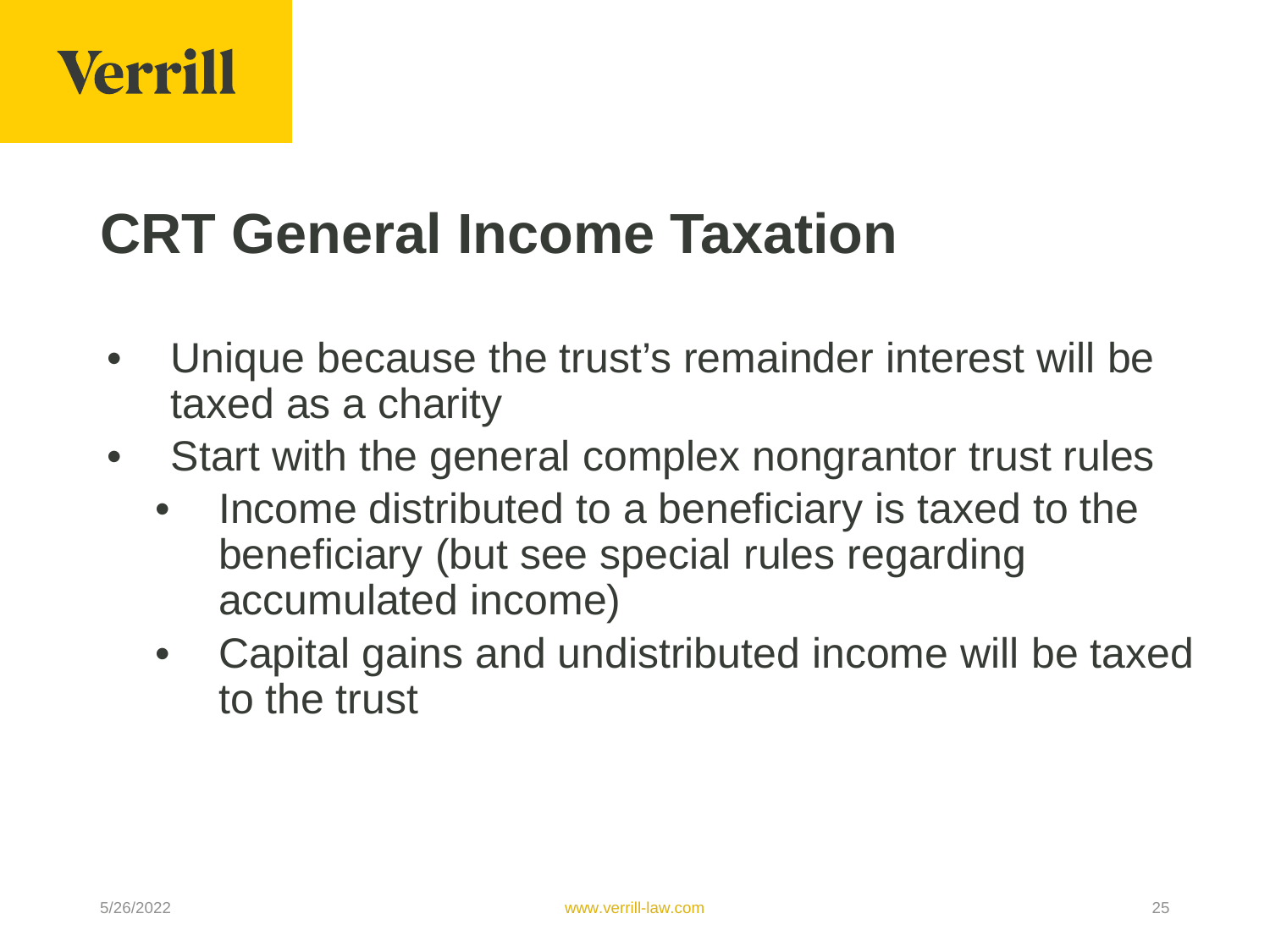#### **CRT Taxation of Distributed Income**

- Unique rule for CRT: beneficiary taxed on CRT's current income and accumulated income since creation, "worst out first"
	- First, income includible in gross income (ordinary, dividends)
	- Then, capital gains
	- Then, other income (tax-exempt interest)
	- Finally, tax-free return of principal
	- Any income subject to the 3.8% Net Investment Income Tax will carry out that tax – for CRTs established prior to 2013, NII received in 2013 or after is distributed out first
	- In each category, current-year income is distributed, then the oldest accumulated income (subject to NII rule). Then go to the next category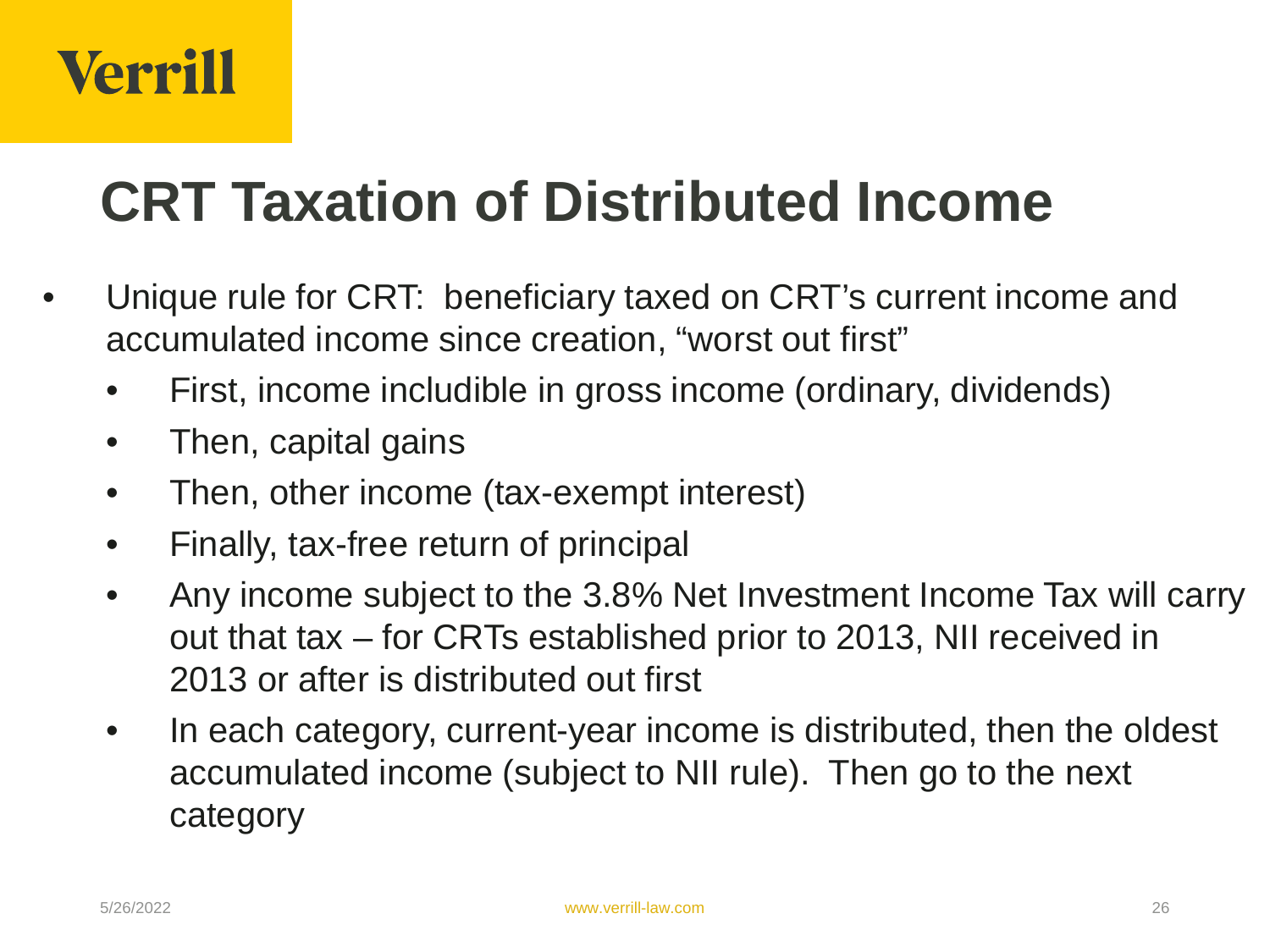### **CRT Taxation of Capital Gains**

- Unique rule for CRT: Remainder is tax exempt
	- Unrelated Business Income (UBI) is taxed at 100%, but since 2007, UBI doesn't disqualify the CRT from tax-exempt status
	- No capital gains tax on sale of appreciated assets
	- Private foundation excise taxes on self-dealing and taxable expenditures apply – see §§ 4941, 4945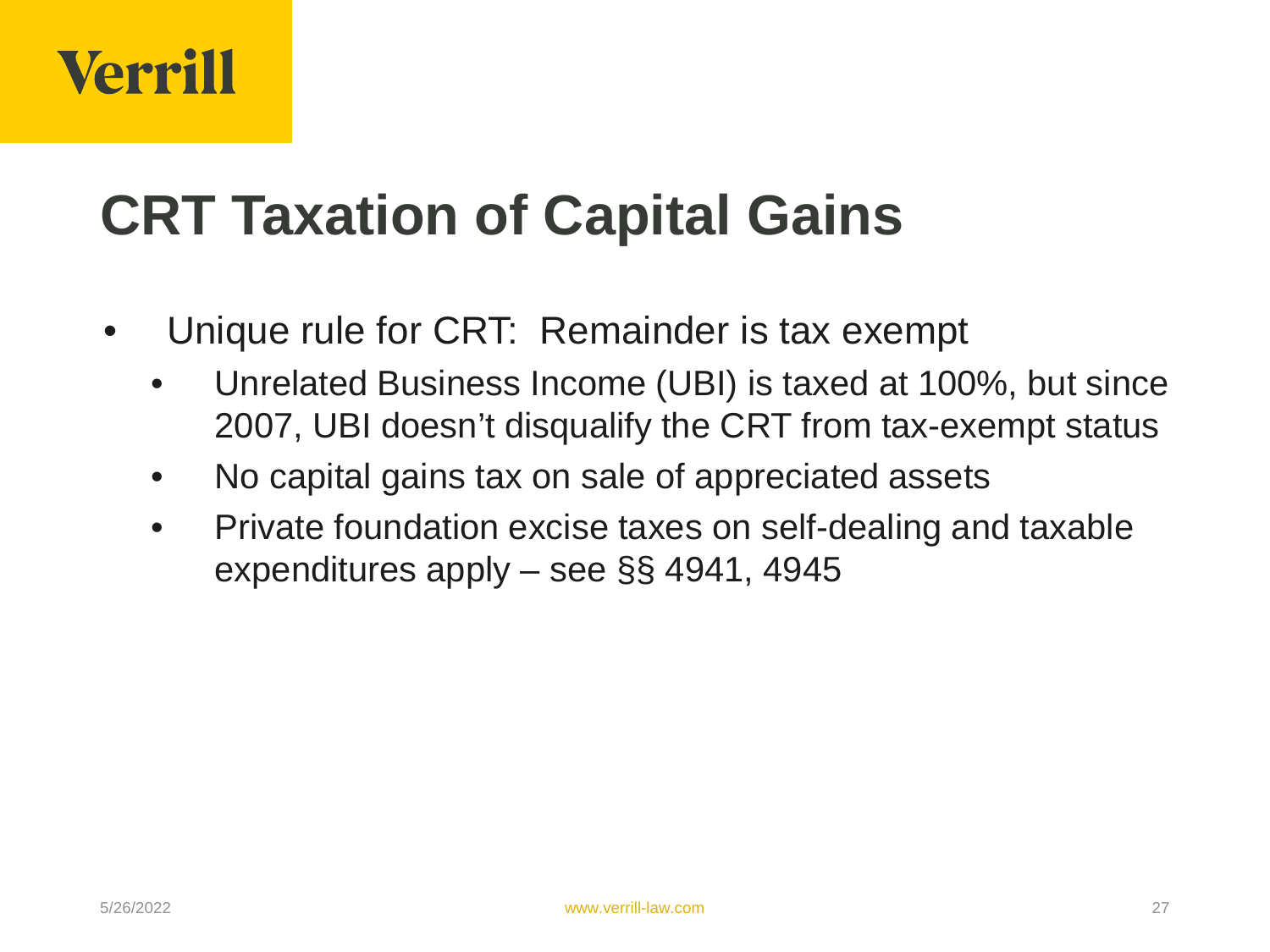# **Types of CRTs**

- **Annuity** 
	- Fixed payout to income beneficiaries at least annually
	- Payout may be a fixed dollar amount or a fixed percentage of the value of the initial contribution
	- Payout is independent of investment performance
	- May only be funded once
- Unitrust
	- Payout at least annually, equal to a fixed percentage of the then-current fair market value of the trust assets
	- Percentage is fixed, but the distribution varies based on the fair market value of the assets
	- May accept additional contributions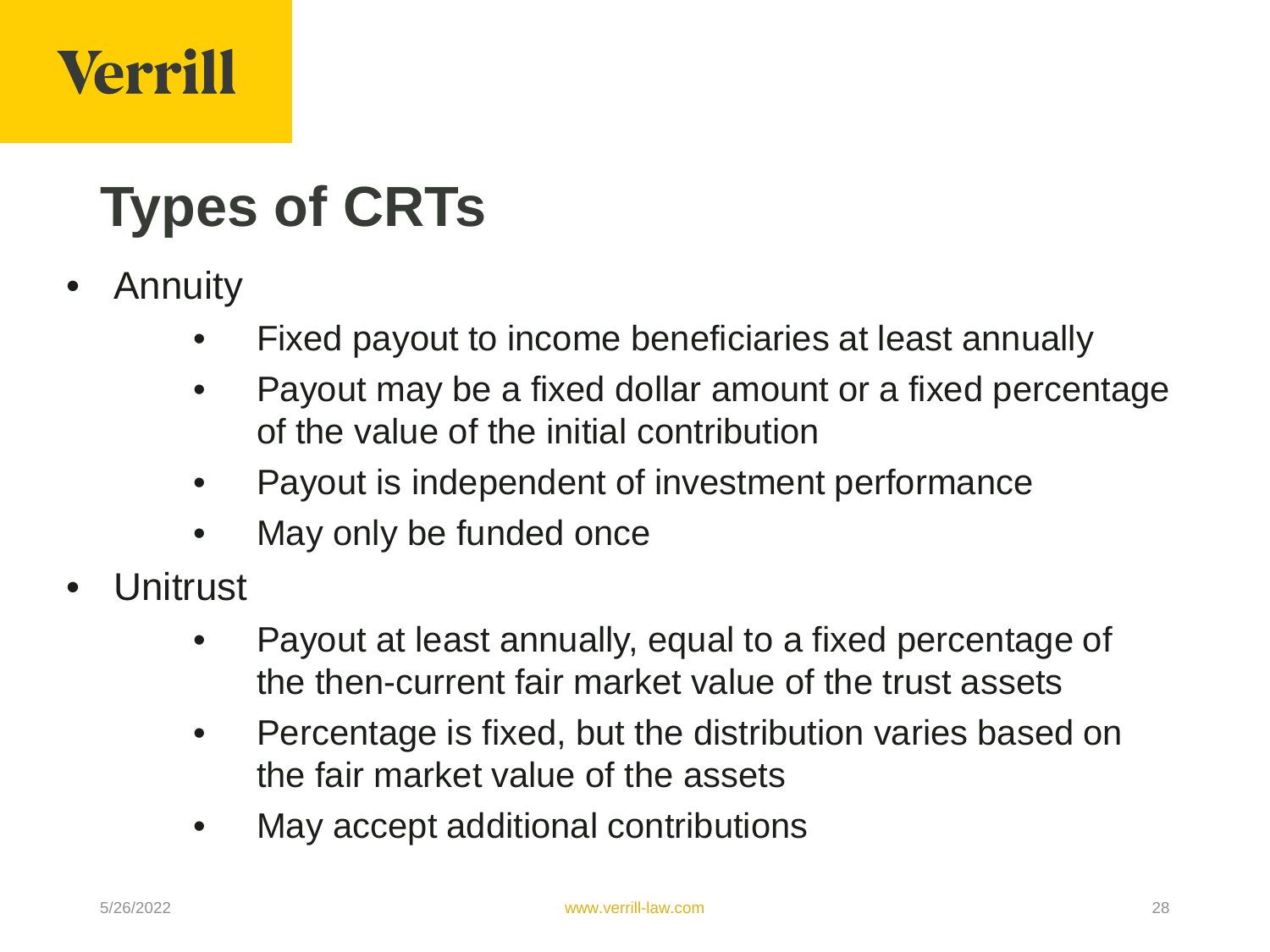# **Types of CRUTs**

- Standard (CRUT)
	- If income is less than the fixed amount to be distributed, then principal is distributed to make up the shortfall
- Net Income CRUT (NICRUT)
	- Distribution to income beneficiary is the lesser of (i) standard CRUT distribution amount and (ii) net income
- Net Income with Make-up CRUT (NIMCRUT)
	- Same as the NICRUT, except if net income Is less than the fixed amount to be distributed, then a make-up account is created
	- In subsequent years, if net income is greater than the fixed amount, then the trustee distributes the fixed amount, plus all remaining income up to the balance of the make-up account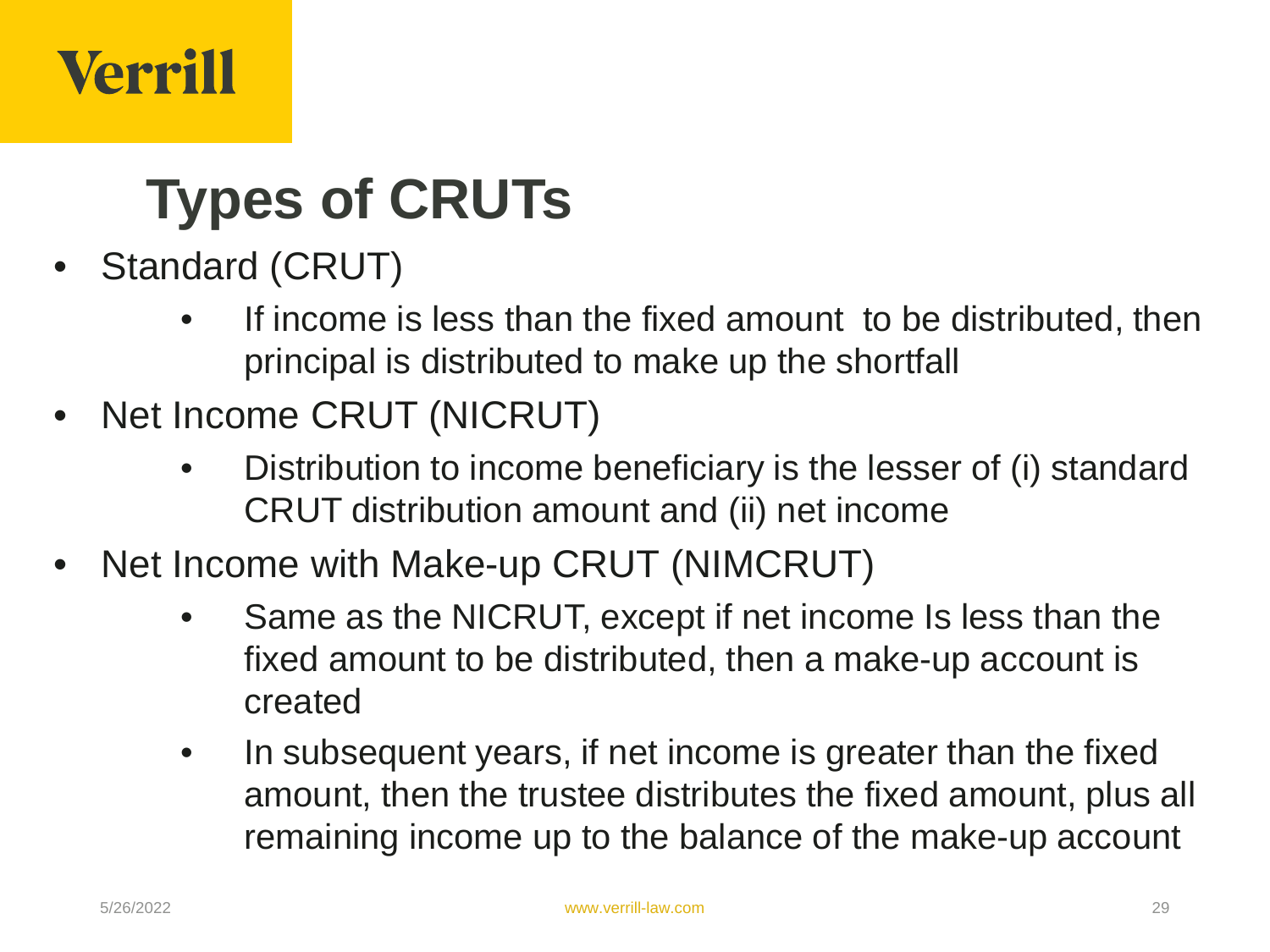# **Limits on CRT Payouts**

- Timing: must occur at least annually, within a reasonable time after the close of the year
- Minimum and maximum payouts:
	- CRATs: at least 5%, but no more than 50%, of the initial fair market value of the trust assets
	- CRUTs: at least 5%, but no more than 50%, of the fair market value of the trust assets determined annually
	- Both CRATs and CRUTs: value of the remainder interest must be at least 10% of the initial fair market value of the trust assets
- Splitting a CRT? See Rev. Rul. 2008-41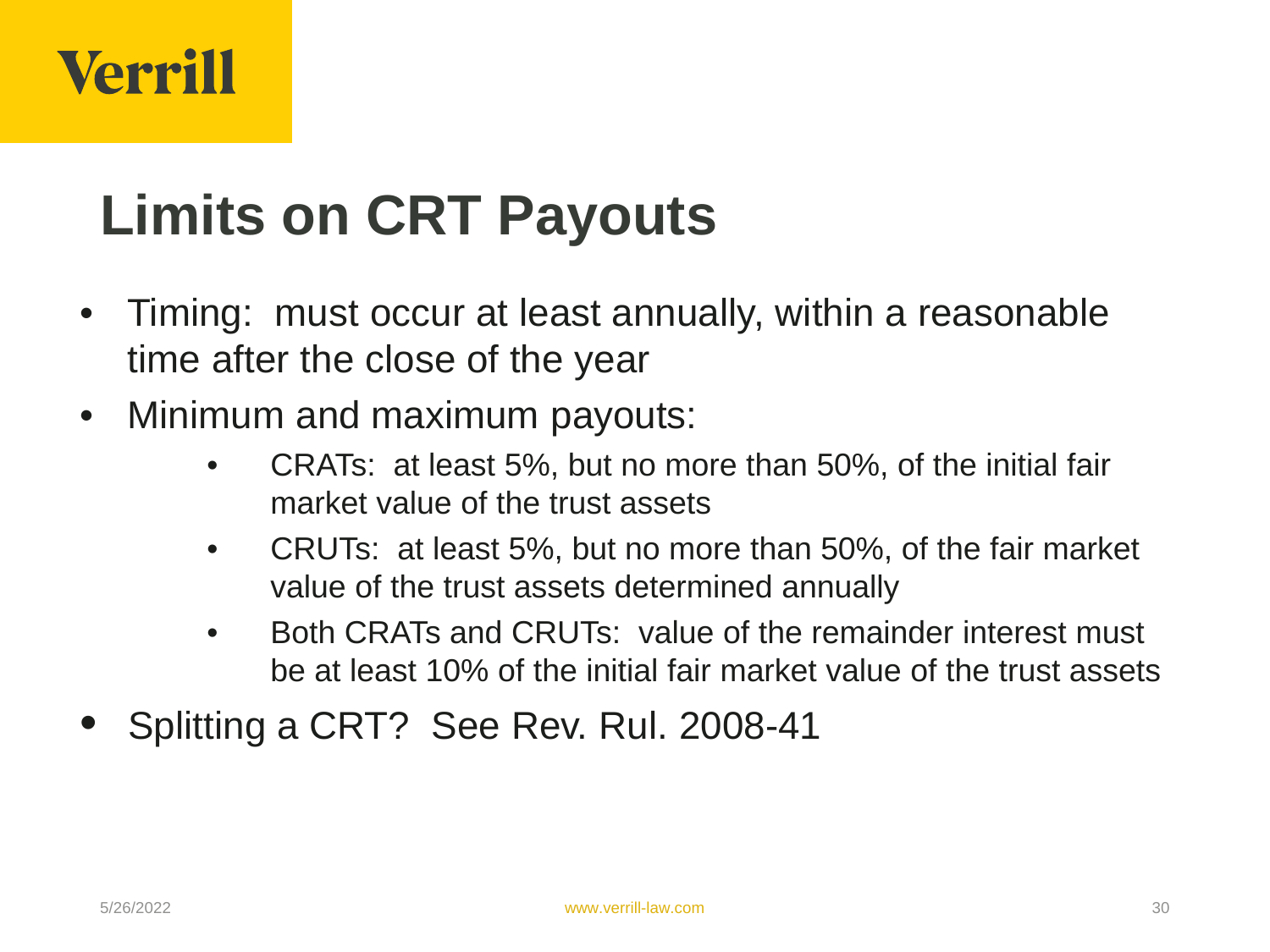#### **CLT General Income Taxation**

- All income is fully taxed to the grantor (if a grantor trust) or to the trust (if a nongrantor trust)
- All amounts distributed to charity qualify for income tax deductions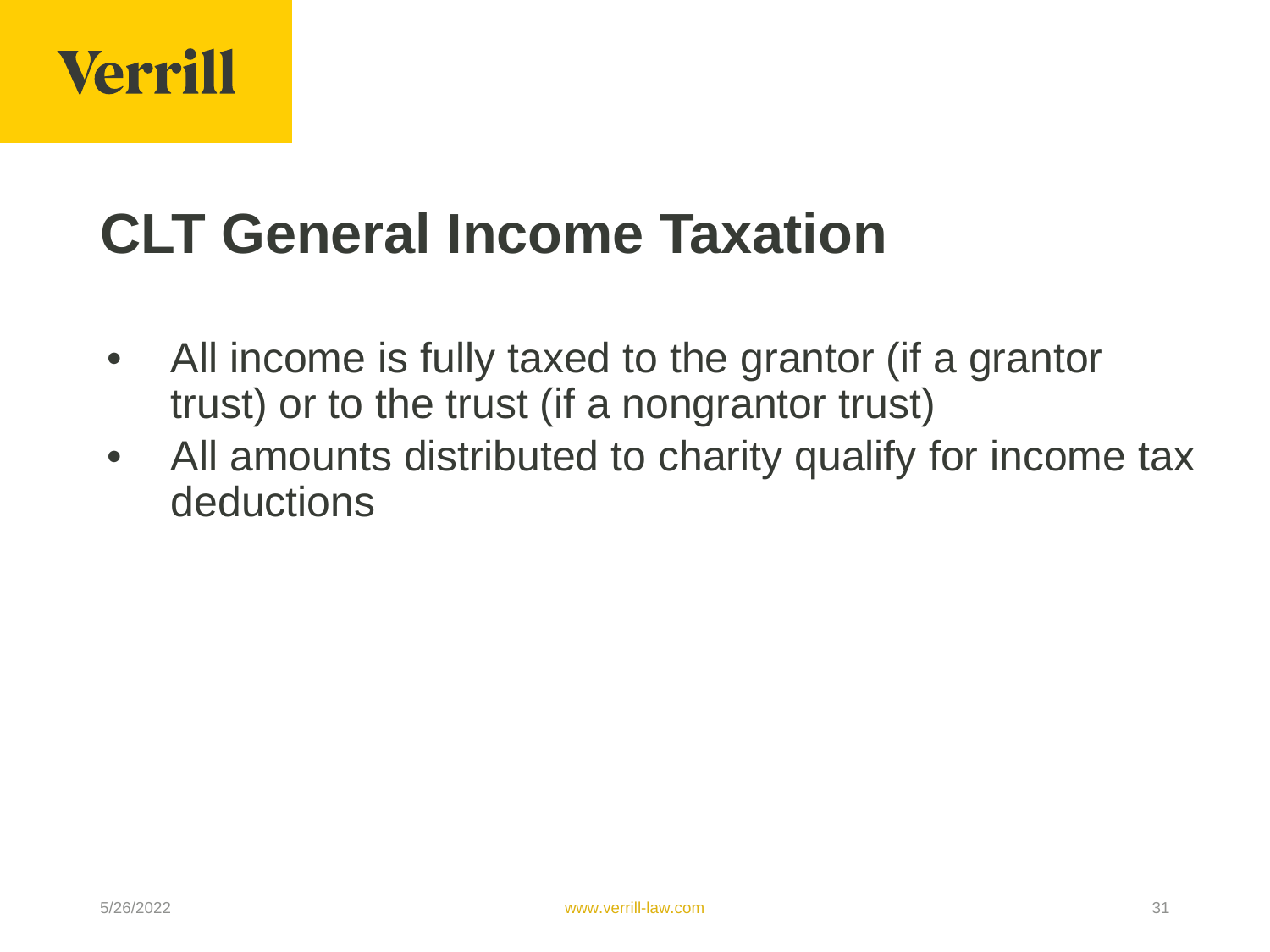# **CLT Drafting**

- Inter Vivos Grantor and Nongrantor Charitable Lead Annuity Trust Sample Instruments Rev. Proc. 2007-45;
- Testamentary Charitable Lead Annuity Trust Sample Instrument Rev. Proc. 2007-46
- Inter Vivos Grantor and Nongrantor Charitable Lead Unitrust Sample Instruments Rev. Proc. 2008-45
- Testamentary Charitable Lead Unitrust Sample Instrument Rev. Proc. 2008-46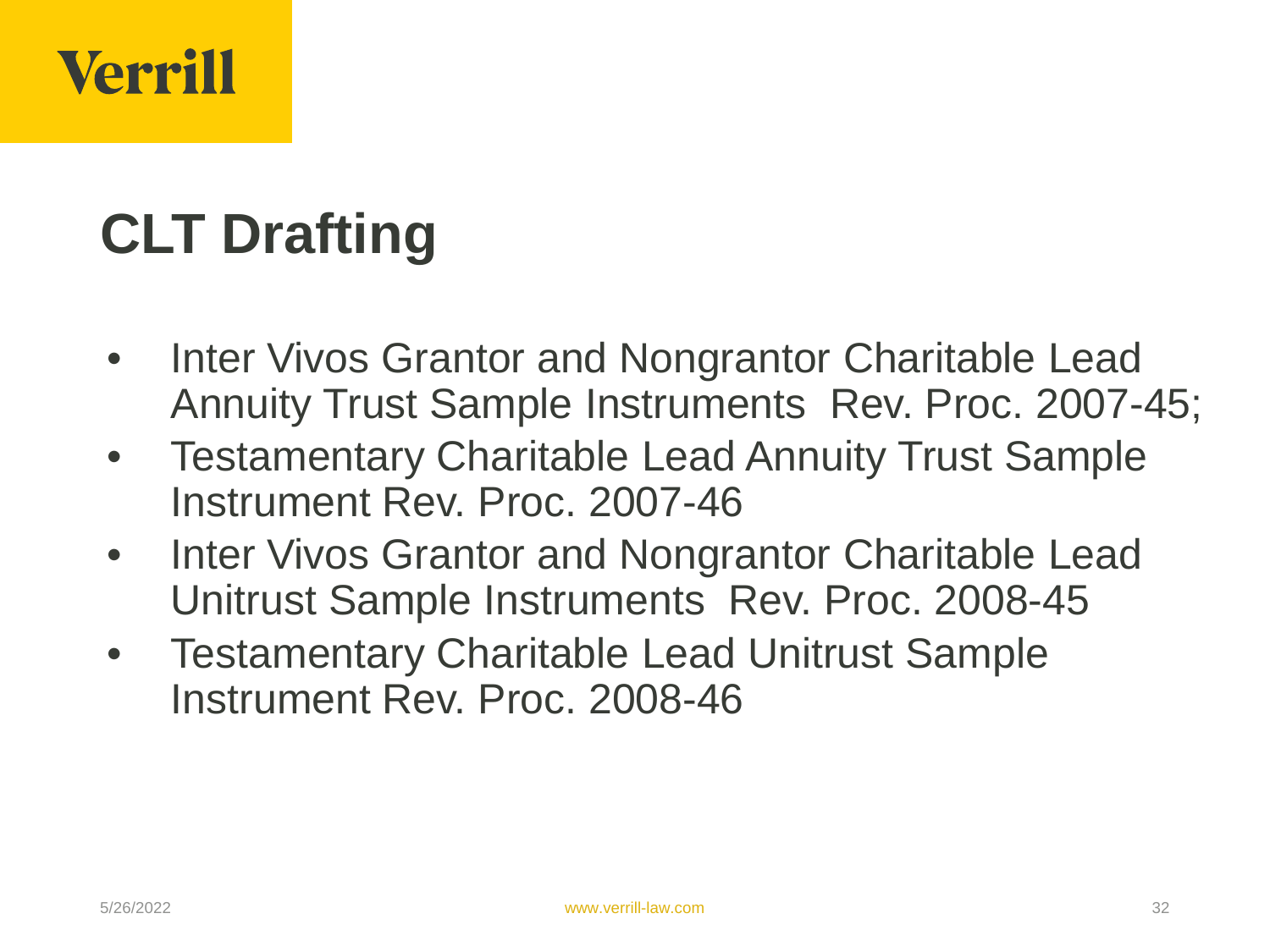#### **Pooled Income Funds (PIFs)**

**§ 642(c)(5)** 

- Charitable investment fund; not the same as a pooled trust for individuals receiving public benefits
- Maintained by a single charity; individuals can make contributions in exchange for an income interest for life. The charity receives the remainder
- Unique treatment: the trust is fully taxable but never pays income tax. All income is distributed annually to the individual income beneficiaries, and capital gains are taxexempt
	- Note that the income is not subject to the CRT tier system
	- PIFs are prohibited from investing in tax-exempt securities, so all distributions will be fully taxable as ordinary income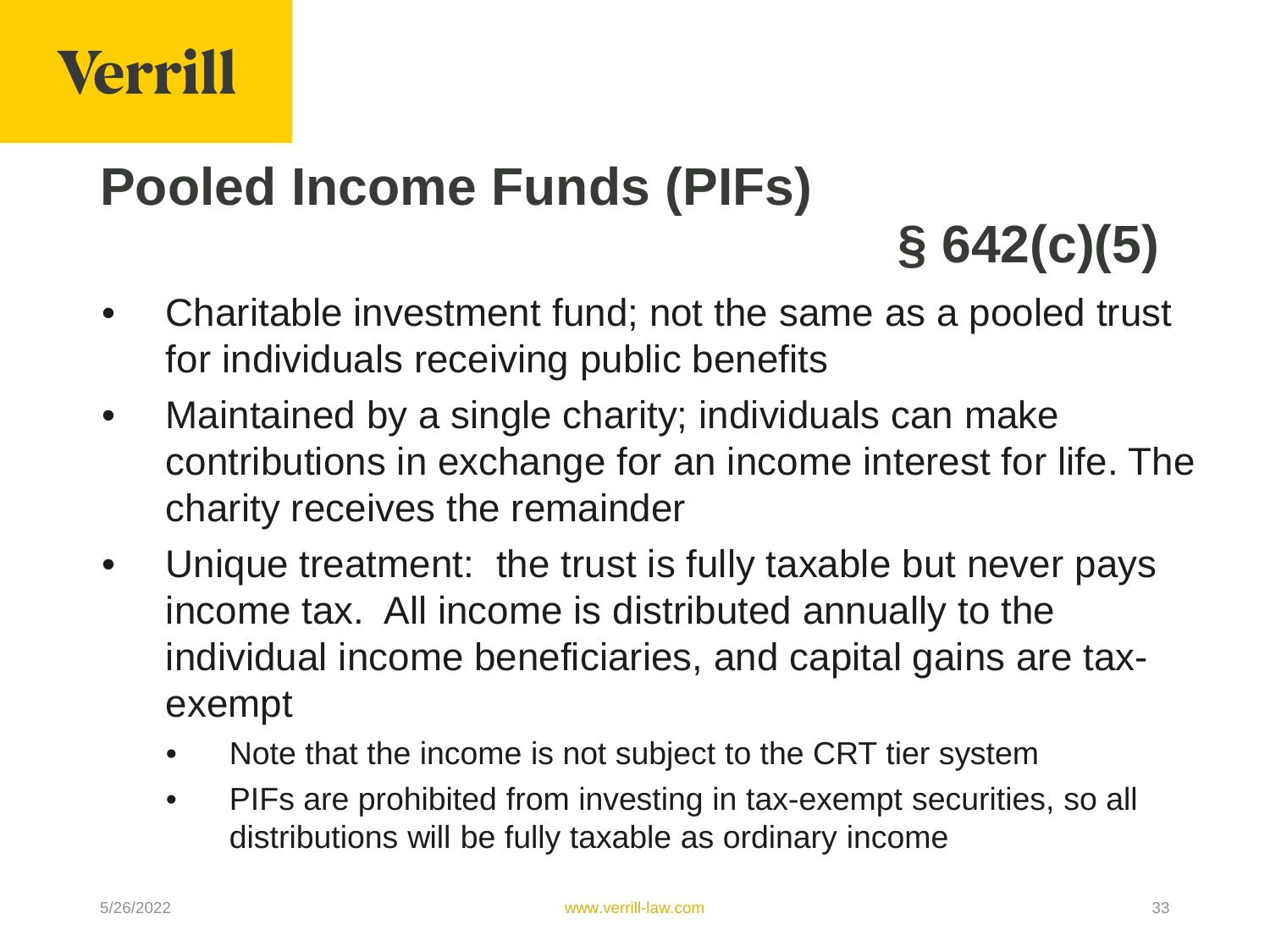| <b>POOLED INCOME</b><br><b>FUND</b>                                    | <b>POOLED TRUST</b>                                                                               |
|------------------------------------------------------------------------|---------------------------------------------------------------------------------------------------|
| 26 U.S.C. § 642(c)(5)                                                  | 42 U.S.C. § 1396p(d)(4)(C)                                                                        |
| Trust is maintained for the<br>benefit of a charitable<br>organization | Trust is established and<br>managed by a non-profit<br>organization                               |
| <b>Transferred property is</b><br>commingled                           | <b>Transferred property</b><br>Is held in a separate account                                      |
| Income must be paid to donor                                           | No required distributions                                                                         |
| <b>Remainder passes to</b><br>charitable organization                  | Remainder is used to<br>reimburse State for medical<br>assistance paid on<br>beneficiary's behalf |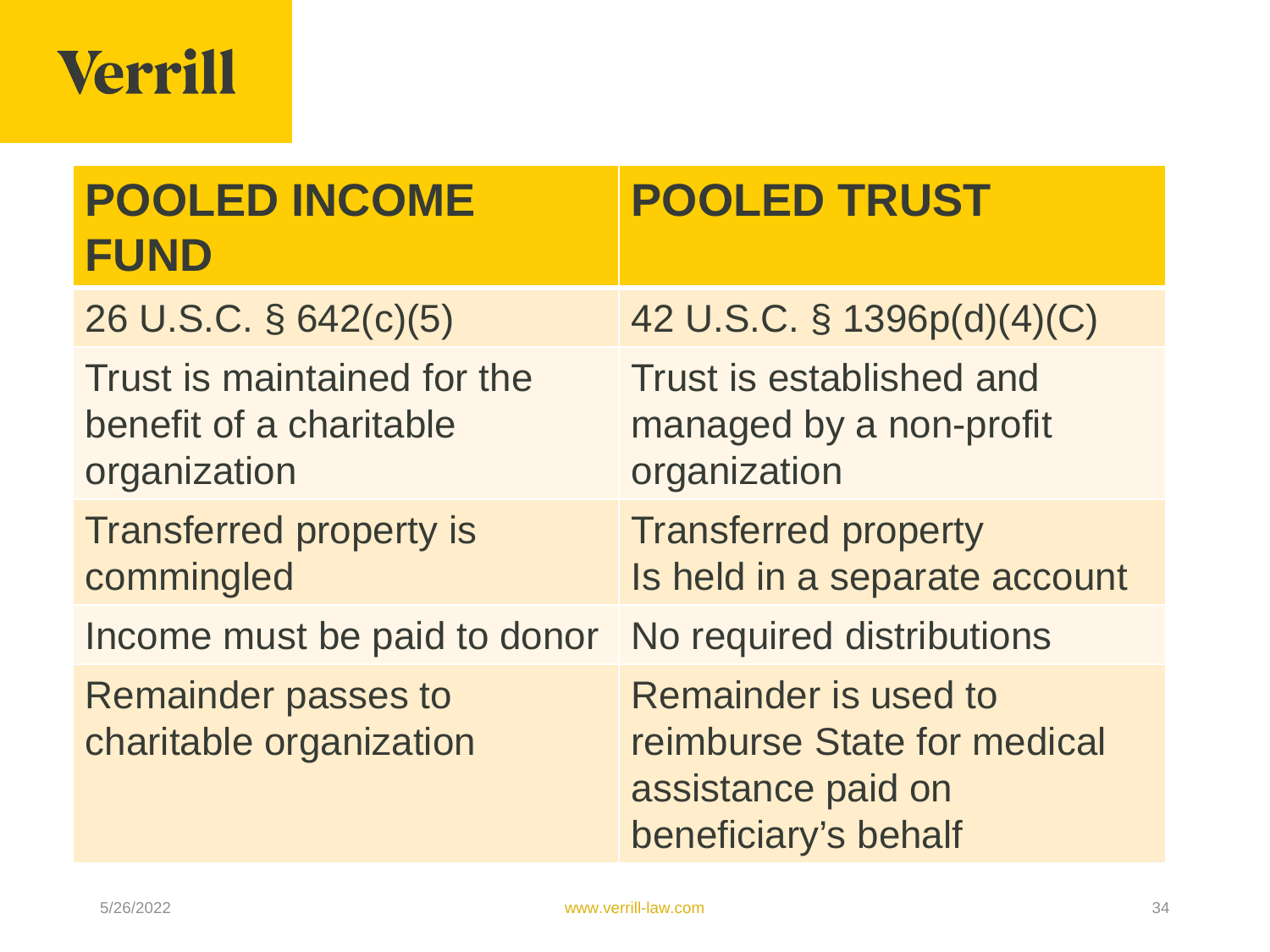

#### **Trust Taxed as a Different Type of Arrangement**

- Business trust
- Common trust fund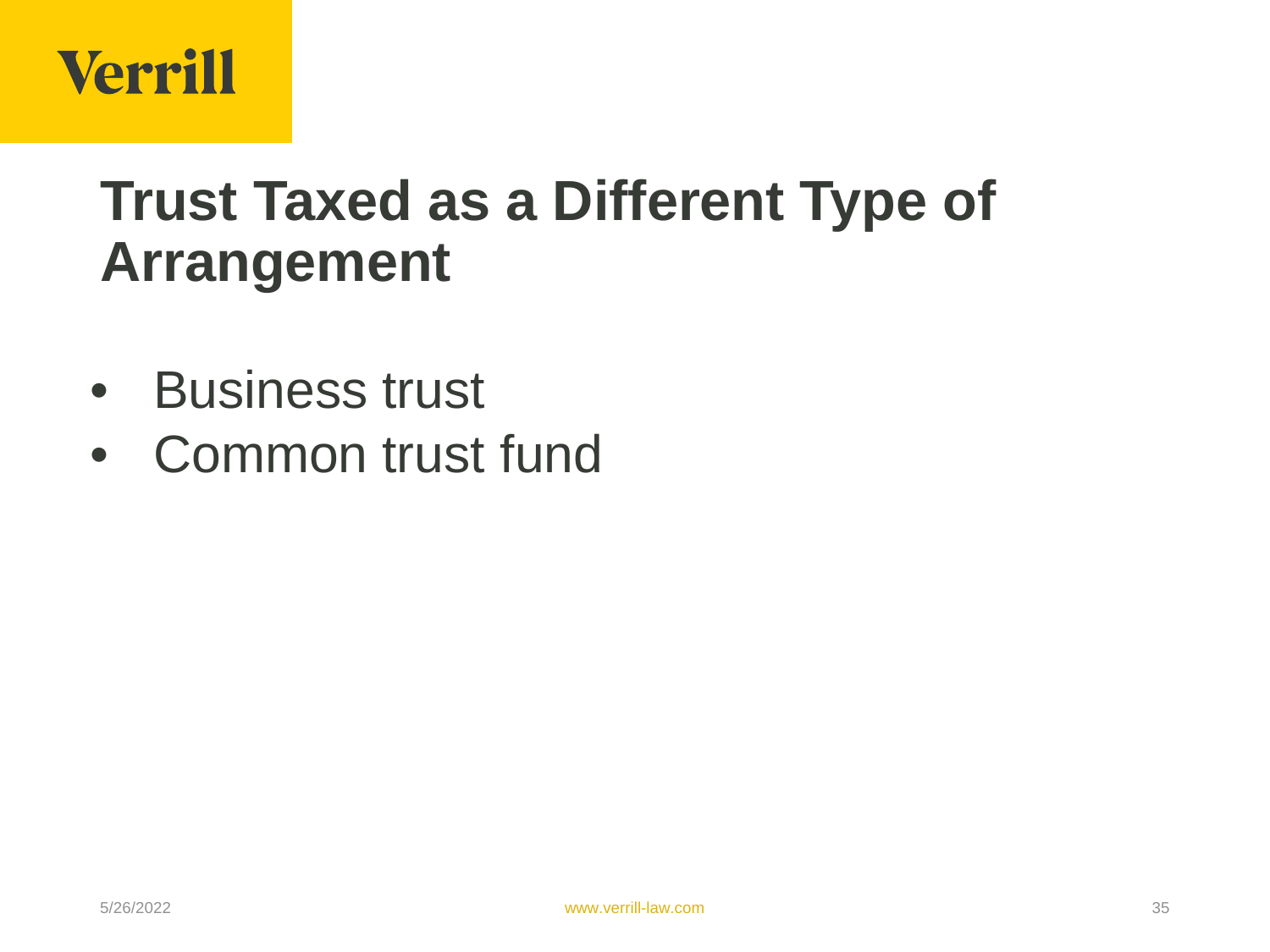#### **Business and Investment Trusts § 7701**

- The entity will be taxed as a business, not a trust
- Business Trusts
	- E.g. Massachusetts business trusts
	- Beneficial interests in the trust are held as shares, and beneficiaries may vote their shares
	- Check the box rules apply
- Investment Trusts
	- E.g. Real Estate Investment Trusts
	- Special tax provisions may apply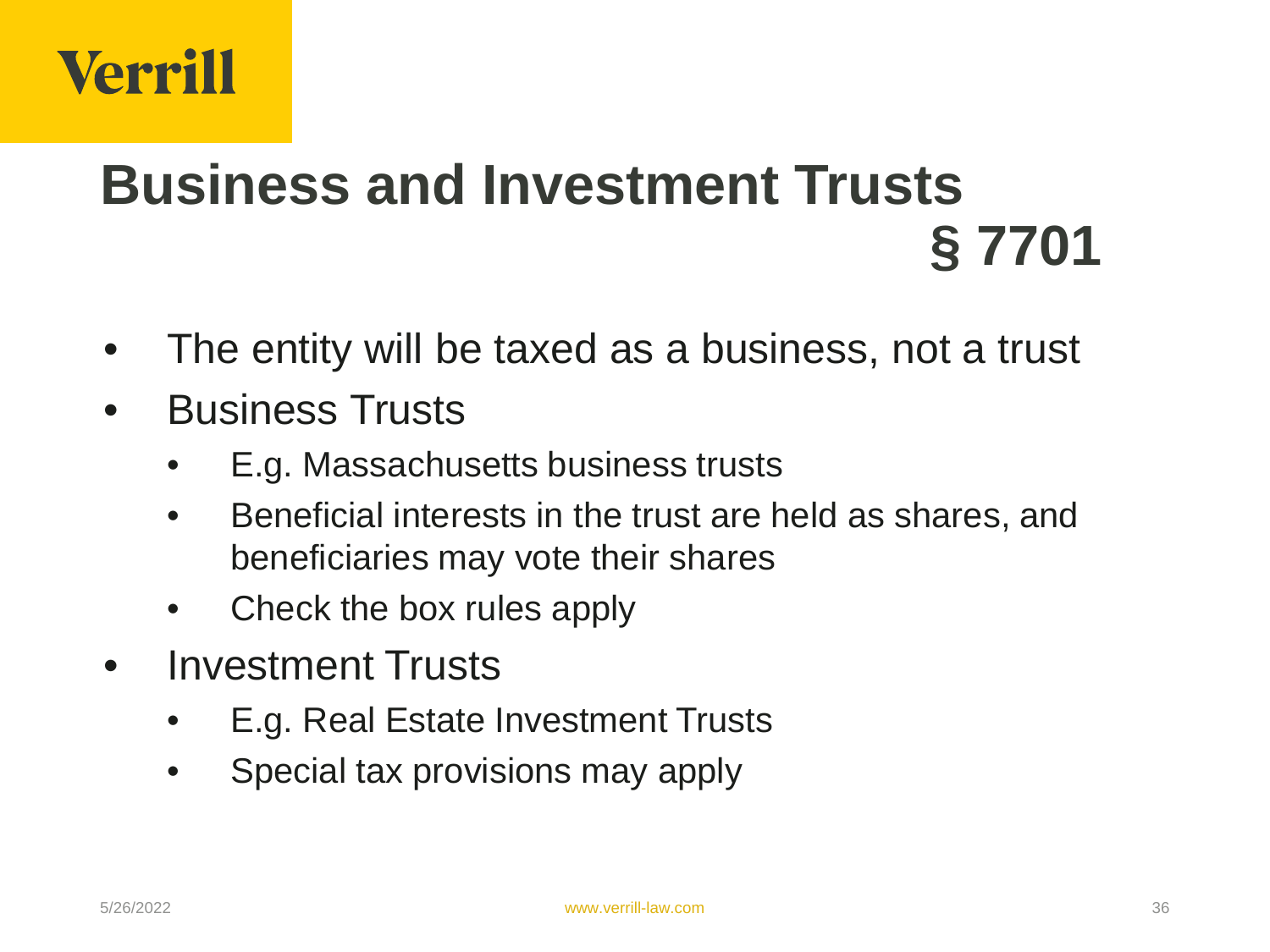#### **Identifying Business Trusts § 301.7701-4(a)**

- Trusts are distinguished from business entities based on facts and circumstances
- Key factors for identifying a business trust:
	- Is the trust conducting business?
	- Are two or more beneficiaries conducting business for profit?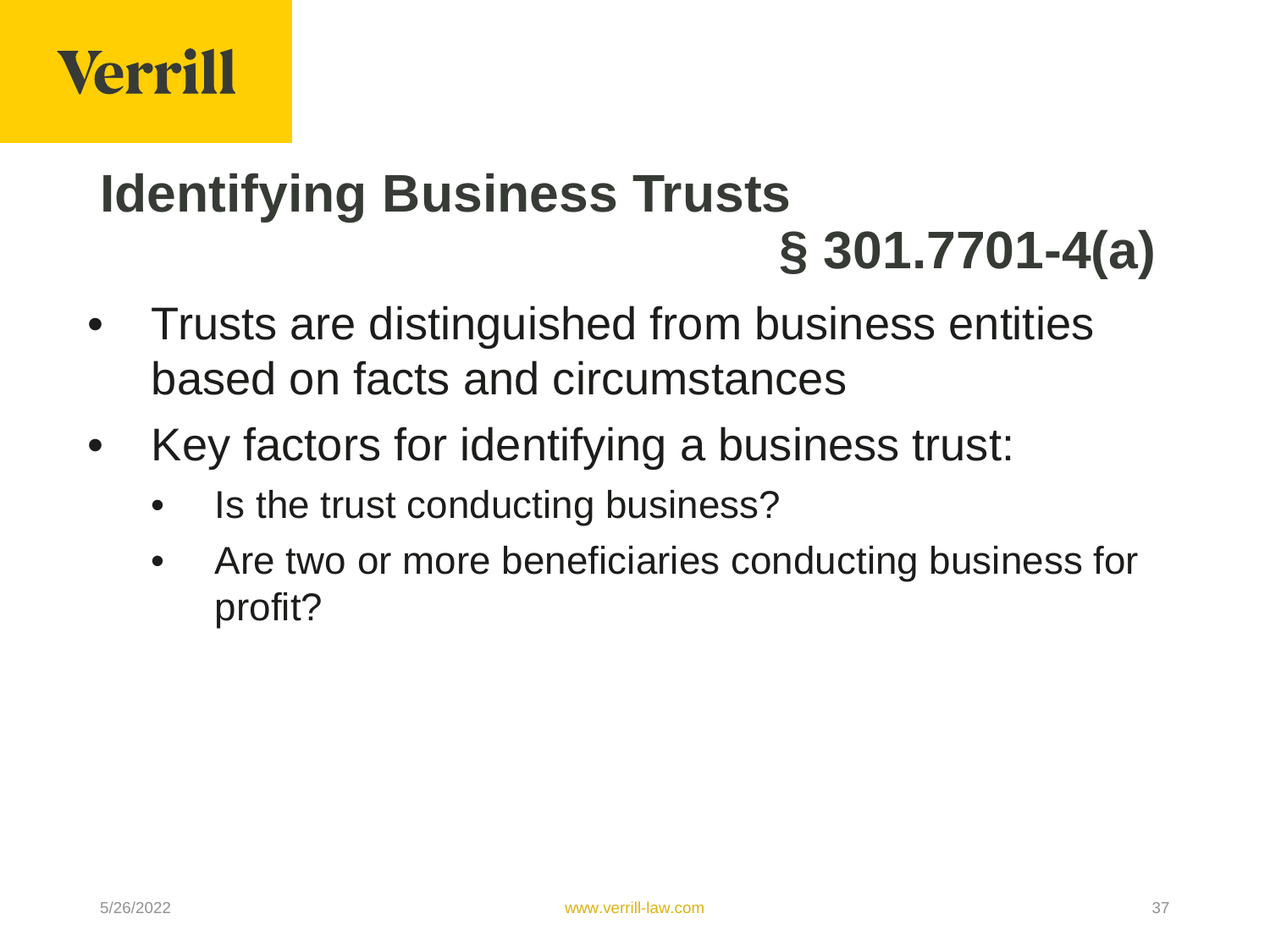#### **Investment Trust Taxation: May be Business or Trust § 7701; Reg. 301.7701-4(c)**

- Investment Trusts may be taxed as check-the box entities, or as trusts, depending on the terms
- To be taxed as a trust, there can be no power under the trust agreement to vary the investment of the certificate holders. Additionally, if there are multiple classes of owners, the existence of multiple classes must be incidental to trust's purpose of facilitating direct investment in the trust's assets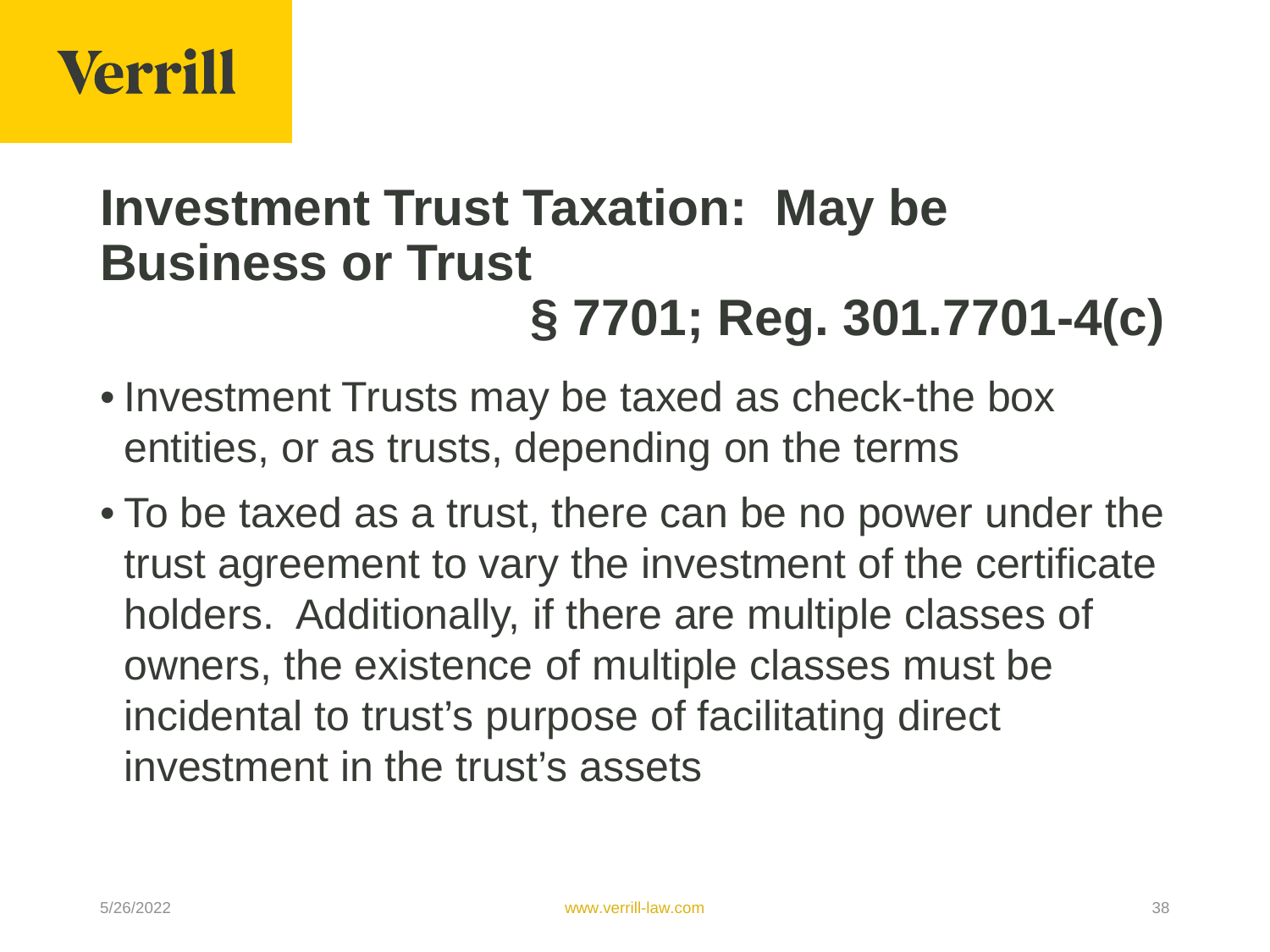#### **Investment Trusts Taxed as Trusts § 7701; Reg. 301.7701-4(c), Example 2**

- Example of an investment trust taxed as a trust:
	- o Corporation M purchases a portfolio of residential mortgages and transfers the mortgages to a bank under a trust agreement. At the same time, the bank as trustee delivers to M certificates evidencing rights to payments from the pooled mortgages; M retains class D and sells class C certificates to the public
	- o There are two classes of certificates, identical except that, in the event of a default on the underlying mortgages, class D payment rights are subordinated to the rights of class C certificate holders
	- o The interests of certificate holders are substantially equivalent to undivided interests in the pool of mortgages, coupled with a limited recourse guarantee from M to class C certificate holders
	- o The existence of multiple classes of ownership interests is incidental to the trust's purpose of facilitating direct investment in the assets of the trust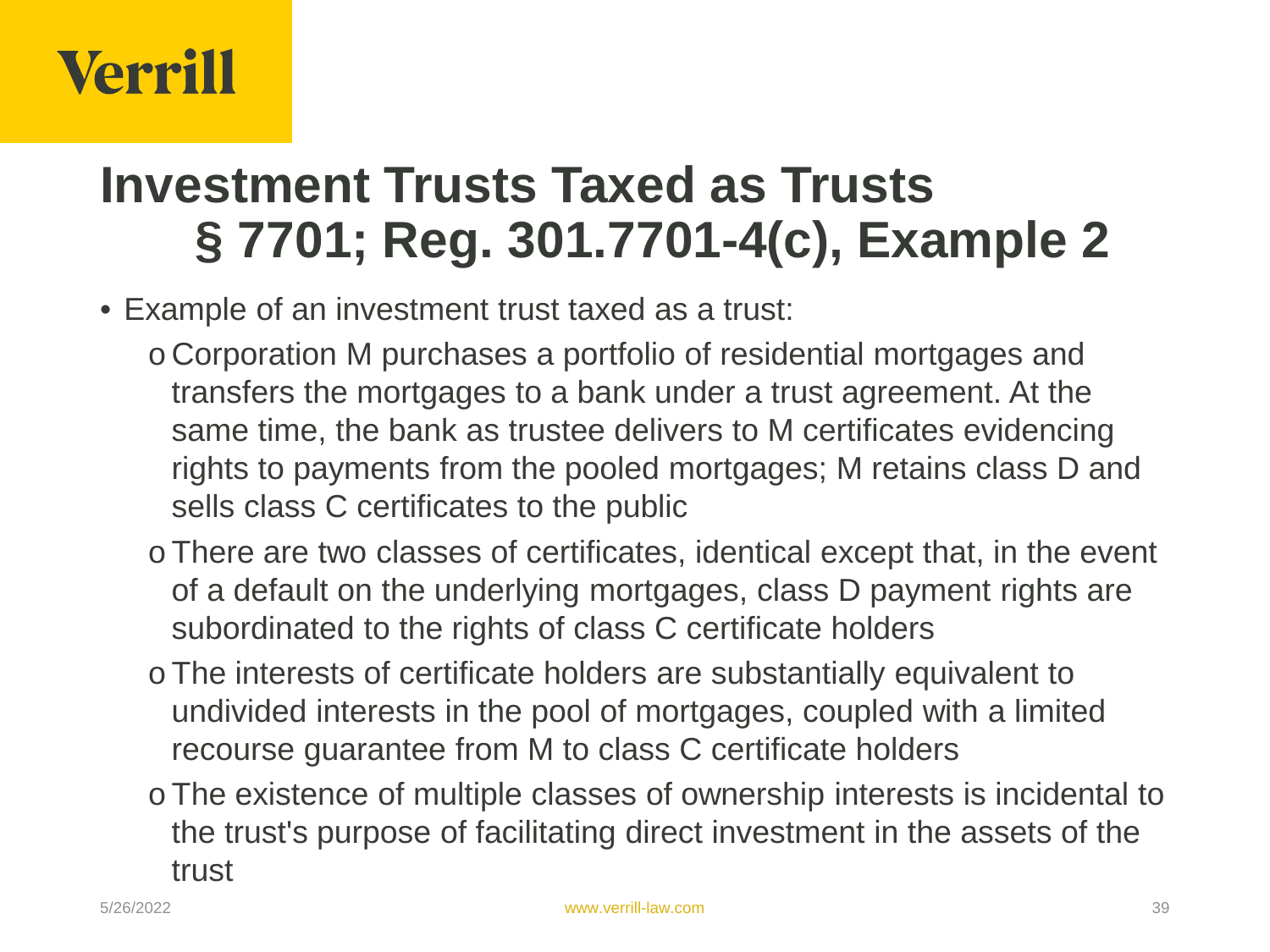#### **Investment Trusts Taxed as Business Entities § 7701; Reg. 301.7701-4(c), Example 1**

- Example of an investment trust taxed as a business entity:
	- oA corporation purchases a portfolio of residential mortgages and transfers the mortgages to a bank under a trust agreement. At the same time, the bank as trustee delivers to the corporation certificates evidencing rights to payments from the pooled mortgages; the corporation sells the certificates to the public.
	- oThere are two classes of certificates. The holders of the class B certificates will have "call protection" (freedom from premature termination of their interests on account of prepayments).
	- oThe trust creates investment interests with respect to the mortgages held by the trust that differ significantly from direct investment in the mortgages
	- oThe existence of multiple classes of trust ownership is not incidental to any purpose of the trust to facilitate direct investment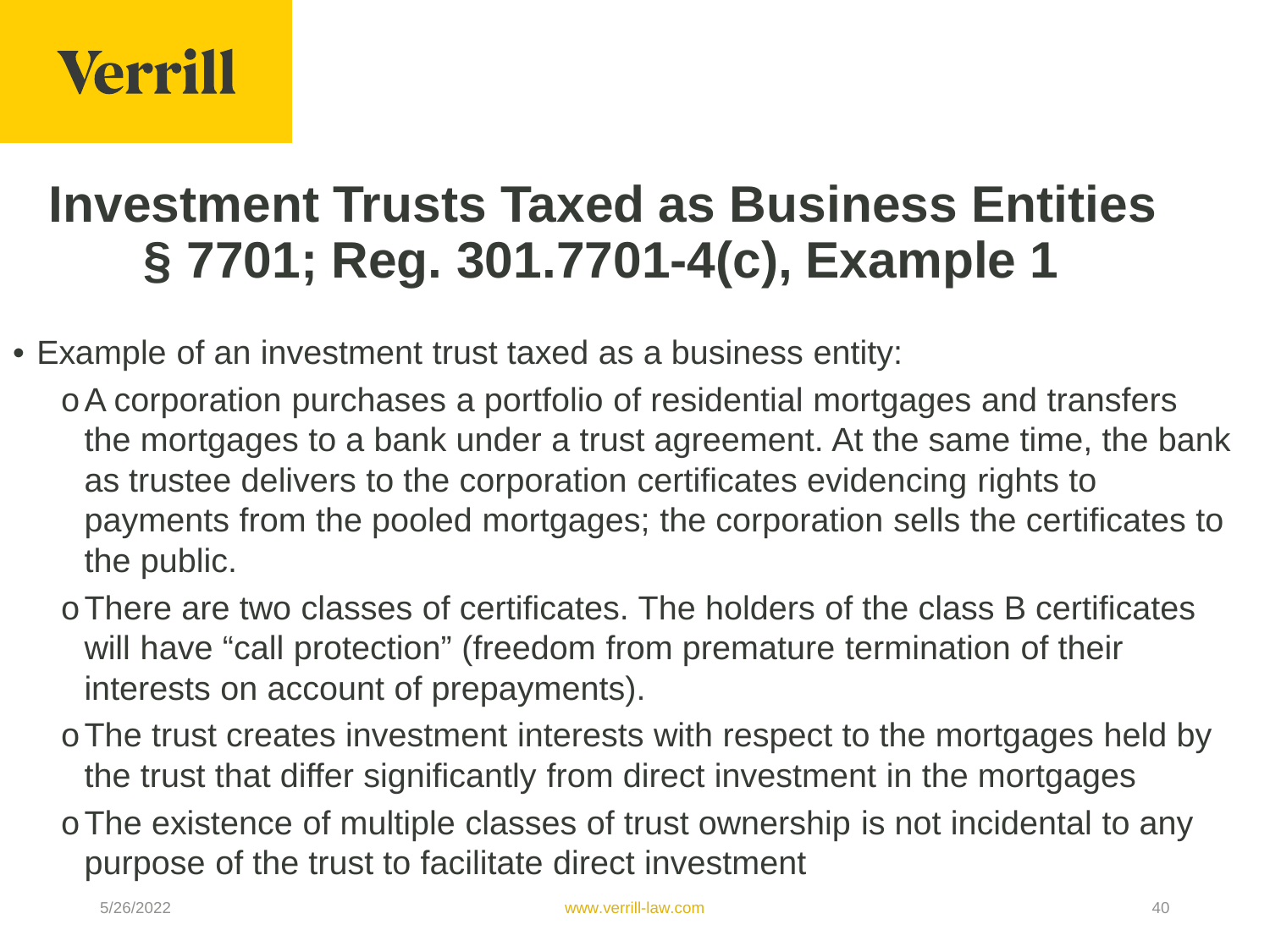#### **Liquidating Trusts Taxation: Business or Trust § 7701; Reg. 301.7701-4(d)**

- Liquidating trusts occur in bankruptcy, insolvency, or corporate reorganization. May be taxed as check-the box entities, or as trusts, depending on the facts
	- o If organized primarily to liquidate and distribute assets, it will be taxed as a trust
	- o If liquidation continues for an unreasonably long period, or "if the liquidation purpose becomes so obscured by business activities that the declared purpose of liquidation can be said to be lost or abandoned," it will be taxed as a business
	- oAgencies and trusts formed to protect security-holders' interests will be taxed as trusts as long as they are organized primarily to protect interests in assets that are being liquidated or distributed
	- o If those agencies are "subsequently utilized to further the control or profitable operation of a going business on a permanent continuing basis," they will be taxed as business entities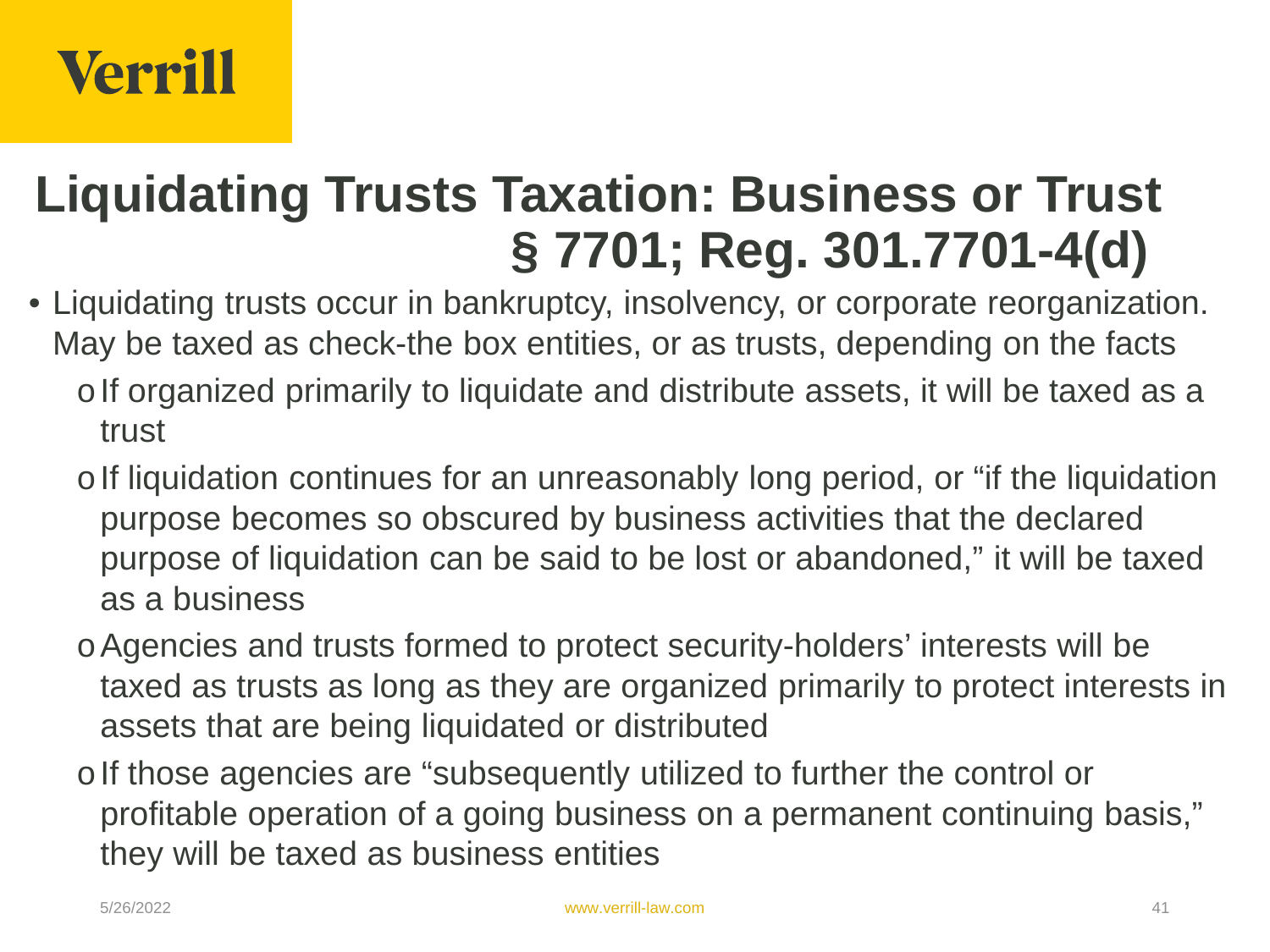#### **Reporting Business Trusts**

- Form 8832: Check-the-box election to be taxed as a corporation, partnership, or disregarded entity under Reg. § 301.7701-2
- Default rule if no election: partnership (if 2 or more owners) or disregarded entity (if 1 owner)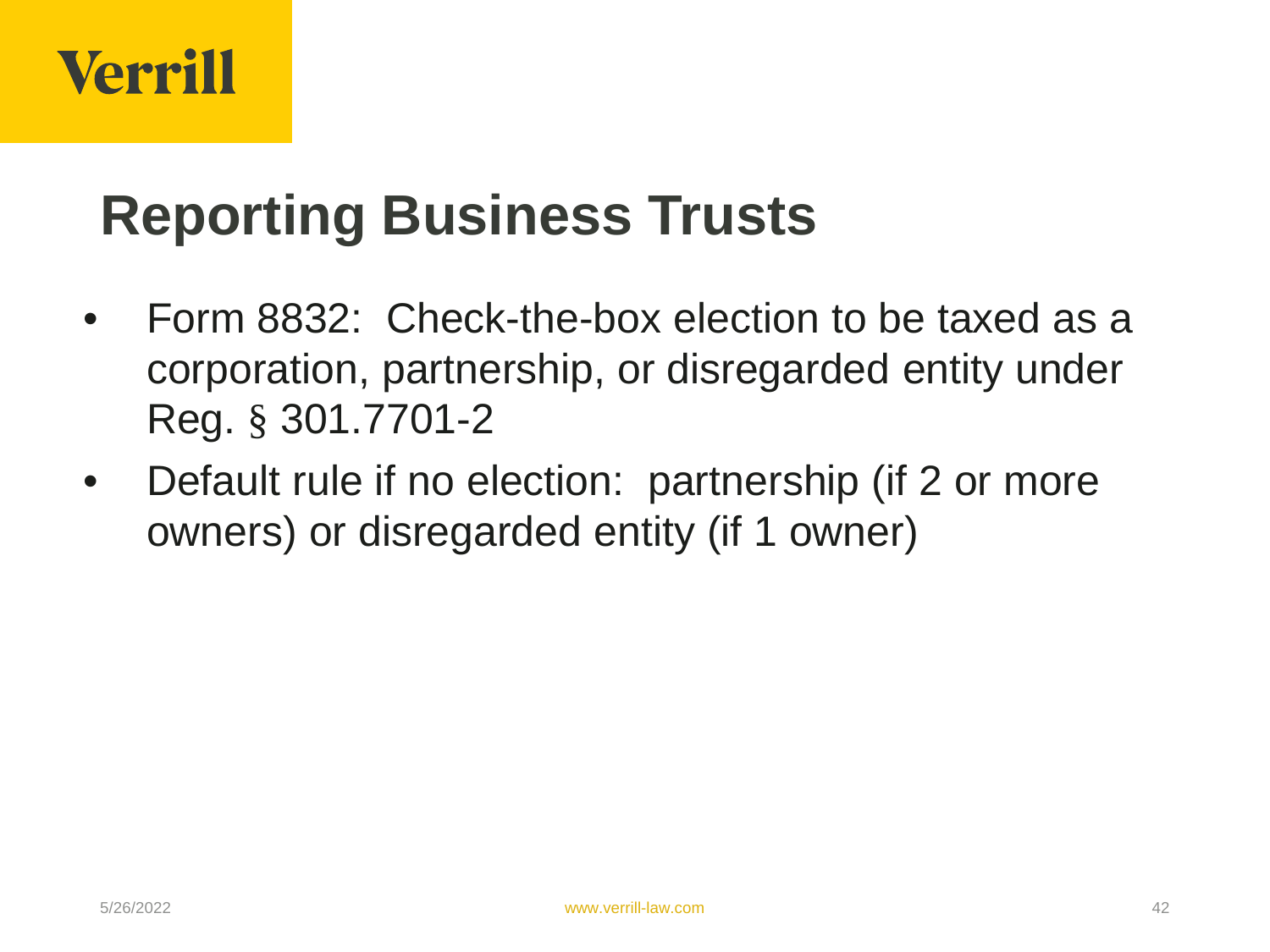

#### **Common Trust Funds**

**§ 584**

- Similar to mutual funds, but they are maintained by a bank or trust company and regulated by the Federal Reserve, rather than the Securities and Exchange **Commission**
- Pools the resources of multiple individuals, estates, trusts, and retirement vehicles for investment purposes
- Unique rule: the trust is completely flow-through and does not pay income tax. All income and expenses flow through to the underlying trusts and estates, proportionately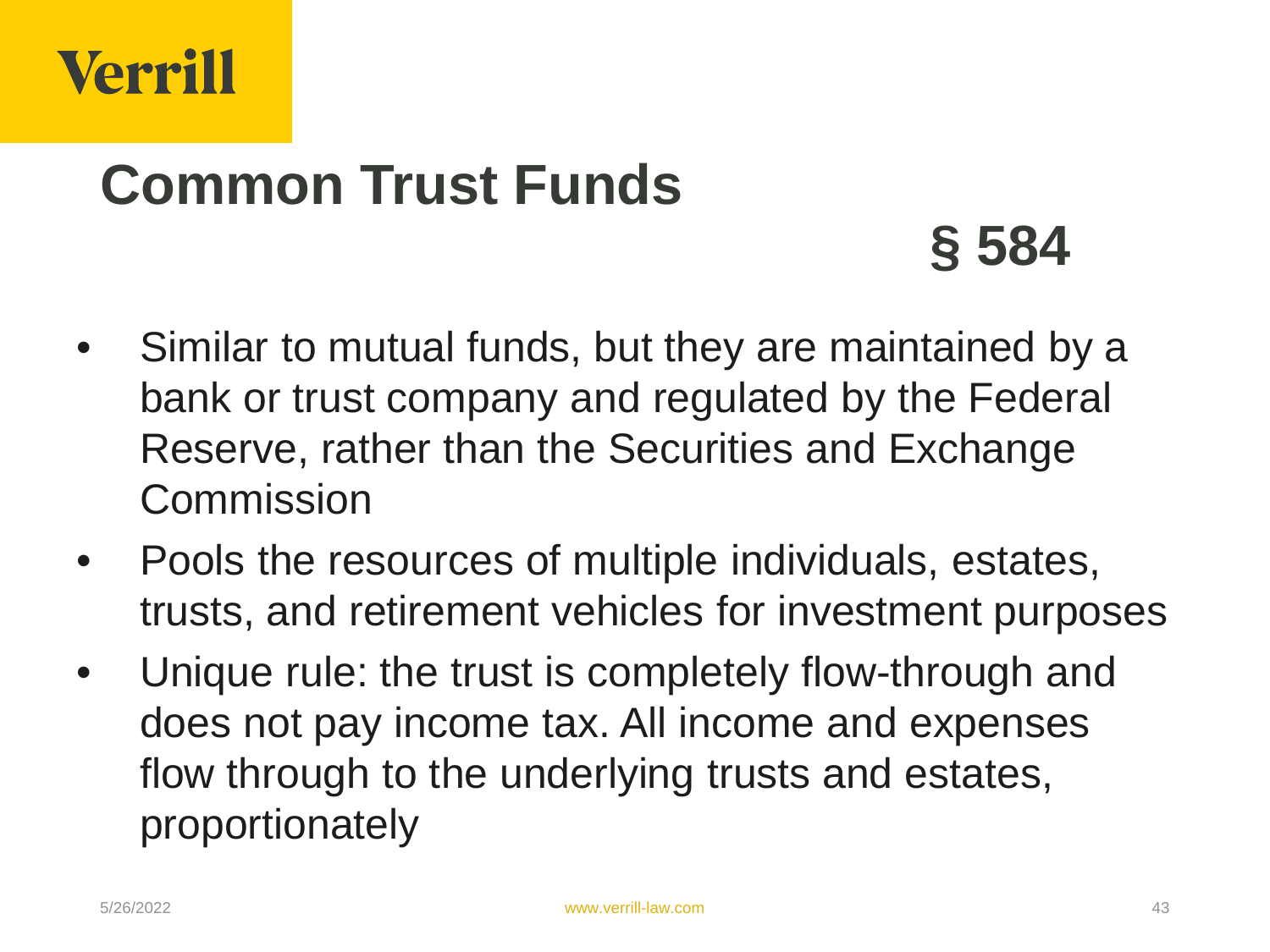# **Foreign Trust**

- Foreign Nongrantor Trust
- Foreign grantor trusts are taxed to the grantor, just like domestic grantor trusts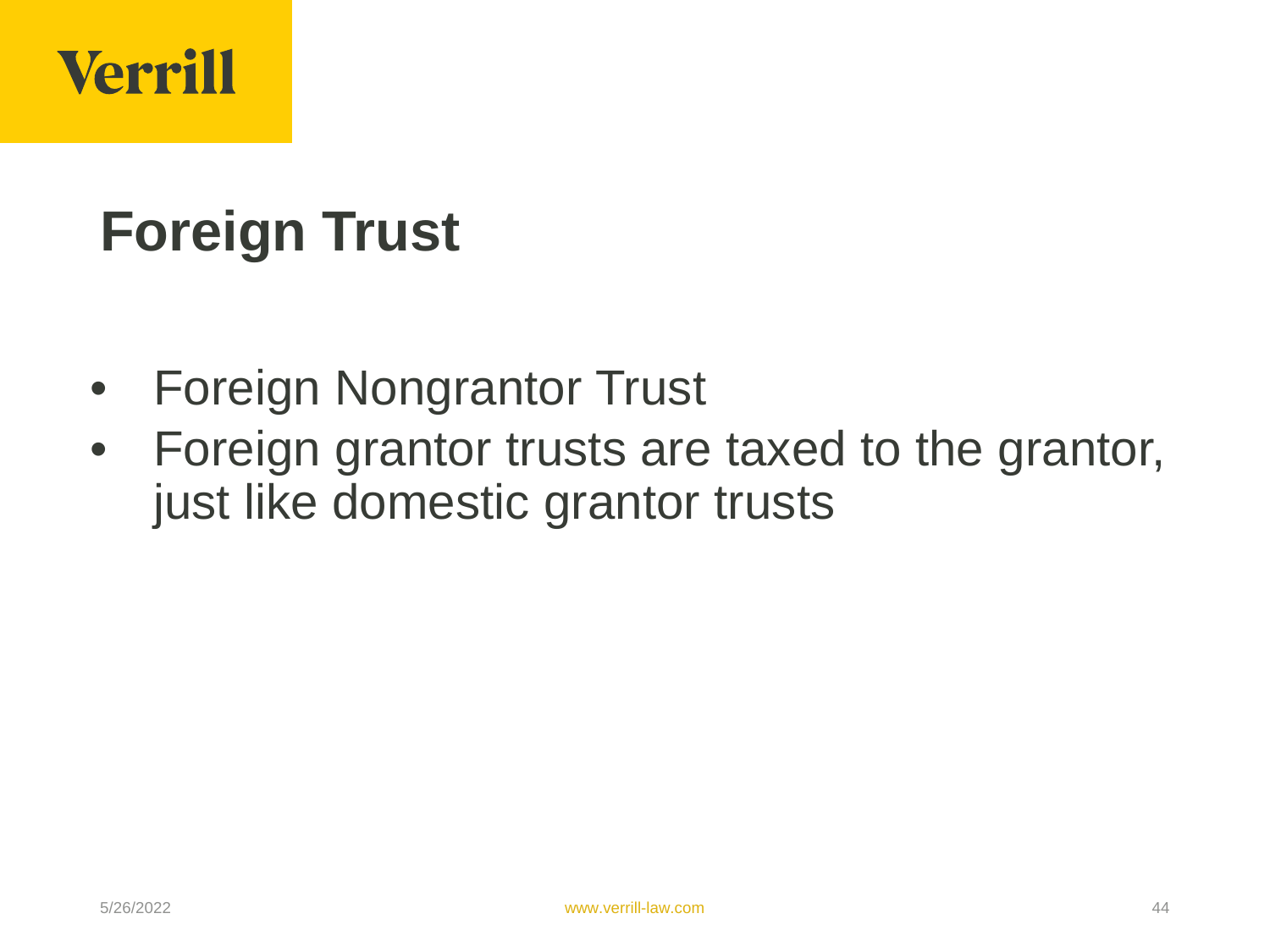#### **Foreign Trusts Overview: §§ 7701(a)(31)(B), 7701(a)(30)(E)**

- Unique treatment because otherwise, taxpayers could use foreign trusts to take advantage of differing tax rules among jurisdictions
- Deters U.S. taxpayers from:
	- Transferring assets to a foreign trust and accumulating income outside the U.S.
	- Transferring low-basis assets to a foreign trust and realizing the gain tax-free outside the U.S.
	- Converting trust distributions to U.S. beneficiaries from taxable income to tax-free gifts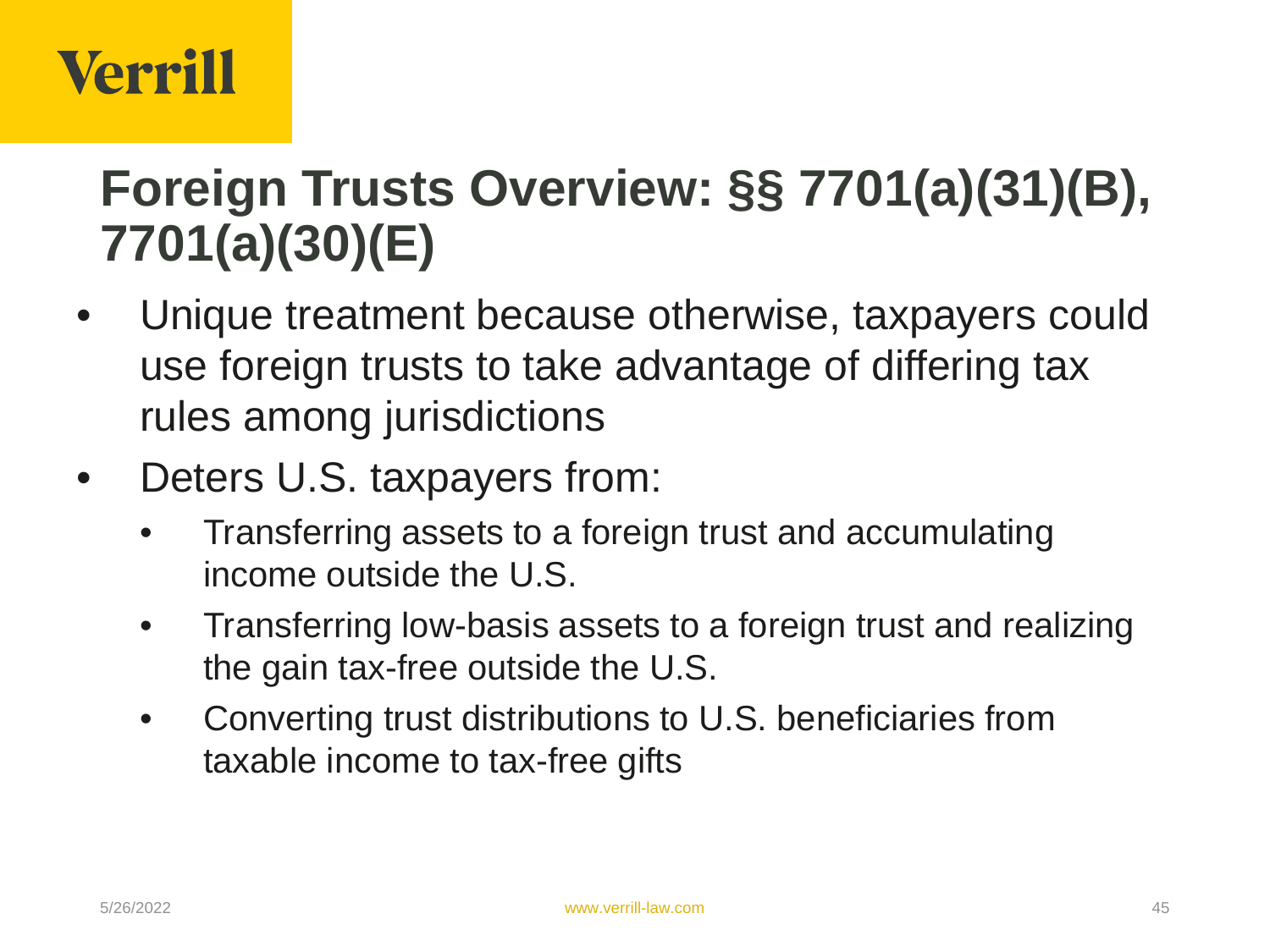#### **Foreign Trusts Overview: Court and Control Tests**

- A trust will be a "foreign trust" for U.S. tax purposes unless it passes BOTH the court test and the control test.
- Court test:
	- A U.S. court must have primary jurisdiction over the trust's administration
	- The U.S. can have simultaneous authority with another jurisdiction, but the trust must be administered exclusively in the U.S., and there can be no automatic migration provision (Reg. § 301.7701-7(c)(1))
- Control test:
	- One or more U.S. persons (citizen, resident, or corporation) must have authority to control ALL substantial decisions of the trust
	- "All substantial decisions:" A trust protector with power to remove the trustee is a "substantial decision." Even a veto power held by a non-U.S. person will create foreign trust status. See the list in Reg. § 301.7701-7(d)(i)
	- A non-U.S. person can serve as a trustee if there are at least 2 other U.S. trustees and the trust provides that a majority rules
	- Cure period: if there is an inadvertent change in a trust's residency, the IRS allows 12 months to fix it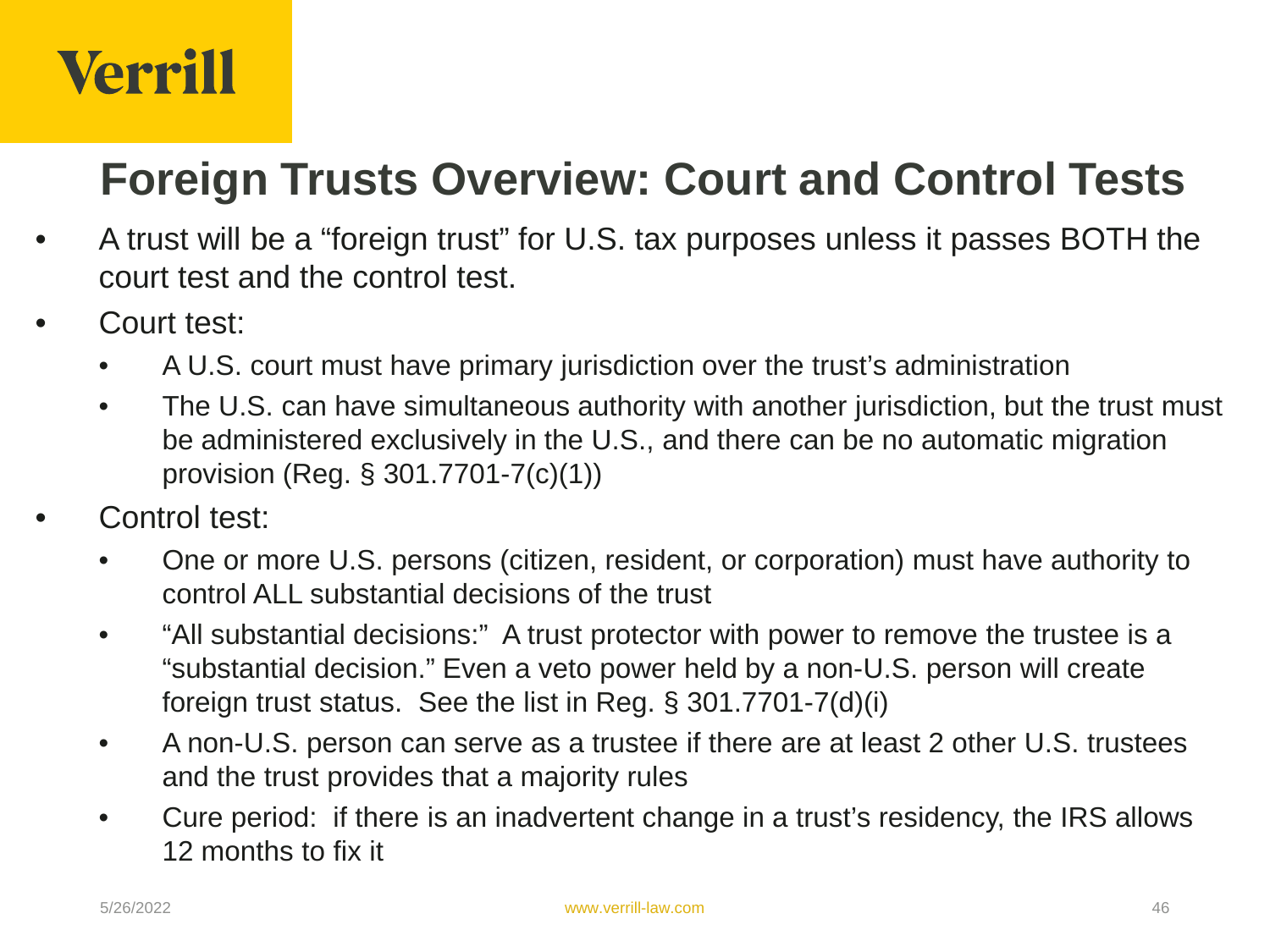#### **Foreign Grantor Trusts with U.S. Grantor: § 679**

- Every foreign trust is a grantor trust if it has a U.S. donor and a U.S. beneficiary
- U.S. donor:
	- Any transfer by a U.S. person qualifies, including a constructive transfer or transfer through an intermediary
	- Immigration: If a donor establishes a foreign trust for a U.S. beneficiary and becomes a U.S. person within 5 years, then the foreign trust becomes a grantor trust as soon as the donor becomes a U.S. person
- U.S. beneficiary: there is a presumed U.S. beneficiary unless
	- 1) No income or principal may be paid to or accumulated for the benefit of a U.S. person (other than a contingent interest that is so remote as to be negligible); and
	- 2) If the foreign trust terminates, no income or principal would be paid to or for the benefit of a U.S. person.
	- Annual test
	- If a U.S. person uses trust property without paying fair market rent, there is a U.S. beneficiary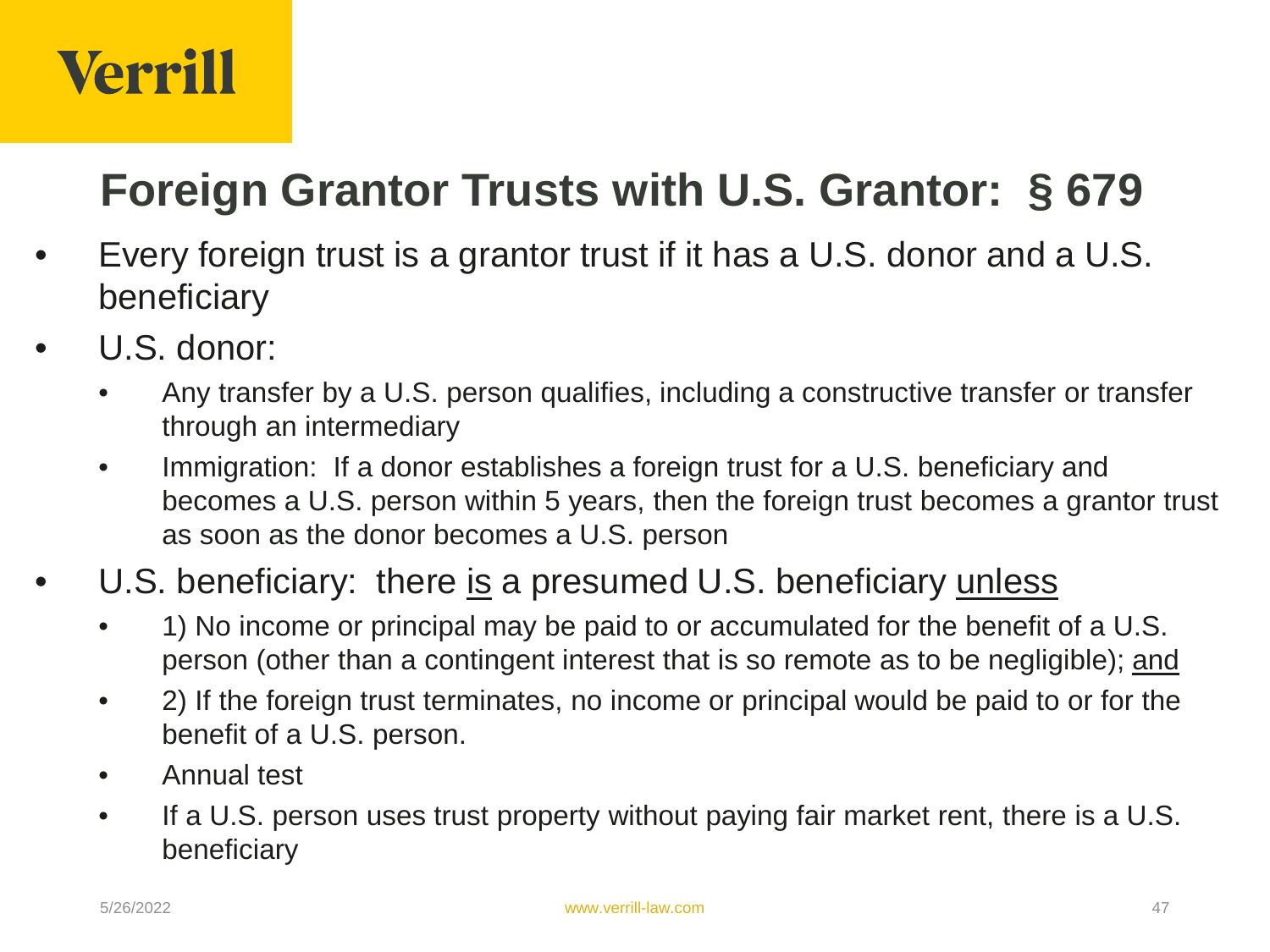#### **Exceptions to Foreign Grantor Trust Status for Trusts with U.S. Grantor: § 679**

- Does not apply to foreign pensions or deferred compensation trusts
- Does not apply to foreign charitable trusts
- Does not apply to foreign trusts established for a fair market transfer, but if a note is involved, see Reg. § 1.679-  $4(d)(1)$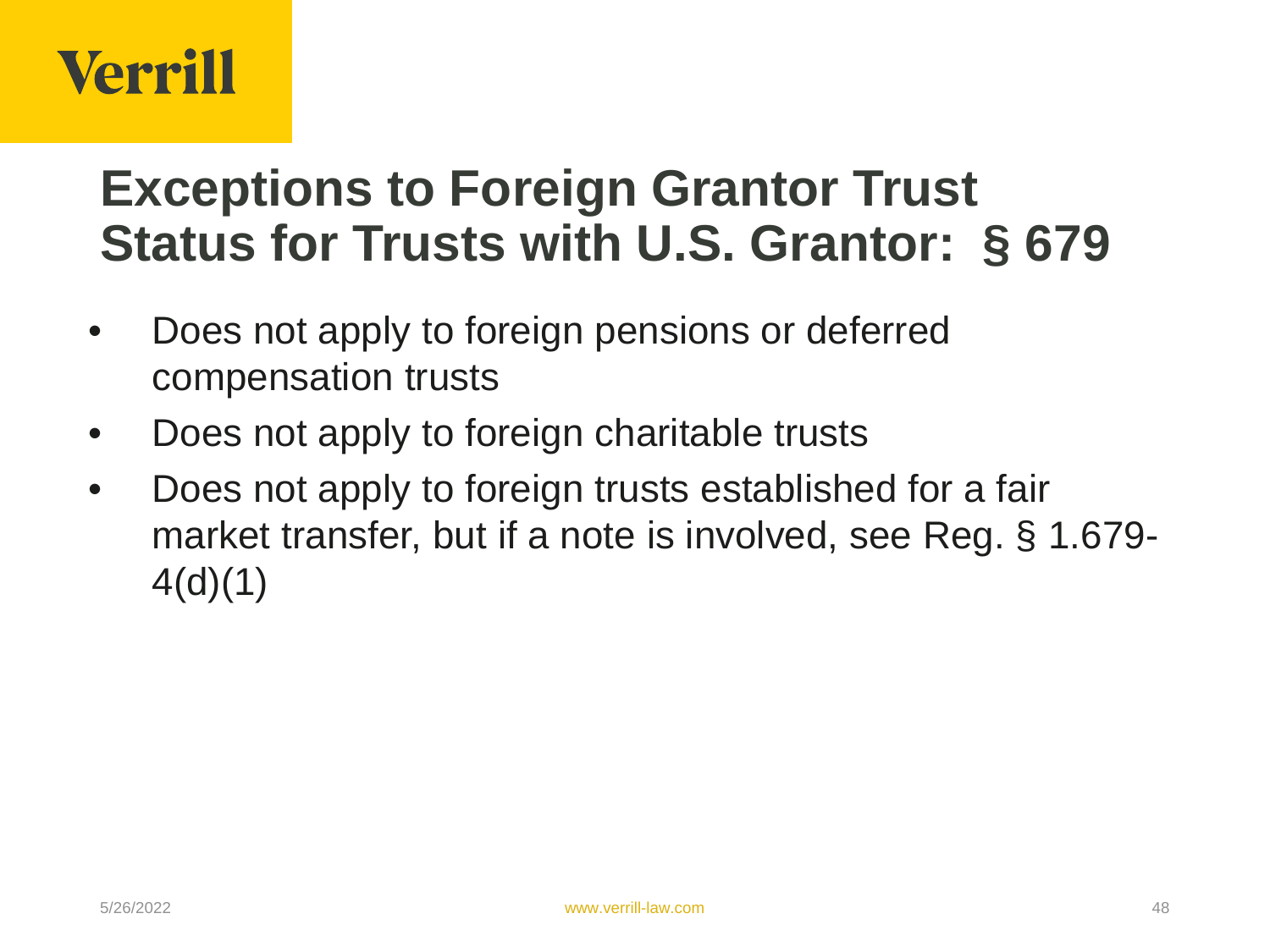#### **Foreign Grantor Trusts with Non-U.S. Grantor § 672(f)**

- The grantor trust rules for non-U.S. grantors are specific and very limited
- For a non-U.S. person to establish a grantor trust under U.S. law, the trust must meet one of the following qualifications
	- Revocable by the non-U.S. donor, alone or with the approval of a related or subordinate party
	- For the benefit of the non-U.S. donor and the non-U.S. donor's spouse, exclusively, during the non-U.S. donor's lifetime
	- Compensatory trust: distributions are taxable to the non-U.S. donor as compensation for personal services
	- Grandfathered trust: qualified as a foreign grantor trust on 9/19/1995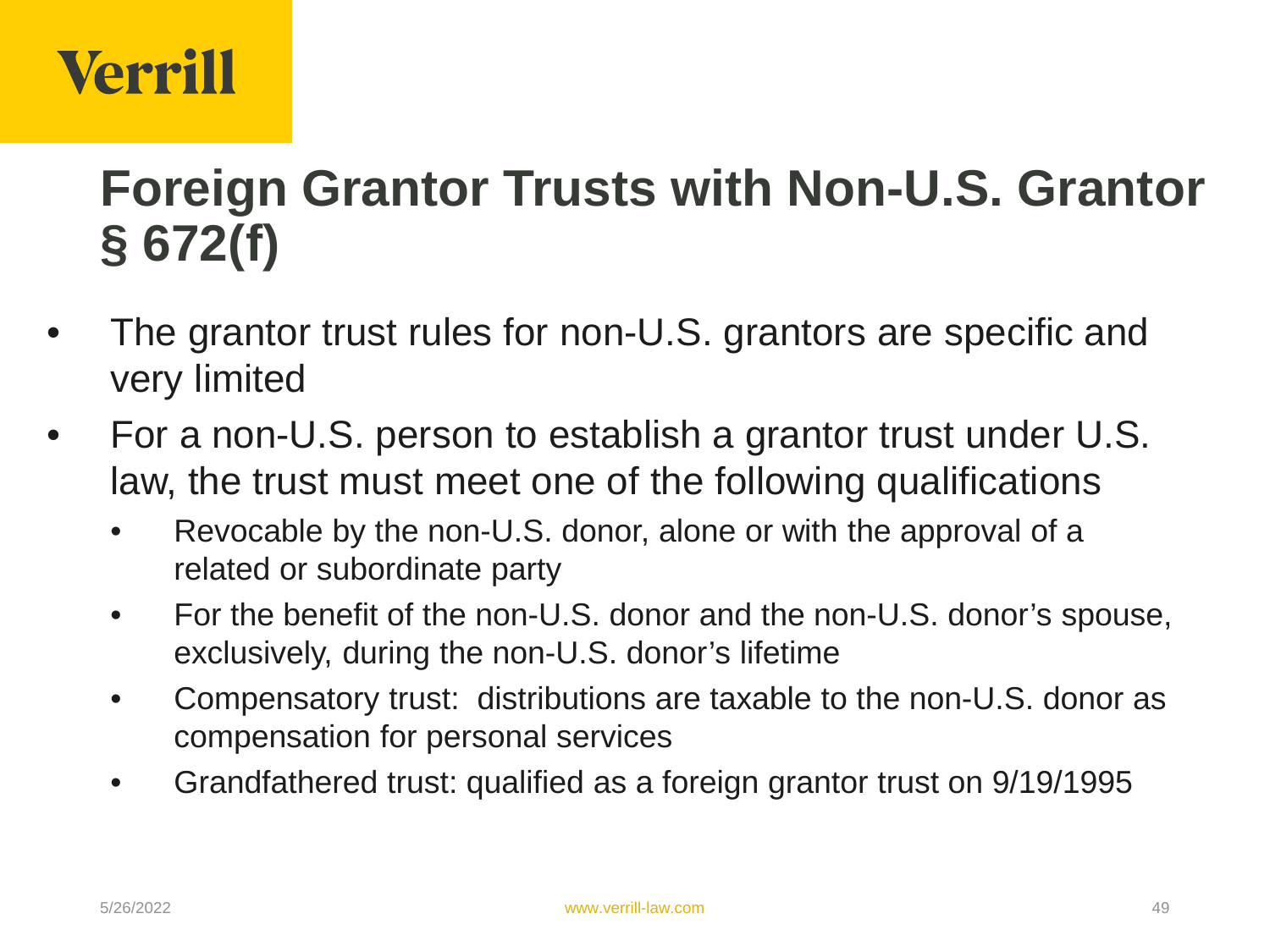#### **Foreign Nongrantor Trusts**

- Foreign trusts that do not qualify as grantor trusts will be foreign nongrantor trusts
- Many unique income tax rules apply:
	- If a U.S. person contributes property, the  $\S$  684 built-in gains tax will apply
	- Generally, the trust will be taxed by the U.S. like a nonresident, non-citizen
	- All distributions to U.S. persons will be subject to expanded and unique income tax rules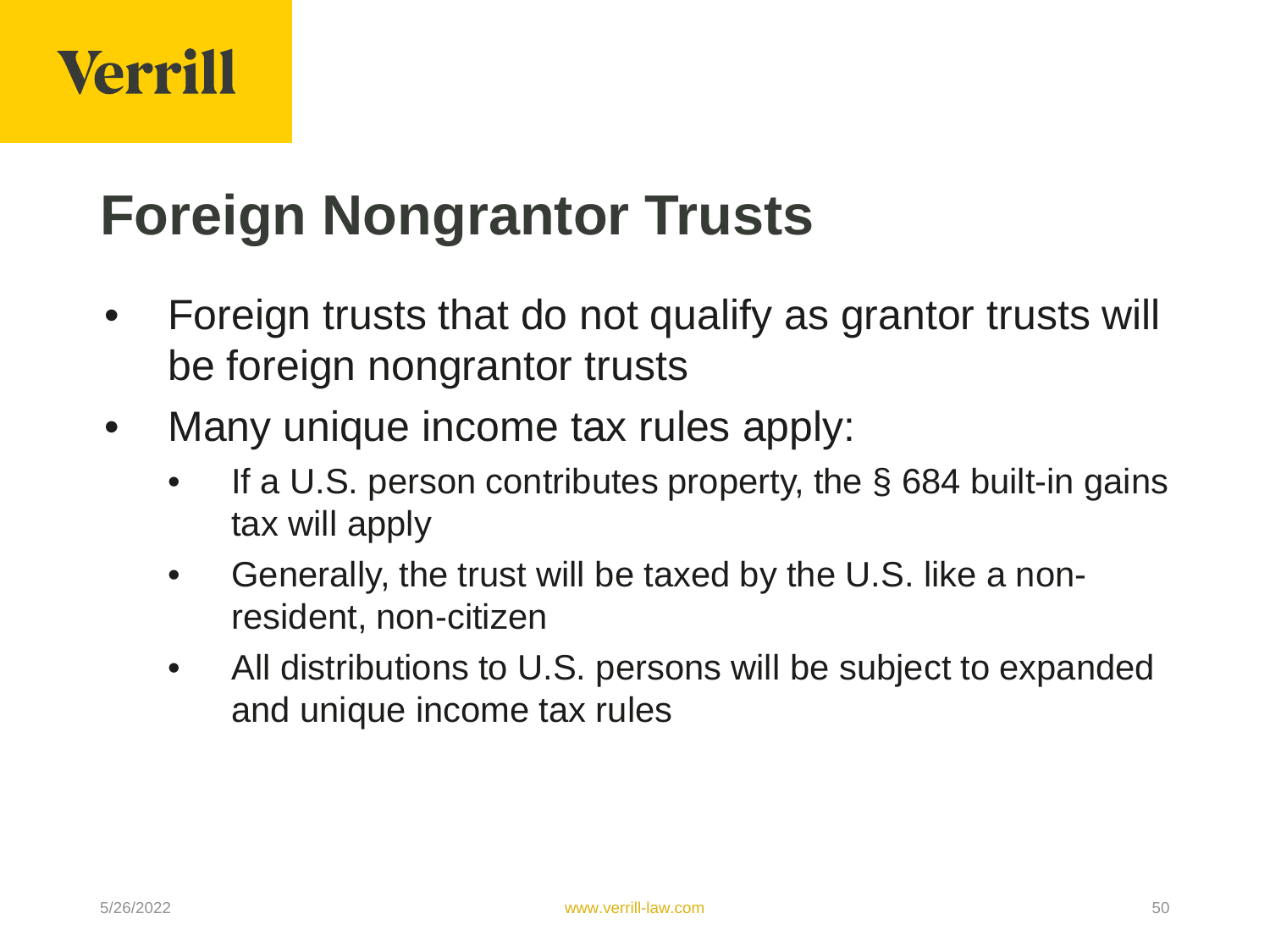#### **Contributions from U.S. Persons to Foreign Nongrantor Trusts: § 684**

- Unless an exception applies, any contribution from a U.S. person to a nongrantor trust will be taxed as a deemed sale, so that all built-in gains will be realized
- Exceptions:
	- Does not apply so long as the foreign trust is a grantor trust for tax purposes
	- Does not apply to transfers into foreign trusts at death, as long as the trust property is entitled to a stepped up basis under § 1014. But watch out for foreign insurance trusts
	- Transfers to foreign charitable trusts
	- Transfers to unrelated foreign trusts for fair market value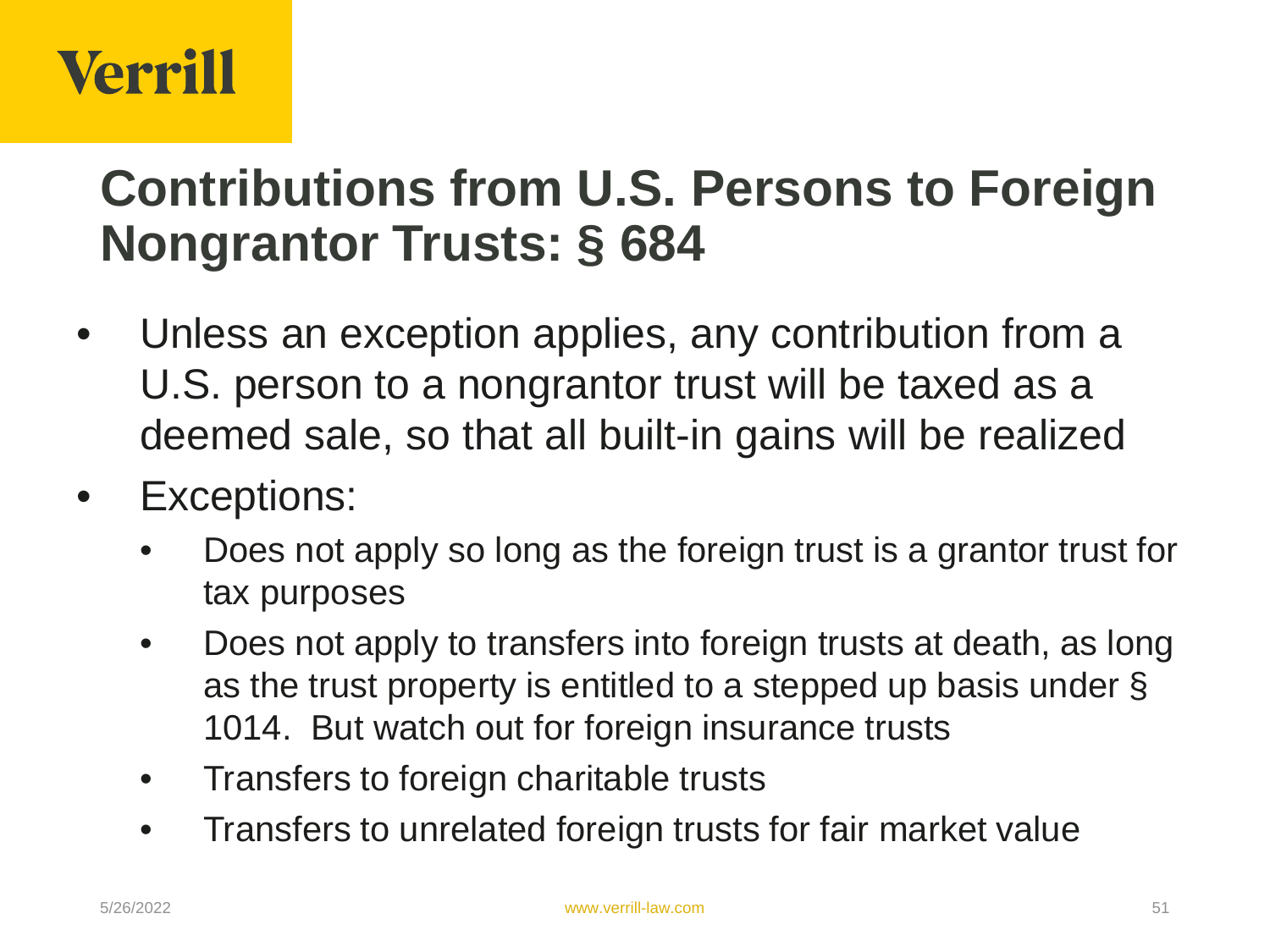#### **U.S. Income Taxation of Foreign Nongrantor Trusts**

- Non-resident, non-citizen rules apply, and are subject to modification by treaty:
	- No U.S. income tax on foreign-source income
	- No U.S. income tax on U.S.-source capital gains, except gains from the sale of U.S. real estate, which are subject to FIRPTA
	- 30% U.S. withholding tax on fixed, determinable, annual, or periodical income (FDAP), including interest, dividends, and rent
	- Regular U.S. income taxation rules apply to income from a U.S. trade or business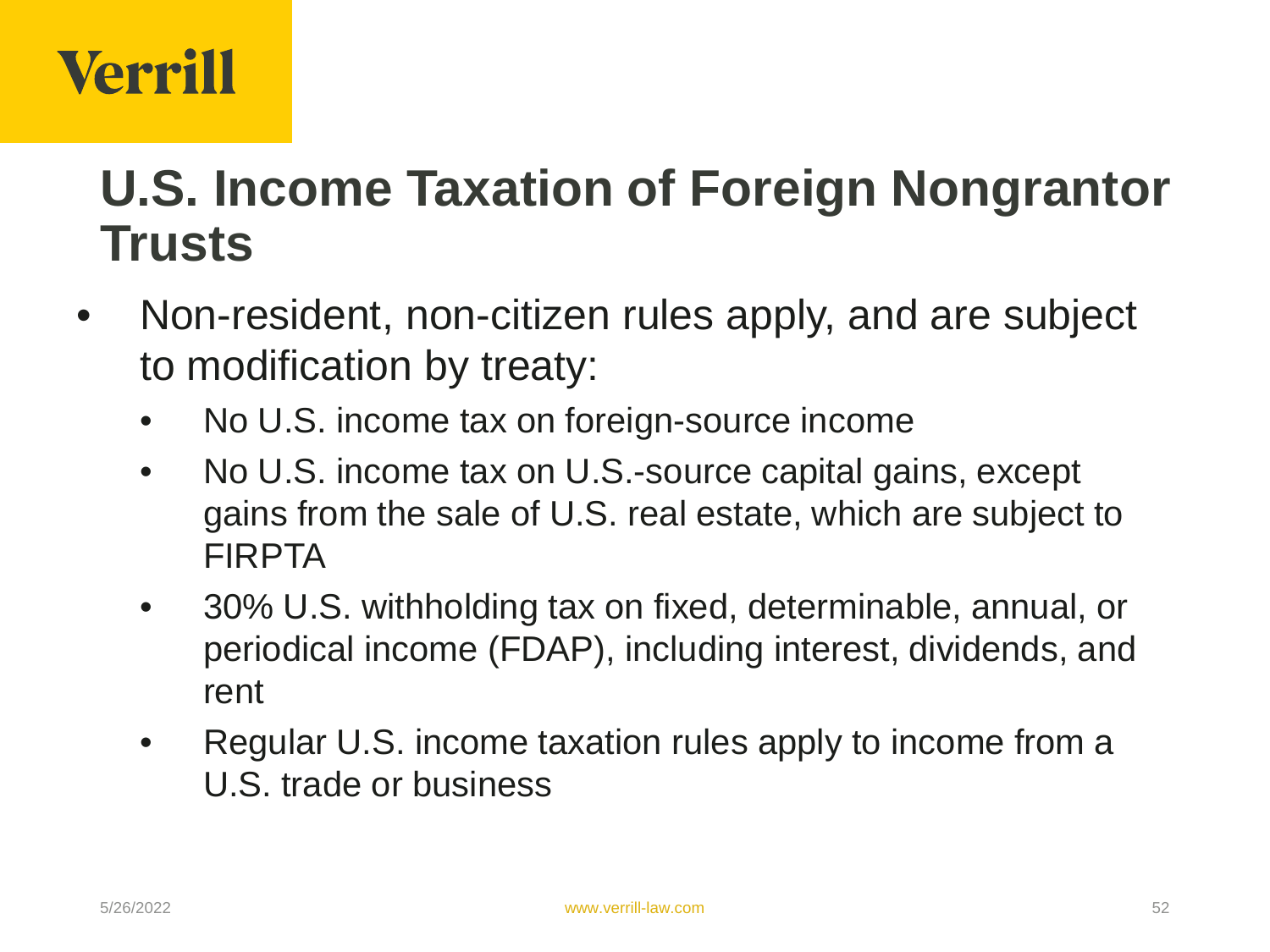#### **U.S. Taxation of Distributions to U.S. Persons from Foreign Nongrantor Trusts**

- Unique U.S. income tax rules will apply to all distributions to U.S. beneficiaries
	- Capital gains will be treated as DNI, but if they are not distributed in the year they are realized, then they lose their character as capital gains and become ordinary income
	- Foreign-source income will be included in DNI
	- Any loan to a U.S. donor, U.S. beneficiary, or any person related to the U.S. donor or beneficiary, is treated as a distribution, unless it is commercially reasonable and the borrower agrees to certain requirements provided in Notice 97-34
	- If a beneficiary uses trust property after March 18, 2010 without paying fair market rent, this will be a "deemed distribution" and the beneficiary will be taxed on the fair market value of the use of the property. § 643(i)
- The "throwback tax" will apply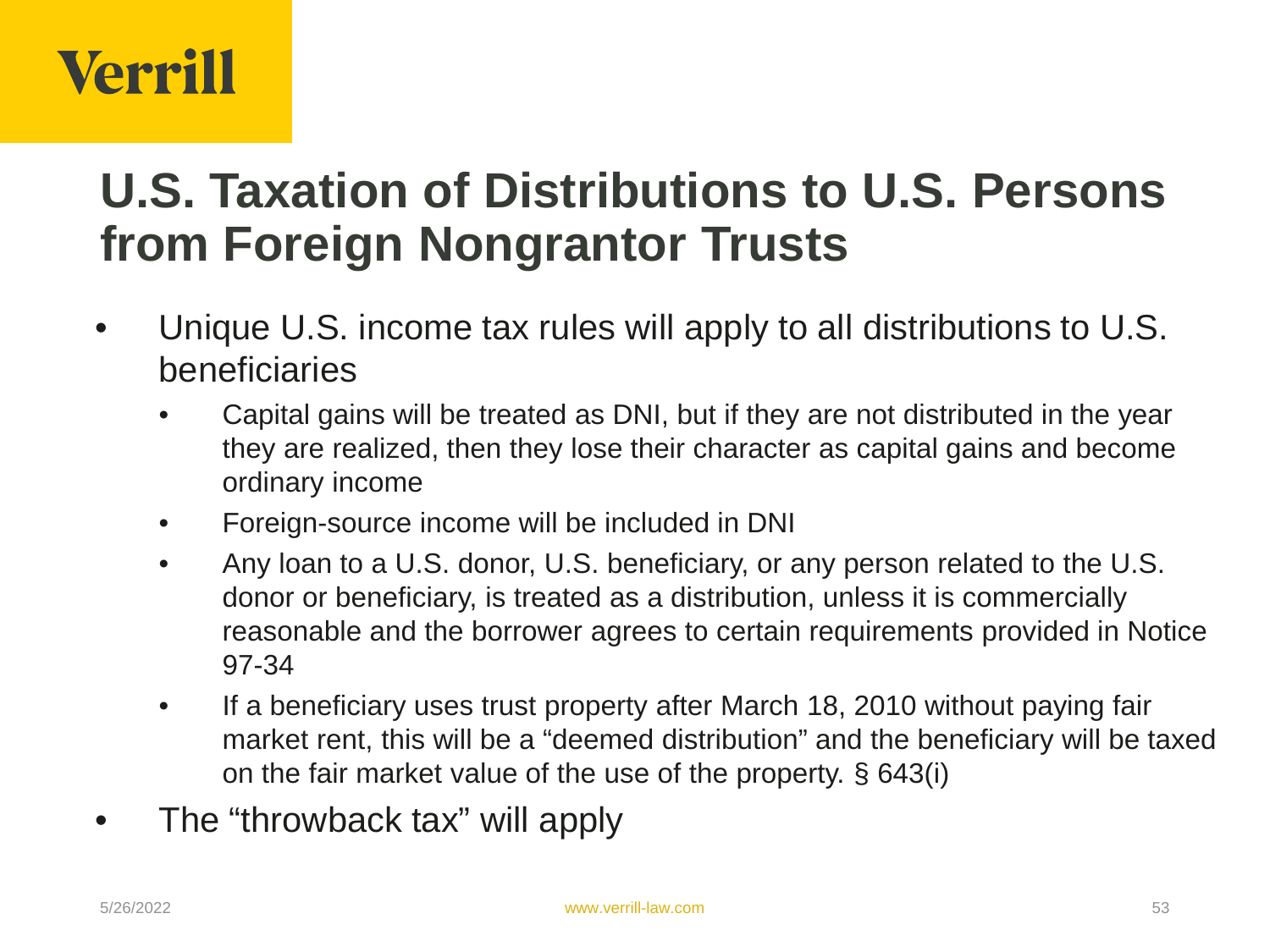#### **"Throwback Tax" §§ 665-668**

- Designed to discourage accumulation of income and capital gains in foreign trusts
- If the trust does not distribute all of its income and realized capital gains every year, then it will have undistributed net income (UNI)
- With limited exceptions, any distribution to a U.S. beneficiary in excess of the trust's income will carry out UNI
- The oldest UNI will be carried out first, and penalties and punitive interest will apply from the year in which the UNI accumulated to the year of distribution
- The U.S. tax, interest, and penalties cannot exceed 100% of the distribution of principal